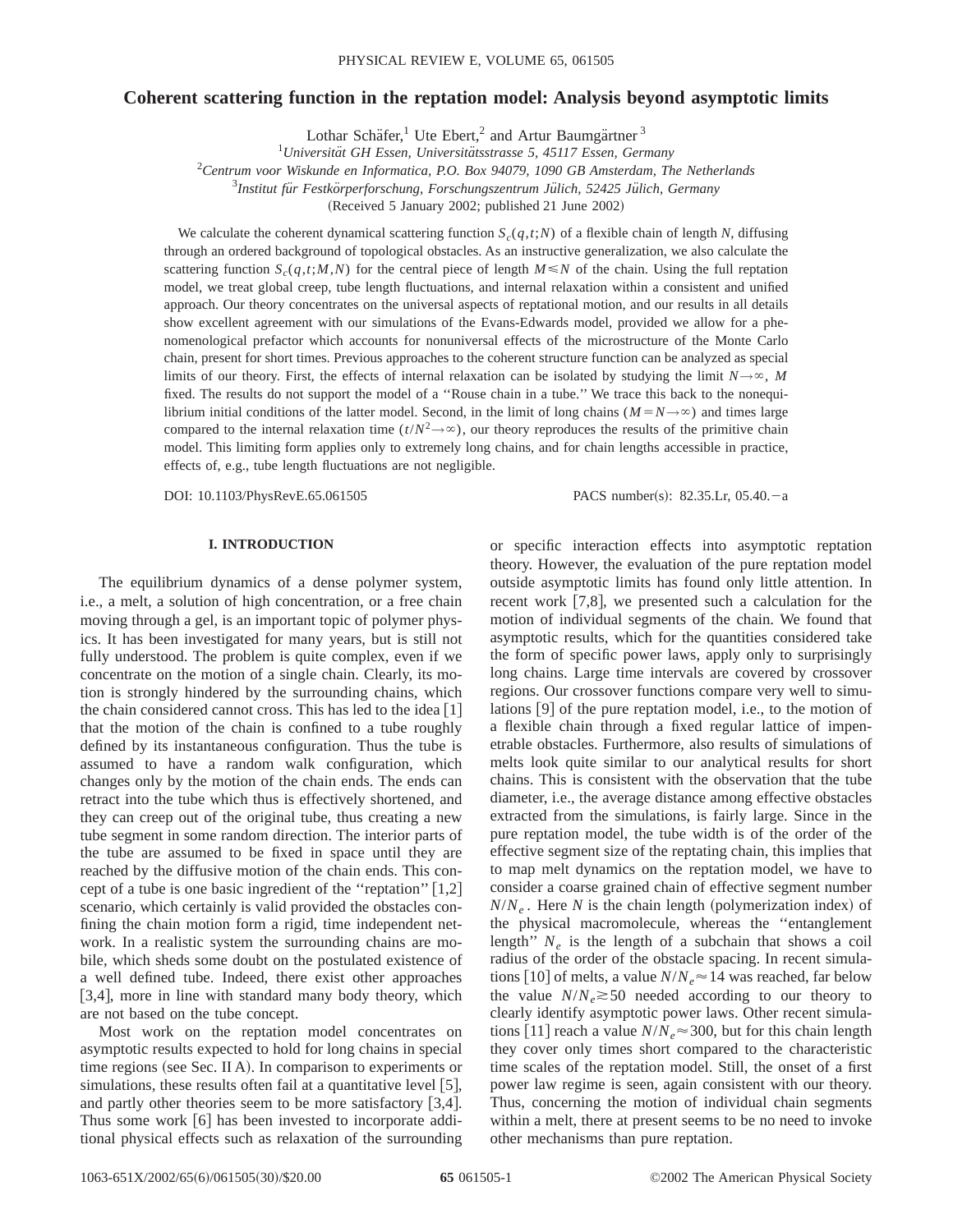The motion of specific segments is easily accessible only to computer experiments. Physical experiments often measure dynamic scattering functions. Asymptotic results of the reptation model for the coherent scattering function have been worked out previously  $[12,13,2]$ , but our analysis of segment motion suggests that an evaluation of the scattering function outside asymptotic limits is needed. This is the topic of the present work. We use the same analytical reptation model as in our previous analysis  $[8]$ . We also measured the coherent structure function in Monte Carlo simulations, again using the same implementation of the model as previously [9]. This allows for a comparison among theory and data, where all parameters are fixed by our previous work. Some results of the simulations will be presented here, but a detailed comparison of our simulation results to the present and previous theories will be presented in a separate, less technical paper  $[14]$ .

In the following section, we briefly review the basic features of the reptation model and recall previous results for the coherent structure function. In Sec. III, we introduce our analytical model and outline the structure of our approach. In Sec. IV, we consider those contributions to the coherent structure function in which the initial tube is not yet completely destroyed by the stochastic motion. A rigorous analysis is possible as long as end effects can be neglected. These end effects, known as ''tube renewal'' and ''tube length fluctuations,'' can be treated only in some approximation. We here generalize an approach that in our previous work gave good results for the segment motion. In Sec. V, we compare our rigorous results for the motion within the initial tube to those of the model of a "Rouse chain in a coiled tube"  $[12]$ . Pronounced differences are found and their origin is clarified. In Sec. VI, we derive an integral equation which takes complete tube destruction into account. For long chains and times large compared to the internal relaxation time of the chain, we recover the results of the ''primitive chain'' model [13,2], as shown in Sec. VII. Typical numerical results of our theory are discussed in Sec. VIII. It is found that tube length fluctuations, which have been neglected in previous calculations of the coherent scattering function, in fact determine the scattering up to times larger than the Rouse time. In Sec. VIII, we also present some results of our simulations, which compare favorably with our theory. Finally, Sec. IX contains a summary and conclusions. The full evaluation of the reptation model leads to quite involved expressions, and some part of the analysis is summarized in Appendixes.

## **II. REVIEW OF THE REPTATION SCENARIO AND OF PREVIOUS RESULTS FOR THE COHERENT STRUCTURE FUNCTION**

### **A. Basic dynamics and time scales**

As mentioned in the Introduction, the reptation model assumes the existence of a tube defined by the instantaneous configuration of the chain together with the surrounding obstacles. The chain cannot leave the tube sideways since it would have to fold into a double-stranded conformation, which costs too much entropy. Those parts of the chain, which lie stretched in the tube, essentially cannot move. In



FIG. 1. A realization of reptational dynamics in the Evans-Edwards lattice model (two-dimensional illustration). The crosses denote impenetrable obstacles which allow only for ''hairpin'' moves as shown by the sequence of pictures. The hairpins represent the wiggles of spared length.

the interior of the tube only little wiggles of ''spared length'' are mobile, as illustrated in Fig. 1 for the special case of a lattice model. These wiggles carry out Brownian motion along the chain. If a wiggle reaches a chain end, it may decay and prolong the tube by its spared length. Chain ends also may produce new wiggles that then diffuse into the interior of the tube. This shortens the tube by the spared length of the newly created wiggle. In the long run, this random motion of the chain ends leads to a complete destruction of the initial tube.

This very simple dynamical model involves several time scales. It needs a microscopic time  $T_0$  until the segment motion feels the existence of the constraints.  $T_0$  generally is identified with the Rouse time of a chain of length equal to the entanglement length  $N_e$ ,

$$
T_0 \sim N_e^2. \tag{2.1}
$$

 $T_0$  is relevant for the short-time dynamics of melts, where the tube diameter typically is found to be quite large  $[10,11]$ ,  $N_e \sim 10-40$ . For reptation,  $T_0$  defines the elementary time step, since this theory does not deal with the unconstrained motion on scale of the tube diameter. A second scale  $T_2$  is the time a wiggle needs to diffuse over the whole chain. Since in the coarse grained description, the wiggle has to diffuse a distance of *N*/*Ne* steps, one finds

$$
T_2 \sim T_0 \left(\frac{N}{N_e}\right)^2 \sim N^2. \tag{2.2}
$$

 $T_2$  thus is of the order of the Rouse time of the whole chain. Finally, the reptation time  $T_3$  is needed to destruct the initial tube completely. Reptation theory  $\lceil 1 \rceil$  predicts

$$
T_3 \sim T_0 \left(\frac{N}{N_e}\right)^3\tag{2.3}
$$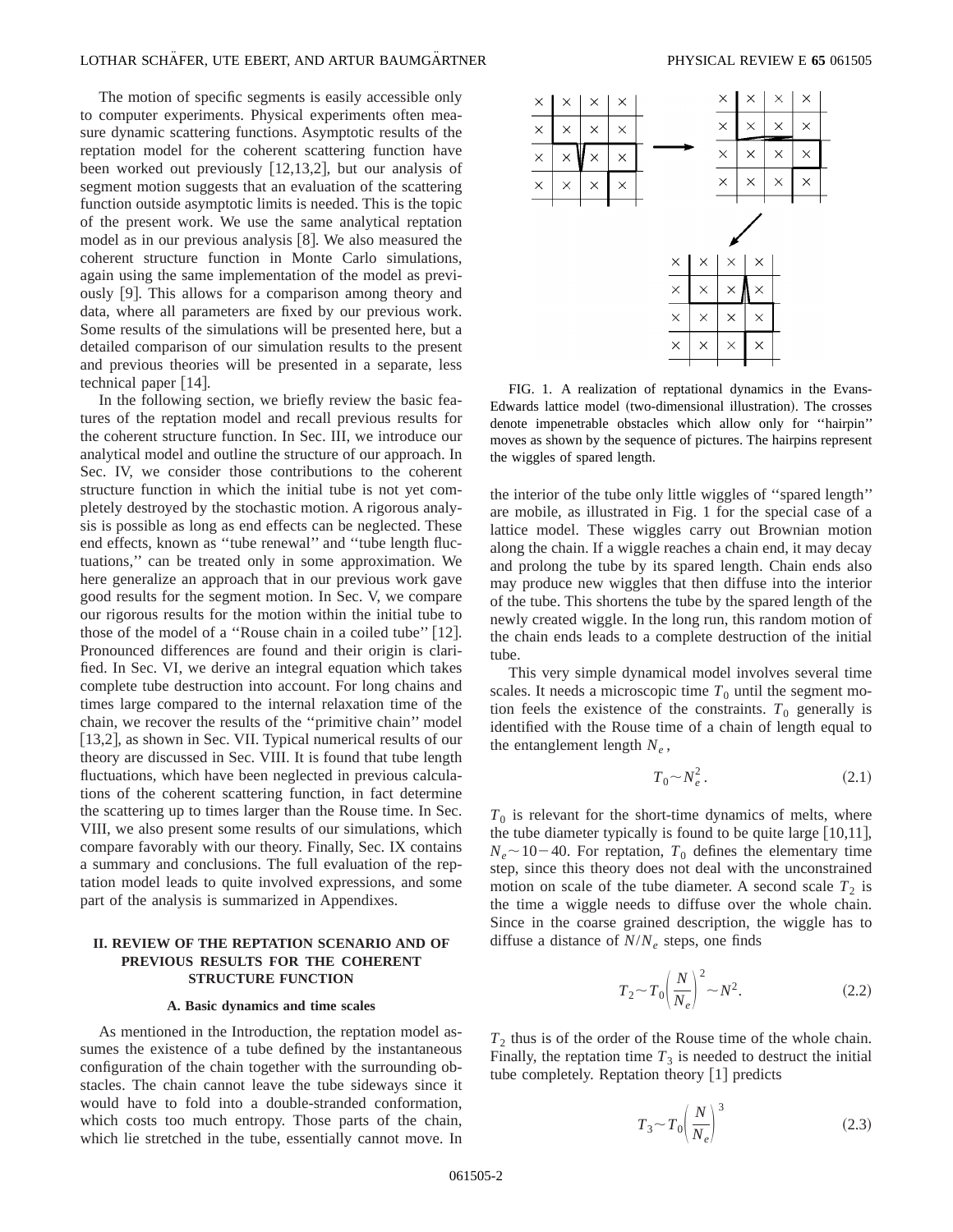as limiting result for long chains. Asymptotically, power laws as function of *t* and *N* are predicted to hold for the segment motion or the motion of the center of mass in the time windows  $T_0 \ll t \ll T_2$ ,  $T_2 \ll t \ll T_3$ , and  $T_3 \ll t$ . As a typical result we quote the mean squared spatial displacement of some bead of the chain,

$$
\langle \overline{[\mathbf{r}_j(t) - \mathbf{r}_j(0)]^2} \rangle \sim \begin{cases} t^{1/4} & \text{for } T_0 \ll t \ll T_2 \\ (t/N)^{1/2} & \text{for } T_2 \ll t \ll T_3 \\ t/N^2 & \text{for } T_3 \ll t. \end{cases}
$$

Here  $\mathbf{r}_i(t)$  gives the spatial position of bead *j* at time *t*. The bar indicates the (dynamic) average over the stochastic motion and the angular brackets denote the (static) average over all tube configurations.

### **B. Previous results for the coherent structure function**

We consider a chain of  $N+1$  beads (*N* segments), labeled by  $j=0,1,\ldots,N$ . The coherent structure function is defined as

$$
S_c(q, t, N) = \sum_{j,k=0}^{N} \langle e^{i\mathbf{q} \cdot (\mathbf{r}_j(t) - \mathbf{r}_k(0))} \rangle.
$$
 (2.4)

By definition,  $S_c(q,t,N)$  refers to a single chain. It can be measured by appropriately labeling a few chains in the system. Reptation results for  $S_c(q,t,N)$  previously have been derived by Doi and Edwards  $[13]$  and by de Gennes  $[12]$ .

Doi and Edwards have evaluated a simplified version of the reptation model, where the internal motion of the chain is neglected. The physical chain is replaced by a ''primitive chain,'' which only can slide along the tube so that all segments experience the same curvilinear displacement  $\Delta \xi(t)$ . This model therefore reduces the dynamics to diffusive motion of the single stochastic variable  $\Delta \xi$ . For the coherent structure function, it yields the result (see Ref.  $[2]$ , Chap.  $6.3.4)$ 

$$
\frac{S_c(q,t,N)}{S_c(q,0,N)} = \overline{S}_{DE}\left(q^2 R_g^2, \frac{t}{\tau_d}\right),\tag{2.5}
$$

$$
\overline{S}_{DE}(Q,\tau) = \frac{Q}{D(Q)} \sum_{p=1}^{\infty} \frac{\sin^2 \alpha_p e^{-(4/\pi^2)\alpha_p^2 \tau}}{\alpha_p^2 (Q^2/4 + Q/2 + \alpha_p^2)},
$$
 (2.6)

where  $R_g^2$  is the radius of gyration and  $\tau_d \sim T_3 \sim N^3$ .  $D(Q)$  is the Debye function,

$$
D(Q) = \frac{2}{Q^2} (e^{-Q} - 1 + Q).
$$
 (2.7)

The  $\alpha_p = \alpha_p(Q)$  are the positive solutions of

$$
\alpha_p \tan \alpha_p = \frac{Q}{2}.
$$
 (2.8)

Neglecting all internal motions, the result can be applied only for  $t \ge T_2$ , i.e., in a time regime where the internal degrees of freedom are equilibrated. In the limit of large wave numbers  $Q = q^2 R_g^2 \ge 1$ , the result reduces to

$$
\overline{S}_{DE}(Q,\tau) = \frac{8}{\pi^2} \sum_{p=1}^{\infty} (2p-1)^{-2} \exp[-(2p-1)^2 \tau].
$$
\n(2.9)

This is the scattering from that part of the primitive chain which at time  $t$  still resides in the initial tube  $\lceil 1,12 \rceil$ .

The limit  $q^2 R_g^2 \ge 1$  has also been considered by de Gennes. Taking the internal relaxation of the chain into account, his result  $[12]$  for the normalized coherent scattering function is a sum of two terms,

$$
\overline{S}_{dG}(q,t,N) = [1 - B_{dG}(q)]\overline{S}^{(l)}(q,t) + B_{dG}(q)\overline{S}^{(c)}(t,N),
$$
\n(2.10)

$$
B_{dG}(q) = 1 - \frac{N_e}{6N} q^2 R_g^2.
$$
 (2.11)

The "creep term"  $\overline{S}^{(c)}(t, N)$  is given by Eq. (2.9) and thus describes the large time behavior  $t \ge T_2$ . It tends to 1 for  $t/T_3 \rightarrow 0$ . The "local term"  $\overline{S}^{(l)}(q,t)$  is taken from an approximate evaluation of the internal relaxation of an infinitely long one-dimensional Rouse chain, folded into the three-dimensional random walk configuration of a tube of *N*/*Ne* segments. The result reads

$$
\overline{S}^{(l)}(q,t) = e^{t_1} \quad \text{erfc}\sqrt{t_1},\tag{2.12}
$$

where

$$
t_1 = \frac{3}{\pi^2} \frac{N}{N_e} (q^2 R_g^2)^2 \frac{t}{\tau_d} = \frac{t}{T_q}.
$$
 (2.13)

This introduces an additional *q*-dependent time scale

$$
T_q = \frac{\pi^2}{3} \frac{N_e}{N} \frac{\tau_d}{(q^2 R_g^2)^2},
$$
\n(2.14)

which in view of  $R_g^2 \sim N$ , and  $\tau_d \sim N^3$  is independent of *N*.  $T_q$ governs the relaxation of segment density fluctuations on scale  $q^{-1}$ . In view of  $q^2 R_g^2 \ge 1$ ,  $T_q$  is much smaller than  $\tau_d$ , and for times  $t \le T_q$ , the creep term is constant,  $\overline{S}^{(c)}(t,N)$  $\overline{S}^{(c)}(0,N) = 1$ . On top of this plateau,  $\overline{S}^{(l)}(q,t)$  yields a peak rapidly decreasing in time. Note that  $\overline{S}^{(l)}(q,t)$  for  $t_1$  $\geq 1$  behaves as  $\overline{S}^{(l)}(q,t)=(\pi t_1)^{-1/2}$ . The amplitude of the peak is determined by  $B_{dG}$ , which only depends on  $q^2$  and  $N_e$ .

Both these approaches neglect end effects such as tube length fluctuations, which are governed by the time scale  $T_2$ . The approximations involved greatly simplify the analysis but are no essential part of the reptation model. In the sequel, we present an analysis of the full model, accounting for the internal degrees of freedom and the finite chain length. Since all the dynamics is driven by the diffusion of the spared length as the only stochastic process, this yields a unified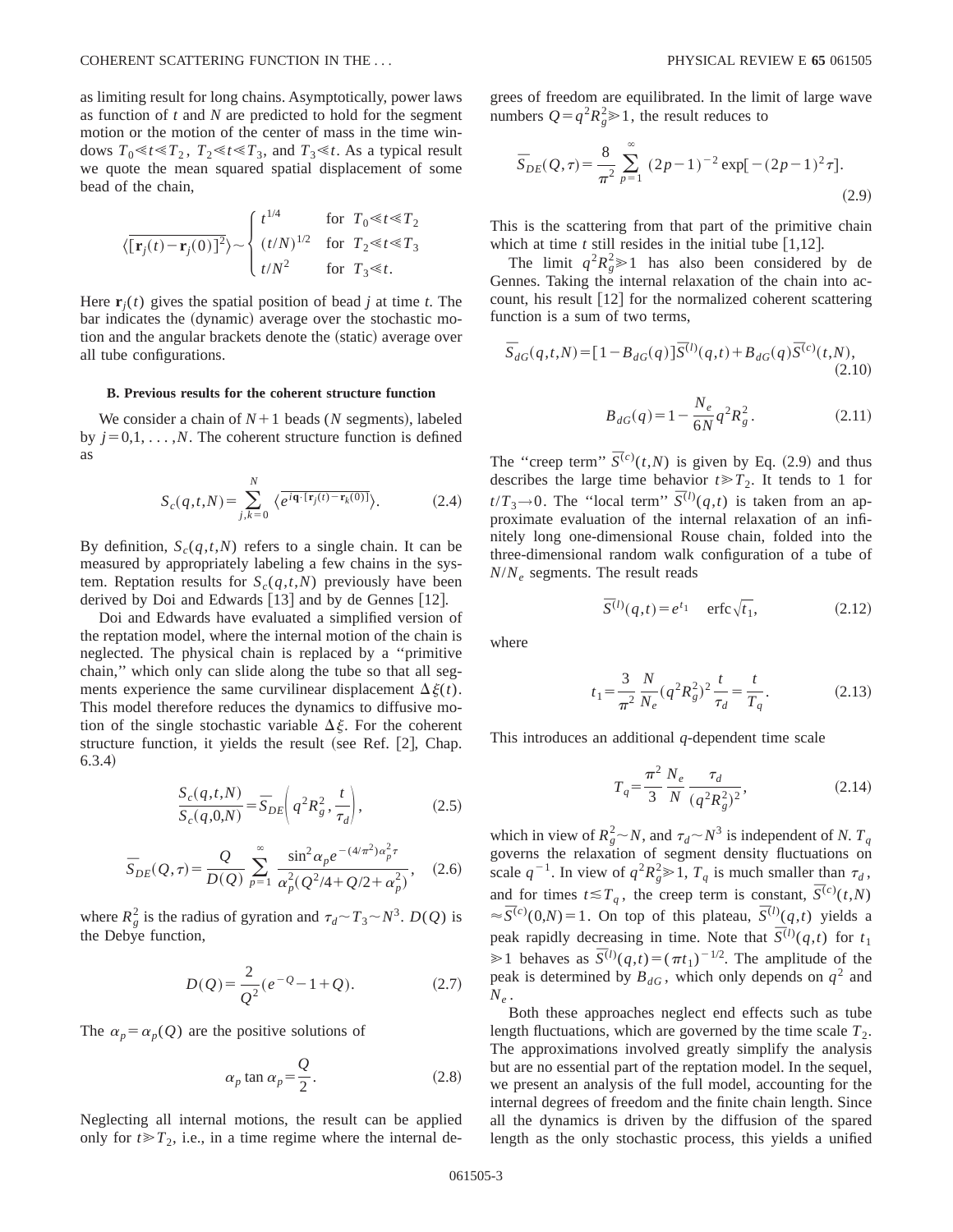description of local relaxation, global creep, and tube length fluctuations. We will find that tube length fluctuations, in particular, have an important influence for intermediate times and chain lengths. Internal relaxation, however, is of much less influence than the results referred to above suggest.

### **III. FORMULATION OF THE FULL REPTATION MODEL**

### **A. Microscopic dynamics**

We here recall the essential features of our model. A more detailed discussion can be found in Ref.  $[8]$ . The chain is modeled as a random walk of *N* steps of fixed length  $|\mathbf{r}_i|$  $-\mathbf{r}_{i-1}$  $=$   $l_0$ ,  $j$  = 1, . . . , *N*. The motion is due to the diffusion of wiggles of spared length *ls* . These are represented by particles hopping along the chain from bead to bead, with hopping probability *p* per time step. The particles do not interact, and a given particle sees the others just as a part of the chain. If a particle passes a bead *j*, it tracks it along by a distance of the spared length  $l_s$ , which is taken to be the same for all particles. The end beads  $j=0$ ,*N* of the chain are coupled to large reservoirs that absorb and emit particles at such a rate that the equilibrium density  $\rho_0$  of particles on the chain is maintained on average. Keeping track of the change of the particle number in these reservoirs, we control the motion of the chain ends: creation or decay of a wiggle at a chain end implies emission or absorption of the corresponding particle by the reservoir.

For the motion of beads in the interior of the tube, the essential stochastic variable of the model is the number  $n(j,t)$  of particles which passed over bead *j* within time interval  $[0,t]$ :

$$
n(j,t) = n_{+}(j,t) - n_{-}(j,t). \tag{3.1}
$$

Here  $n_{\pm}(j,t)$  is the number of particles that came from the "left"  $(j' \le j)$  or from the "right"  $(j' \ge j)$ , respectively. Consider, for instance, the motion of segment *j* for a time interval in which it stays in the original tube. Its displacement in the tube is given by  $l<sub>s</sub>n(j,t)$ , and since the tube has a random walk configuration, its spatial displacement is given by

$$
\langle \overline{[r_j(t) - r_j(0)]^2} \rangle = l_s l_0 \overline{|n(j,t)|}.
$$
 (3.2)

Since the underlying stochastic process is single particle hopping, the distribution function of  $n(j,t)$  is easily calculated, with the result  $[Ref. [8], Eq. (3.22)]$ 

$$
\mathcal{P}_1(n;j,t) = \overline{\delta_{n,n(j,t)}} = e^{-\overline{n^2(j,t)}} I_n[\overline{n^2(j,t)}],\qquad(3.3)
$$

where  $I_n(z)$  is the modified Bessel function of the first kind. The second moment  $\overline{n}^2(j,t)$  is found as [see Ref. [8], Eqs.  $(3.24)$ , $(3.12)$ , $(3.9)$ 

$$
A_1(j,t) = \frac{pt}{N} + \frac{1}{2N} \sum_{\kappa=1}^{N-1} (1 - \alpha_{\kappa}^t) \frac{\cos^2 \left( \frac{\pi \kappa}{N} \left( j + \frac{1}{2} \right) \right)}{\sin^2 \left( \frac{\pi \kappa}{2N} \right)},
$$
\n(3.5)

$$
\alpha_{\kappa} = 1 - 4p \sin^2 \frac{\pi \kappa}{2N}.
$$
 (3.6)

Some useful properties of  $A_1(j,t)$  are collected in Ref. [8], Appendix A. We also will need the first moment  $|n(j,t)|$ , which from Ref.  $[8]$ , Eqs.  $(3.26)$ ,  $(3.27)$ , is found as

$$
\overline{|n(j,t)|} = \frac{2}{\sqrt{\pi}} [\rho_0 A_1(j,t)]^{1/2} \{1 - F_1[4\rho_0 A_1(j,t)]\},
$$
\n(3.7)\n
$$
F_1(z) = \frac{1}{2\sqrt{\pi}} \int_0^z dx x^{-3/2} e^{-x} \left[ \left(1 - \frac{x}{z}\right)^{-1/2} - 1 \right]
$$
\n
$$
-\frac{1}{2\sqrt{\pi}} \Gamma\left(-\frac{1}{2}, z\right),
$$
\n(3.8)

where  $\Gamma(y, z)$  is the incomplete  $\Gamma$  function.

Except for microscopic times  $t \le 2/p$ ,  $\alpha_{\kappa}^{t}$  can be approximated as

$$
\alpha_{\kappa}^{t} \approx \exp\left[-4pt\sin^{2}\frac{\pi\kappa}{2N}\right],\tag{3.9}
$$

so that the theory involves time only in the combination

$$
\hat{t} = pt. \tag{3.10}
$$

In evaluating the theory, we will use  $\hat{t}$  as time variable. For  $n^2(j,t) \ge 100$ , which for  $N \ge 100$  implies  $\hat{t} \ge 10^4$ ,  $\mathcal{P}_1(n;j,t)$ is well represented by a simple Gaussian

$$
\mathcal{P}_1(n;j,t) \approx [2\pi \overline{n^2(j,t)}]^{-1/2} \exp\left(-\frac{n^2}{2\overline{n^2(j,t)}}\right).
$$
\n(3.11)

Knowledge of  $\mathcal{P}_1(n;j,t)$  is sufficient as long as we consider motion inside the initial tube. End effects introduce a more complicated quantity. Within time interval  $[0,t]$ , the tube from the end  $j=0$  is destructed up to bead  $j<$ , where  $j<$  is defined as

$$
j_{\leq} = \overline{l}_s n_{\text{max}}(0, t), \tag{3.12}
$$

$$
n_{\max}(0,t) = \max_{s \in [0,t]} [-n(0,s)]. \tag{3.13}
$$

Here

$$
n(0,s) = m_0(s) - m_0(0),
$$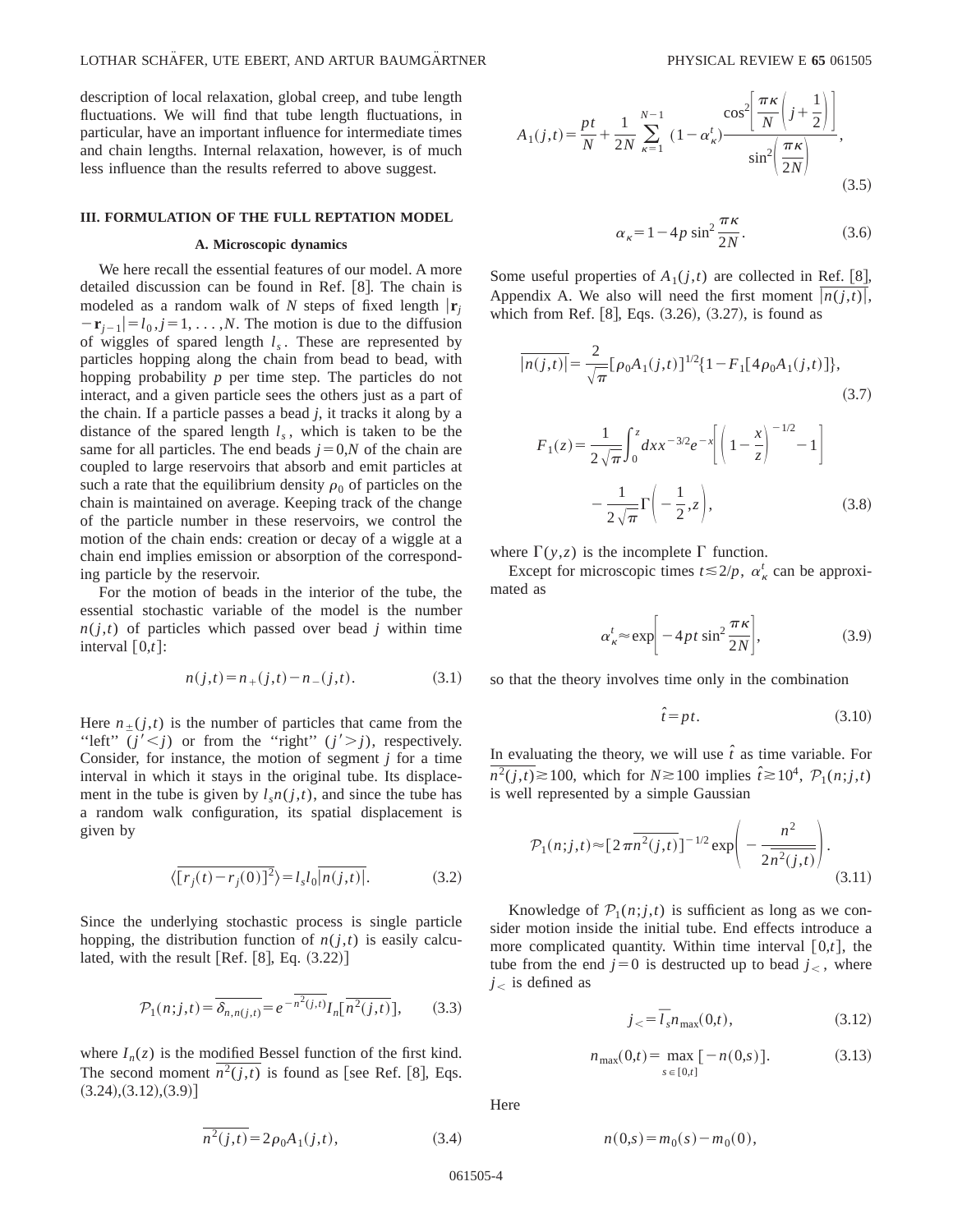where  $m_0(s)$  is the occupation number at time *s* of the reservoir at chain end 0. Thus  $n_{\text{max}}(0,t)$  is the maximal negative fluctuation of the occupation number of reservoir  $j=0$  in the time interval  $[0,t]$ . In Eq.  $(3.12)$  we also introduced

$$
\overline{l}_s = l_s / l_0, \tag{3.14}
$$

measuring all lengths in units of the segment size  $l_0$ . Similarly, from the other end tube destruction within time *t* proceeds to bead

$$
j_{>} = N - \overline{l}_s n_{\text{max}}(N, t), \qquad (3.15)
$$

with  $n_{\text{max}}(N,t)$  being the maximal negative fluctuation of the occupation number  $m_N(s)$  of the reservoir at chain end N. The stochastic processes  $m_0(s)$  or  $m_N(s)$  are not Markovian, since a particle emitted by a reservoir can be reabsorbed by the same reservoir later. This induces a correlation that dies out only if the particle has time to reach the other reservoir, i.e., on time scale  $T_2$ . For such a correlated process, the distribution and the moments of  $n_{\text{max}}$  cannot be calculated rigorously, even though arbitrary moments of  $n(0,s)$ , involving any number of time variables *s*, can be evaluated (see Ref.  $\lvert 8 \rvert$ , Sec. III). As soon as tube renewal comes into play, we therefore have to resort to some approximation.

Some important quantity entering our theory is the average  $n_{\text{max}}(0,t)$ . It, for instance, yields the motion of the end segment via the relation [Ref.  $[8]$ , Eq.  $(2.12)$ ]

$$
\langle \overline{\left[\mathbf{r}_0(t) - \mathbf{r}_0(0)\right]^2} \rangle = 2 \overline{I}_S l_0^2 \overline{n_{\text{max}}(0,t)}.
$$

We use the expression  $[Ref. [8], Eq. (5.1)]$ 

$$
\overline{n_{\max}(0,t)} = \sum_{s=1}^{t} \frac{\overline{|n(0,s)|}}{2s},
$$
\n(3.16)

which is correct for a Markov process. Using in Eq.  $(3.16)$ the exact moments  $|n(0,s)|$  [Eq. (3.7)], we in essence approximate the correlated process by a sequence of Markov processes which for each time step *s* yield the correct instantaneous value of  $|n(0,s)|$ . This "mean hopping rate" approximation, which was discussed in more detail in Ref.  $[8]$ , gives good results for larger times. For microscopic times, it underestimates  $n_{\text{max}}(0,t)$  by about a factor of 2, but with increasing time it approaches the full result for  $n_{\text{max}}$  as found in simulations. For  $t \approx T_2$ , the deviation for the motion of the end segment, which is most sensitive to our approximation, is of the order of  $10\%$  only (see Fig. 9 of Ref.  $[9]$ ).

### **B. Outline of our calculation of the coherent structure function**

The basic quantity to be considered is the scattering from a pair of beads

$$
S(q,t;j,k,N) = \langle e^{i\mathbf{q}\cdot[\mathbf{r}_j(t) - \mathbf{r}_k(0)]}\rangle, \tag{3.17}
$$

which must be summed over the beads to find the coherent structure function  $S_c(q,t;N)$ . To get some information on the contribution of the different parts of the chain, we consider a slight generalization in which we sum only over the  $M+1$ central beads

$$
S_c(q,t;M,N) = \sum_{j,k=(N-M)/2}^{(N+M)/2} S(q,t;j,k,N).
$$
 (3.18)

Clearly, the coherent structure function of the full chain is

$$
S_c(q, t; N) = S_c(q, t; N, N).
$$
 (3.19)

To calculate  $S(q,t; j, k, N)$ , we first consider the contribution  $S^{(T)}(q,t; j,k,N)$ , which results from those stochastic motions for which a part of the initial tube still exists at time *t*. The upper index  $(T)$  stands for "tube." We then can set up an integral equation for  $S(q,t;j,k,N)$ , in which  $S^{(T)}(q,t; j,k,N)$  shows up as inhomogeneity (see Sec. VI). Furthermore, for  $t \ll T_3$ , contributions where the tube is destroyed completely, are negligible, and  $S^{(T)}$  coincides with *S*.

 $S^{(T)}(q,t; j,k,N)$  incorporates the effects of internal relaxation and tube length fluctuations, and its calculation is the most tedious part of our analysis. We here need to simultaneously control the motion of segment *j* and of the chain ends. More specifically, we will need the distribution function

$$
\mathcal{P}_{\max,j}^{(T)}(n_m, n_j; t) = \overline{\Theta(j_{<} - j_{>})\delta_{n_m, n_{\max}(0, t)}\delta_{n_j, n(j, t)}},\tag{3.20}
$$

i.e., the simultaneous distribution of  $n(j,t)$  and  $n_{\text{max}}(0,t)$  under the constraint that a part of the initial tube still exists. Again the correlated nature of the stochastic motion of the chain ends prevents a rigorous evaluation of  $\mathcal{P}_{\text{max},j}^{(T)}$ , and we use random walk theory to construct an approximate functional form. The result depends on  $n_m$ ,  $n_j$ , and *t* only through the rescaled variables  $n_m / n_m(t)$  and  $n_j / (n_j^2(t))^{1/2}$ , and in the spirit of our mean hopping rate approximation, we in these variables replace the normalizing factors  $n_m(t)$  and  $\sqrt[n]{\binom{n^2}{j}}$  of the random walk by their counterparts for the proper correlated process. In essence, this again amounts to replacing the correlated stochastic motion of the chain ends by a whole sequence of uncorrelated random walks, parametrized by an effective hopping rate  $p<sup>7</sup>$ . This hopping rate is adjusted such that the random walk that replaces the correlated process for final time *t*, at *that time* yields the correct moments  $\overline{n_m(t)} = \overline{n_{\text{max}}(0,t)}$  and  $\overline{n_j^2(t)} = \overline{[n(j,t)]^2}$ . [It in fact yields the correct Gaussian distribution of the single variable  $n(j,t)$ .] As discussed in Ref. [8], Sec. V B,  $p'$  changes from a value  $\rho_0 p$  at microscopic times to  $\rho_0 p/N$  for  $t \ge T_2$ . Since  $\rho_0$ *p* governs the short time motion of a segment whereas  $\rho_0 p/N$  is the mobility of the primitive chain, the mean hopping rate approximation smoothly interpolates between these more rigorously accessible limits. This will be discussed again in Sec. IV C, after we present the details of our approach.

Our theory involves three important time (and segment index) dependent parameter functions,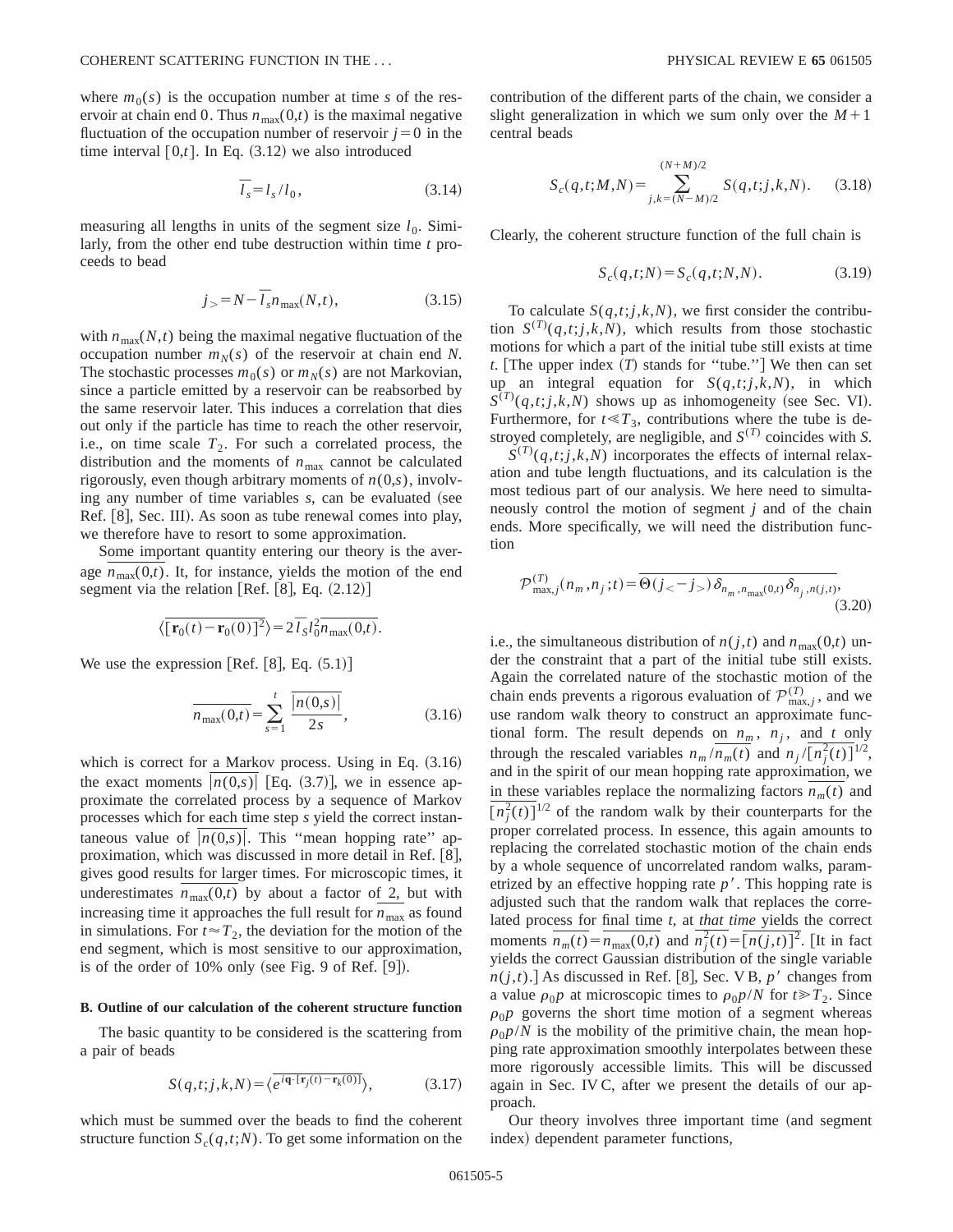$$
c = c(t) = \sqrt{\frac{\pi}{2}} \overline{l}_s \overline{n_{\text{max}}(0,t)}
$$
 (3.21)

measures the extent of tube destruction and thus accounts for tube length fluctuations. For  $n_{\text{max}}(0,t)$ , we use the approximation  $(3.16)$ . It turns out that the time dependence of  $c(t)$ , which very slowly tends to its asymptotic limit  $c(t)$  $\rightarrow$  const  $t^{1/2}$  [cf. Eq. (7.2)], is responsible for the well  $t\rightarrow\infty$ known crossover behavior of the reptation time:  $T_3 \sim N^{z_{\text{eff}}},$ where  $z_{\text{eff}}$  slowly approaches its asymptotic value  $z_{\text{eff}} \rightarrow 3$ from above. (A detailed discussion of the reptation time will be given in a separate paper.)

A second function,  $a(j,t)$ , measures the coupling of the motion of an interior segment *j* to the motion of a chain end. Initially, this coupling vanishes, but it increases with time due to particles created at a chain end and traveling over segment *j*. If this coupling is fully developed, all segments approximately have moved the same distance in the tube and the primitive chain model results. The precise definition of  $a(j,t)$  is given in Eq.  $(4.17)$ .

Finally, it should be noted that the effective mobility of a segment for  $t \ll T_2$  depends on its position in the chain, an effect already present for free Rouse type motion. This is taken into account by the function  $b(j,t)$ , which is defined in Eq.  $(4.36)$ .

Having described the main ideas of our approach, we now turn to the details. We first construct and analyze the tube conserving contribution  $S_c^{(T)}(q,t;M,N)$  to the structure function.

## **IV. TUBE CONSERVING CONTRIBUTION TO THE STRUCTURE FUNCTION**

In this and the following section, we consider the contribution of those stochastic processes, which do not destroy the initial tube completely, i.e., we insist on the inequality

$$
j_{>}-j_{<} \geq 0,\tag{4.1}
$$

since due to the definitions  $(3.12),(3.15)$ , the tube has been destroyed up to segment  $j<sub>lt</sub>$  from chain end 0 or  $j<sub>gt</sub>$  from chain end *N*, respectively. We first construct a formally exact expression for the corresponding contribution  $S^{(\overline{T})}(q,t; j,k,N)$ . Its summation over indices *j* and *k* as in Eqs.  $(3.18)$  and  $(3.19)$  yields the tube conserving contribution to the coherent structure function.

## **A.** Exact expression for  $S^{(T)}(q,t; j, k, N)$

Depending on the relation among *j*, *k*,  $j<sub>0</sub>$ , and  $j<sub>0</sub>$ , we have to distinguish several cases. We use the notation

$$
j(t) = j + \overline{l}_s n(j, t), \qquad (4.2)
$$

and we illustrate the analysis with two typical cases shown in Fig. 2. Figure 2 a gives a schematic sketch of a situation, in which the inequalities

$$
j(t) \le k, \quad j_{<} \le k, \quad j_{>} \ge j(t),
$$



FIG. 2. Schematic drawings of the cases discussed in the text. The full line represents the unfolded initial tube. Broken lines represent the new end pieces of the unfolded tube created up to time *t*.

hold. That means that tube renewal from chain end 0 has not passed over the original position of segment *k*, and segment *j* at time *t* is not found in the part of the new tube created from chain end *N*. Furthermore, the new position of segment *j*, if measured along the tube, is closer to the new position of chain end zero than the original position of segment *k*. The relative ordering of *k* and  $j<sub>></sub>$ , or of  $j(t)$  and  $j$  is unimportant. As is clear from Fig. 2(a), the path connecting  $j(t)$  and *k* has  $k - j(t)$  steps, and since the chain configuration is a random walk, we find

$$
\langle e^{i\mathbf{q}\cdot[\mathbf{r}_j(t)-\mathbf{r}_k(0)]}\rangle = e^{-\overline{q}^2[k-j(t)]},
$$
\n(4.3)

where

$$
\bar{q}^2 = \frac{q^2 l_0^2}{6}.
$$
\n(4.4)

As a result, the contribution of such configurations to  $S^{(T)}(q,t;j,k,N)$  reads

$$
\Theta(k-j(t))\Theta(k-j_<)\Theta(j_>-j(t))\Theta(j_>-j_<)e^{-\overline{q}^2[k-j(t)]},
$$

where the discrete  $\Theta$  function is defined as

$$
\Theta(n) = \begin{cases} 1, & n = 0, 1, 2, \dots \\ 0, & n = -1, -2, \dots \end{cases}
$$

Now consider a typical case of other type, shown in Fig.  $2(b)$ . It is defined by the inequalities

 $j(t) \leq k, \quad i > k,$ 

and differs from the previous one in that tube renewal from chain end 0 has passed over the original position of segment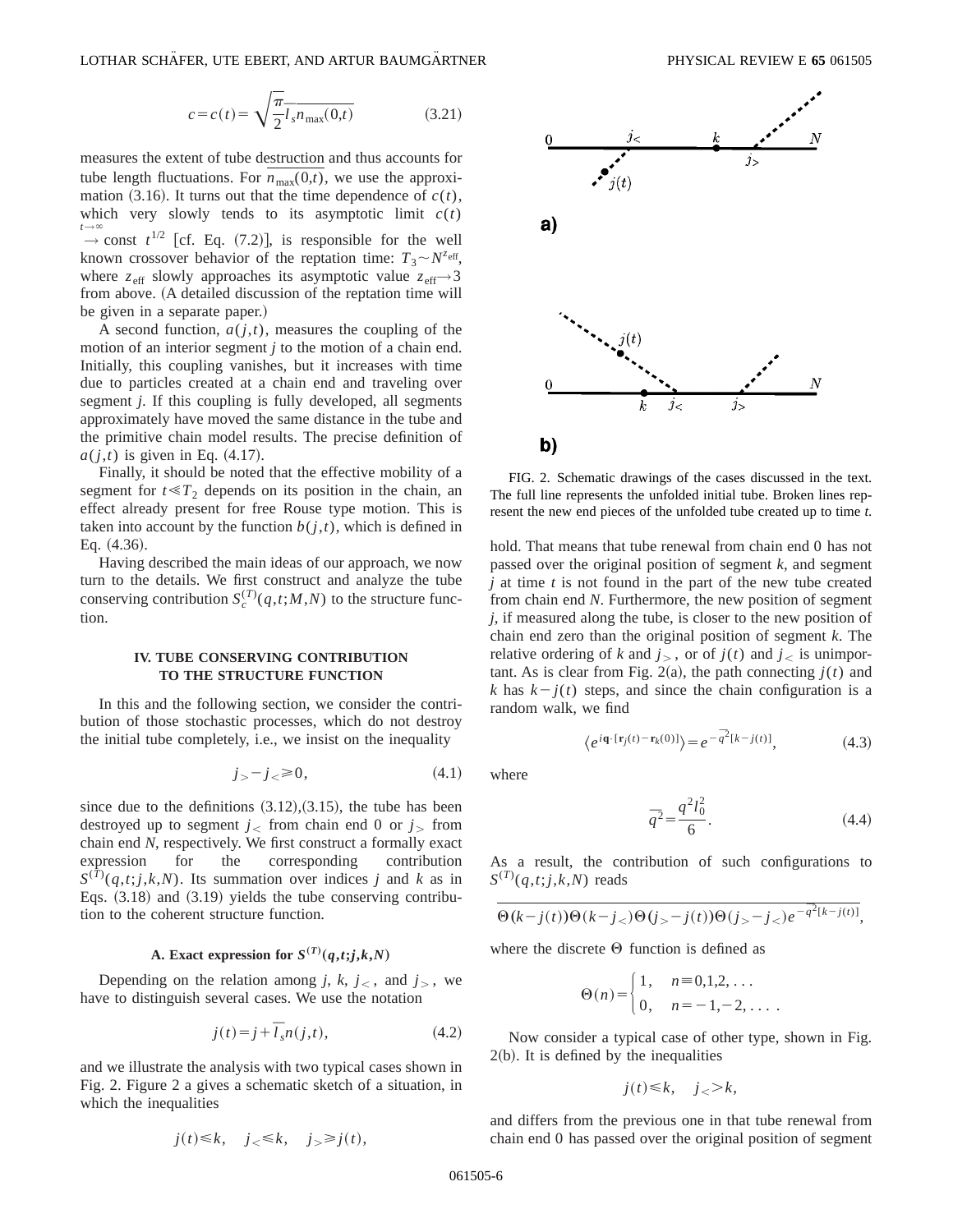*k*. The thus created part of the new tube necessarily contains the new position of segment *j*, and the random walk connecting  $j(t)$  to k has  $(j<sub><</sub> - k) + (j<sub><</sub> - j(t))$  steps. We thus find the contribution

$$
\Theta(k-j(t))\Theta(j<-k-1)\Theta(j>-j
$$

The other cases compatible with  $j > \ge j$ , are given by the relations  $[j(t) \le k, j_{>} < j(t)]$ ,  $[j(t) > k, j_{<} \le j(t), j_{>} \ge k]$ ,  $[j(t) > k, j_{lt} > j(t)]$ , and  $[j(t) > k, j_{lt} < k]$ . Proceeding as above, after some manipulations with the  $\Theta$  functions, we arrive at the result

$$
S^{(T)}(q,t;j,k,N) = S_1(q,t;j,k,N) + S_2(q,t;j,k,N) + S_3(q,t;j,k,N),
$$
\n(4.5)

where

$$
S_1(q, t; j, k, N) = \overline{e^{-\overline{q}^2|k - j(t)|}} \tag{4.6}
$$

is the contribution ignoring  $j<sub>lt</sub>, j<sub>gt</sub>$ , thus ignoring all end effects.  $S_2$  corrects  $S_1$  for the constraint  $j_{\geq} \geq j_{\leq}$ ,

$$
S_2(q,t;j,k,N) = \overline{[\Theta(j_>-j_<) - 1]e^{-\overline{q}^2|k-j(t)|}}, \quad (4.7)
$$

and  $S_3$  takes the newly created parts of the tube into account

$$
S_{3}(q,t;j,k,N) = \overline{\Theta(k-j(t))\Theta(j_{<-k-1)}\Theta(j_{>-j_{<})[e^{-\overline{q}^{2}[2j_{<-k-j(t)]}-e^{-\overline{q}^{2}[k-j(t)]}]}} + \overline{\Theta(j(t)-k-1)\Theta(j_{<-j(t)-1)}\Theta(j_{>-j_{<})[e^{-\overline{q}^{2}[2j_{<-k-j(t)]}-e^{-\overline{q}^{2}[j(t)-k]}]}} + \overline{\Theta(k-j(t))\Theta(j(t)-j_{>-1})\Theta(j_{>-j_{<})[e^{-\overline{q}^{2}[k+j(t)-2j_{>}]}-e^{-\overline{q}^{2}[k-j(t)]}]}} + \overline{\Theta(j(t)-k-1)\Theta(k-j_{>-1})\Theta(j_{>-j_{<})[e^{-\overline{q}^{2}[k+j(t)-2j_{>}]}-e^{-\overline{q}^{2}[j(t)-k]}]}. \tag{4.8}
$$

These expressions are formally exact, but, as pointed out in the preceding section, to evaluate  $S_2$  and  $S_3$ , we have to construct an approximation for the simultaneous distribution of  $n(j,t)$ ,  $j<sub>0</sub>$ , and  $j<sub>0</sub>$ . S<sub>1</sub> could be evaluated with the exactly known distribution of  $n(j,t)$  [Eq.  $(3.3)$ ]. However, being interested in the universal features of the model, which only show up for larger times, we use the Gaussian approximation  $(3.11)$  and ignore the discreteness of the elementary hopping process. We also will take the chain as continuous, in the evaluation replacing segment summations by integrals. *A priori* these simplifications might influence the short time behavior, but in practice they are found to have no measurable effects. For a check, we numerically have compared the continuous model to a fully discrete evaluation. For the properly normalized coherent structure function  $S_c(q,t;M,N)/S_c(q,0;M,N)$ , the difference for all times, including the microscopic range, is found to be of the order  $10^{-3}$  and thus negligible.

### **B.** The contribution  $S_1(q,t; j, k, N)$

Combining Eqs.  $(4.2)$  and  $(4.6)$  with the definition  $(3.3)$  of  $P_1$ , we find

$$
S_1(q,t;j,k,N) = \sum_{n=-\infty}^{+\infty} e^{-\overline{q}^2|k-j-\overline{l}_s n|} \mathcal{P}_1(n;j,t). \quad (4.9)
$$

With the Gaussian approximation  $(3.11)$  for  $P_1(n, j, t)$  and with *n* taken continuous, this expression is easily evaluated to yield

$$
S_1(q,t;j,k,N) = \frac{1}{2}e^{\mathcal{Q}^2}[e^{2\Delta Q}\text{erfc}(Q+\Delta) + e^{-2\Delta Q}\text{erfc}(Q-\Delta)], \qquad (4.10)
$$

where

$$
Q = \overline{q}^2 \overline{l}_s \sqrt{\rho_0 A_1(j,t)},
$$
  

$$
\Delta = \frac{k - j}{2 \overline{l}_s \sqrt{\rho_0 A_1(j,t)}}.
$$
 (4.11)

Note that Eqs.  $(3.2)$  and  $(3.7)$  imply

$$
\sqrt{\rho_0 A_1(j,t)} \sim \langle \overline{[r_j(t) - r_j(0)]^2} \rangle,
$$

so that in the result (4.10), *q* and  $k - j$  are measured relative to the mean displacement of segment *j*. Even though the Gaussian approximation from its derivation holds only for  $\rho_0A_1 \geq 1$ , it for  $\rho_0A_1 \rightarrow 0$ , i.e.,  $t \rightarrow 0$ , reproduces the exact static behavior of our model,

$$
S_1(q,0;j,k,N) = e^{-\overline{q}^2|k-j|}.
$$
 (4.12)

As will be discussed in Sec. V E, this is an important requirement for any theory of the dynamic scattering functions.

### C. Distribution function for  $S_3(q,t; j, k, N)$

In view of the symmetry of the chain under reflection *j*  $\rightarrow$ *N*-*j*, the last two terms in Eq. (4.8) for  $S_3$ , when summed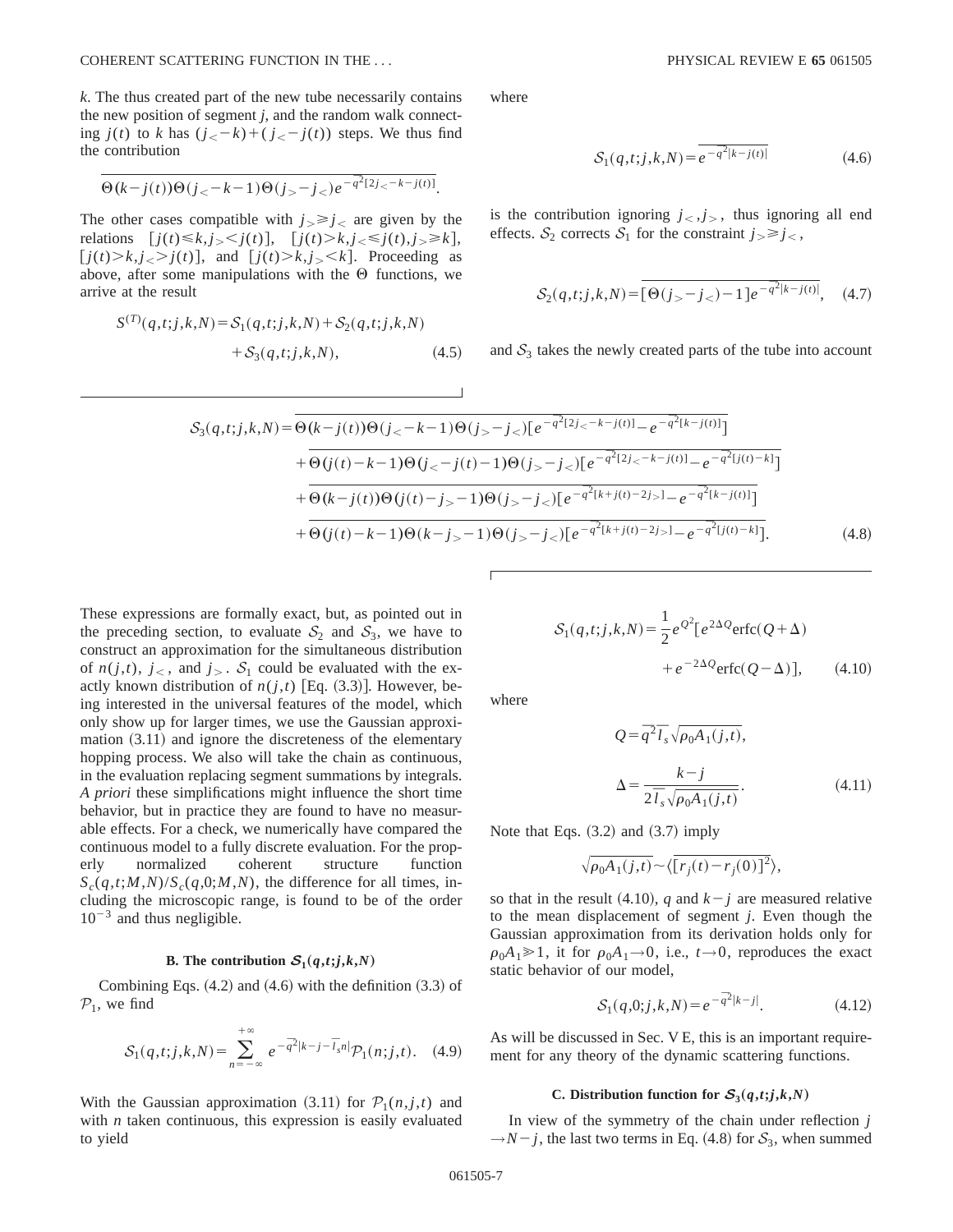over *j* and *k*, yield contributions identical to the first two terms. We therefore can restrict the analysis to the first terms, which involve the distribution function referred to in Sec. III B  $[Eq. (3.20)]$ :

$$
\mathcal{P}_{\max,j}^{(T)}(n_m, n_j; t) = \overline{\Theta(j_{>}-j_{<})\delta_{n_m, n_{\max}(0,t)}\delta_{n_j, n(j,t)}}.
$$

For instance, in terms of this distribution function, the contribution to the coherent scattering function  $S_c(q,t,N)$  of the first term in Eq.  $(4.8)$  reads

$$
\sum_{j,k} \sum_{n_m,n_j} \Theta(k-j-\overline{l}_s n_j) \Theta(\overline{l}_s n_m-k-1) \mathcal{P}^{(T)}_{\max,j}(n_m,n_j;t)
$$

$$
\times [e^{-\overline{q}^2 (2\overline{l}_s n_m-k-j-\overline{l}_s n_j)}-e^{-\overline{q}^2 (k-j-\overline{l}_s n_j)}].
$$

We now construct an approximate expression for  $\mathcal{P}_{\text{max},j}^{(T)}$ , based on random walk theory. We first present the essential steps of our approach and discuss the approximations involved thereafter. Some details of the calculations are given in Appendix A.

We introduce the auxiliary variable  $n_0 = -n(0,t)$  and write

$$
\mathcal{P}_{\max,j}^{(T)}(n_m, n_j; t) = \sum_{n_0 = -\infty}^{+\infty} \overline{\Theta(j_{>}-j_{<}) \delta_{n_m, n_{\max}(0,t)} \delta_{n_j, n(j,t)} \delta_{n_0, -n(0,t)}} \n= \sum_{n_0 = -\infty}^{+\infty} \mathcal{P}_{\max, 0,j}^{(T)}(n_m, n_0, n_j; t).
$$
\n(4.13)

Recall that  $n(0,t)$  is the change in the occupation of reservoir 0 within time *t*. We then factorize according to

$$
\mathcal{P}_{\max,0,j}^{(T)}(n_m, n_0, n_j; t) \rightarrow \frac{\mathcal{P}_{\max,0}^{(T)}(n_m, n_0; t)\mathcal{P}_2(n_0, n_j; 0, j, t)}{\mathcal{P}_1(n_0; 0, t)}.
$$
\n(4.14)

Here  $\mathcal{P}_{\max,0}^{(T)}(n_m,n_0;t)$  is the simultaneous distribution of  $n_{\text{max}}(0,t)$  and  $-n(0,t)$ , with the constraint  $j \geq j <$  taken into account.  $\mathcal{P}_2(n_0, n_j; 0, j, t)$  is the simultaneous distribution of  $-n(0,t)$  and  $n(j,t)$ , so that  $P_2(n_0,n_j;0,j,t)/P_1(n_0;0,t)$  is the conditional probability to find  $n_j = n(j,t)$ , once  $n_0$  $= -n(0,t)$  is given. A rigorous expression for  $P_2$  was given in Ref.  $[8]$ , Sec. III. Here we again use the Gaussian approximation [Ref. [8], Appendix C, Eq.  $(C7)$ ]. Using also the Gaussian approximation (3.11) for  $P_1(n_0;0,t)$ , we find

$$
\frac{\mathcal{P}_2(n_0, n_j; 0, j, t)}{\mathcal{P}_1(n_0; 0, t)}
$$
\n
$$
= [2 \pi n^2(j, t)]^{-1/2} (1 - a^2)^{-1/2}
$$
\n
$$
\times \exp\left[-\frac{1}{2(1 - a^2)} (a^2 z_0^2 + z_j^2 - 2az_0 z_j)\right], \quad (4.15)
$$

where

$$
z_j = \frac{n_j}{\sqrt{n^2(j,t)}}, \quad z_0 = \frac{n_0}{\sqrt{n^2(0,t)}}, \quad (4.16)
$$

$$
a = a(j,t) = \frac{\tilde{A}_3(j,t)}{[A_1(0,t)A_1(j,t)]^{1/2}},
$$
\n(4.17)

with  $[cf.$  Ref.  $[8]$ , Eq.  $(A12)$ 

$$
\tilde{A}_3(j,t) = \frac{pt}{N} + \frac{N}{3} - \frac{1}{2} + \frac{1}{6N} + \frac{j^2}{2N} - \left(1 - \frac{1}{2N}\right)j
$$

$$
- \frac{1}{2N} \sum_{\kappa=1}^{N-1} \frac{\cos\left(\frac{\pi\kappa}{2N}\right)\cos\left(\frac{\pi\kappa}{N}\right)\left(j + \frac{1}{2}\right)}{\sin^2\left(\frac{\pi\kappa}{2N}\right)} \alpha_{\kappa}^t.
$$
\n(4.18)

 $A_1$  and  $\alpha_k$  are given in Eqs. (3.5) and (3.6), respectively.

This introduces the parameter function  $a = a(j,t)$ . It measures the coupling of the motion of bead *j* to the motion of chain end  $0$ . If it vanishes, the conditional probability  $(4.15)$ reduces to  $\mathcal{P}_1(n_j; j, t)$ . This happens for  $pt \leq j^2$  [see Ref. [8], Eq.  $(A16)$ ]. The maximal value of *a* is 1, which is approached for  $j \rightarrow 0$  and all *t*, or for  $t \ge T_2$  and all *j*. In the latter limit, Eq. (4.15) yields  $z_i = z_0$ , and the motion of all segments is rigidly coupled to the motion of the end segment. In this limit, we thus recover the basic assumption of the primitive chain model.

To find an acceptable functional form for  $\mathcal{P}_{\max,0}^{(T)}(n_m, n_0; t)$ , we replace the correlated stochastic process  $n(0,s)$  by a random walk  $n'(s)$  on the integer numbers, with hopping rate  $p'$ . We have to consider walks that start at  $n'(0)=0$ , end at  $n'(t)=n_0$ , and attain the maximal value  $n_m \ge n_0$  for some  $s \in [0,t]$ . To take care of the constraint

$$
\frac{1}{\overline{l}_s}(j_{>} - j_{<} ) = N' - n_{\text{max}}(N, t) - n_{\text{max}}(0, t) \ge 0, \quad (4.19)
$$

we restrict the walk  $n'(t)$  to the interval  $[n_m - N' + 1, n_m]$ , where *N'* is the greatest integer less than  $N/\overline{l}_s$ , and we use absorbing boundary conditions. This amounts to the assumption that a particle entering the chain from the reservoir at chain end *N* is transfered immediately to the reservoir at chain end 0. This assumption is in the spirit of the primitive chain model.

With these simplifications,  $\mathcal{P}_{\text{max},0}^{(T)}$  can be calculated as sketched in Appendix A. Our result reads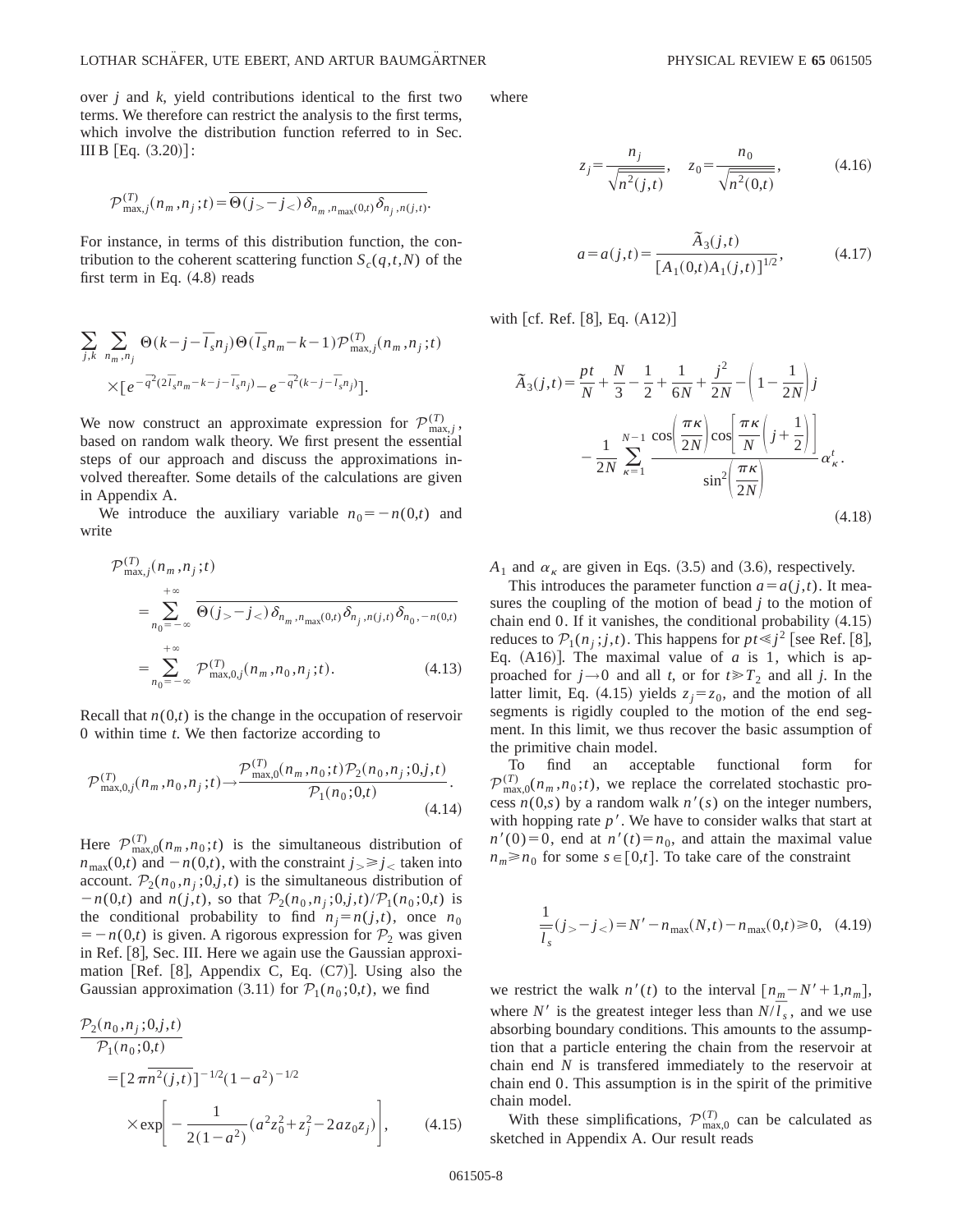$$
\mathcal{P}_{\max,0}^{(T)}(n_m, n_0; t)
$$
\n
$$
= \Theta\left(n_m - \frac{|n_0| + n_0}{2}\right) \Theta\left(N' - n_m - \frac{|n_0| - n_0}{2}\right) \frac{1}{\sqrt{\pi p' t}}
$$
\n
$$
\times \sum_{\nu=-\infty}^{+\infty} \left\{ (\nu+1) \left( \frac{\nu N'}{\sqrt{p' t}} + \frac{n_m}{\sqrt{p' t}} - \frac{n_0}{2\sqrt{p' t}} \right) \right\}
$$
\n
$$
\times \exp\left[-\left(\frac{\nu N'}{\sqrt{p' t}} + \frac{n_m}{\sqrt{p' t}} - \frac{n_0}{2\sqrt{p' t}}\right)^2\right] - \nu \left(\frac{\nu N'}{\sqrt{p' t}} + \frac{n_0}{2\sqrt{p' t}}\right) \exp\left[-\left(\frac{\nu N'}{\sqrt{p' t}} + \frac{n_0}{2\sqrt{p' t}}\right)^2\right].
$$
\n(4.20)

It is valid for  $p't \ge 1$  and  $N' \ge 1$ , which is the region of interest here. We now note that for  $p'$ *t* $\geq 1$ , the relations

$$
\overline{n'^2(t)} = 2p't,
$$

$$
\bar{n}_m = \max_{s \in [0,t]} n'(s) = 2\sqrt{\frac{p't}{\pi}}
$$
 (4.21)

hold, and we use these relations to eliminate the factors  $\sqrt{p^t}$ ,

$$
\frac{n_0}{\sqrt{p't}} = \sqrt{2} \frac{n_0}{\sqrt{n_0^2(t)}} = \sqrt{2}z_0,
$$

$$
\frac{n_m}{\sqrt{p' t}} = \sqrt{2} \sqrt{\frac{2}{\pi}} \frac{n_m}{\overline{n}_m} = \sqrt{2} y,
$$

 $N'$  $\frac{N'}{\sqrt{p't}} = \sqrt{2} \sqrt{\frac{2}{\pi}}$ *N*  $\overline{l_s}\overline{n}_m$  $=\sqrt{2}\hat{N}$ .

In the last line, we used  $\overline{n}_m$ , since *N'* is introduced via the constraint  $(4.19)$ . Furthermore, we write the prefactor in Eq.  $(4.20)$  as

$$
\frac{1}{\sqrt{\pi p' t}} = \frac{2}{\sqrt{\pi}} \left[ \overline{n'^{2}(t)} \right]^{-1/2} \left( \sqrt{\frac{\pi}{2}} \overline{n}_m \right)^{-1},
$$

and we again treat  $z_0$  and  $y$  as continuous variables, which

for  $p't \ge 1$  is a valid approximation consistent with our derivation. With these substitutions, Eq.  $(4.20)$  reads

$$
dn_0 dn_m \mathcal{P}_{\text{max},0}^{(T)}(n_m, n_0; t)
$$
  
=  $\Theta\left(y - \frac{|z_0| + z_0}{2}\right) \Theta\left(\hat{N} - y - \frac{|z_0| - z_0}{2}\right)$   
 $\times \sqrt{\frac{2}{\pi}} dz_0 dy \sum_{\nu=-\infty}^{+\infty} \left\{ (\nu+1)(2 \nu \hat{N} + 2y - z_0) \times \exp\left[-\frac{(2 \nu \hat{N} + 2y - z_0)^2}{2}\right] - \nu(2 \nu \hat{N} + z_0) \times \exp\left[-\frac{(2 \nu \hat{N} + z_0)^2}{2}\right] \right\}. \tag{4.22}$ 

We use this result that has been derived for a random walk, also for the correlated process  $n(0,s)$  by reinterpreting the variables.  $z_0$  is given by Eq.  $(4.16)$ , and

$$
y = \sqrt{\frac{2}{\pi}} \frac{n_{\text{max}}(0, t)}{n_{\text{max}}(0)},
$$
\n(4.23)

$$
\hat{N} = N/c, \tag{4.24}
$$

with

$$
c = c(t) = \sqrt{\frac{\pi}{2}} \overline{l}_s \overline{n}_{\text{max}}(0, t).
$$
 (4.25)

For  $n_{\text{max}}(0,t)$ , the approximation (3.16) is used. Up to the factor  $\sqrt{\pi/2}$ , the parameter *c* gives the distance up to which the tube has been destroyed on average. We now use expressions  $(4.22)$ ,  $(4.15)$ , and  $(4.14)$  to evaluate Eq.  $(4.13)$ , where the sum over  $n_0$  has to be replaced by the integral over  $z_0$ . Some exercise in Gaussian integrals yields our final result,

$$
dn_j dn_m \mathcal{P}_{\max,j}^{(T)}(n_m, n_j; t) = \frac{dz_j dy}{\sqrt{2\pi}} \Theta(y) \Theta(\hat{N} - y)
$$

$$
\times \sum_{\nu = -\infty}^{+\infty} \mathcal{P}_{\max,j}^{(\nu)}(y, z_j, a),
$$

 $(4.26)$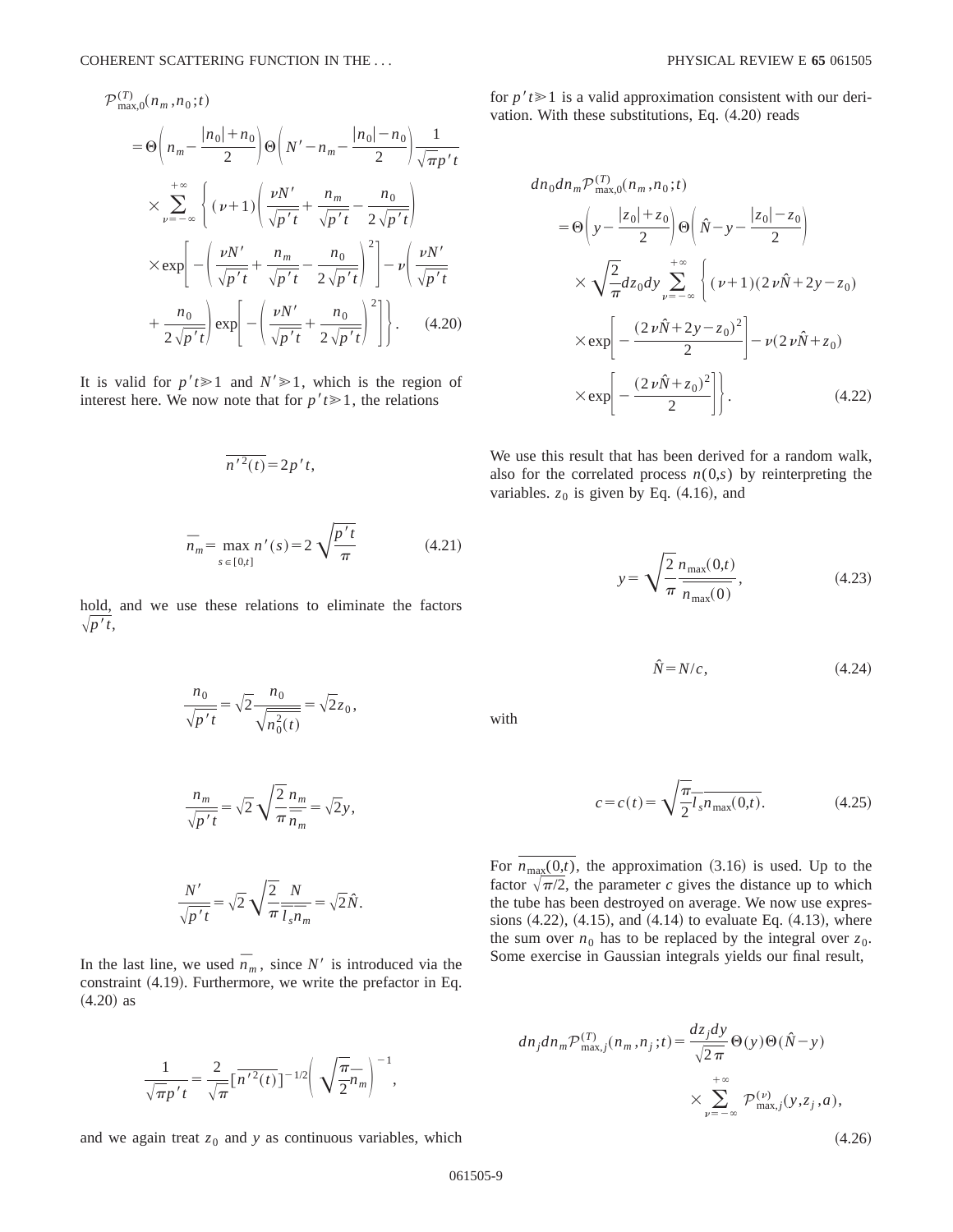$$
\mathcal{P}^{(\nu)}_{\max,j}(y,z,a) = (\nu+1) \exp\left[-\frac{(2a\nu\hat{N}+2ay-z)^2}{2}\right] \left\{ a(2a\nu\hat{N}+2ay-z) \left[ \text{erfc}\left(\frac{az-y+a_2y+a_2\nu\hat{N}}{\sqrt{a_2}}\right) \right. \right.
$$
  
\n
$$
-\text{erfc}\left(\frac{az-y+a_2y+a_2\nu\hat{N}+\hat{N}}{\sqrt{a_2}}\right) \left.\right] + \sqrt{\frac{a_2}{\pi}} \left[ \exp\left(-\frac{(az-y+a_2y+a_2\nu\hat{N})^2}{a_2}\right) \right.
$$
  
\n
$$
-\exp\left(-\frac{(az-y+a_2y+a_2\nu\hat{N}+\hat{N})^2}{a_2}\right) \left.\right] - \nu \exp\left[-\frac{(2a\nu\hat{N}-z)^2}{2}\right] \left\{ a(2a\nu\hat{N}-z) \left[ \text{erfc}\left(\frac{az-y+a_2\nu\hat{N}}{\sqrt{a_2}}\right) \right. \right.
$$
  
\n
$$
-\text{erfc}\left(\frac{az-y+a_2\nu\hat{N}+\hat{N}}{\sqrt{a_2}}\right) \left.\right] + \sqrt{\frac{a_2}{\pi}} \left[ \exp\left(-\frac{(az-y+a_2\nu\hat{N})^2}{a_2}\right) - \exp\left(-\frac{(az-y+a_2\nu\hat{N}+\hat{N})^2}{a_2}\right) \right] \right\},
$$
  
\n(4.27)

with the notation  $a_2=2(1-a^2)$ .

Clearly, the approximations inherent in our construction of  $\mathcal{P}_{\text{max},j}^{(T)}$  need some justification. Steps like the replacement of discrete by continuous variables are well justified, since we need the result only in a time and chain-length regime where a continuous chain model is valid. The problematic steps are the factorization (4.14) of  $\mathcal{P}_{\text{max},0,j}^{(T)}$  and the calculation of the functional form of  $\mathcal{P}_{\text{max},0}^{(T)}$  by random walk theory.

Technically, the factorization  $(4.14)$  serves to reduce the problem to the treatment of the single stochastic process  $n(0,s)$ . It clearly is justified for large times,  $t \ge T_2$ , where  $n(j,t)$  is firmly bound to  $n(0,t)$ , and where  $\mathcal{P}_{\max,j}^{(T)}$  becomes equivalent to  $\mathcal{P}_{\max,0}^{(T)}$ . For shorter times  $t \leq T_2$ , it assumes that  $-n(0,t)$  is a good measure of  $n_{\text{max}}(0,t)$ , which is certainly incorrect, in particular for  $t \ll T_2$ . However, for  $t \ll T_2$ , end effects influence only a small part of the chain. As can be seen from Eqs.  $(3.16)$  and  $(3.7)$ , and has been explicitly worked out in Ref. [8], Eq.  $(5.28)$ ,  $\overline{n_{\text{max}}(0,t)}$  for  $t \ll T_2$  behaves as  $\overline{n_{\text{max}}(0,t)} \sim (pt)^{1/4} \sim N^{1/2} (t/T_2)^{1/4} \ll N$ . Since the coherent scattering function sums over all segments, it for such times is dominated by the motion of interior segments not influenced by end effects and governed by the distribution function  $P_1(n;j,t)$ . It is easily verified that in the appropriate limit  $\hat{N} = N/c(t) \rightarrow \infty$ , the distribution function (4.26), when integrated over  $n_m$ , reduces to the Gaussian approximation for  $P_1(n;j,t)$ . Note that in this limit only a part of the v  $=0$  contribution to the sum in Eq. (4.26) survives.]

We now turn to our construction of  $\mathcal{P}_{\max,0}^{(T)}(n_m,n_0)$ . Our treatment of the constraint  $(4.19)$  should be adequate, since this constraint is relevant only for times of the order of the reptation time,  $t \approx T_3$ , where the internal degrees of freedom of the chain are irrelevant. Furthermore,  $\mathcal{P}_{\text{max},0}^{(T)}$  by construction obeys the constraint  $n_0 \le n_m$ . Also, taking  $\hat{N} \ge 1$  and integrating over  $n_0$ , we find a distribution with the desired first moment  $n_m = n_{\text{max}}(0,t)$ . Integrating over  $n_m$ , we find the correct (Gaussian) distribution of  $n_0$ . With these three important features guaranteed, we may hope that we have found a good approximation for the distribution function of the full correlated process.

To summarize, our construction interpolates among two limits where the full dynamics reduces to that of a single stochastic variable. For  $t \ll T_2$ , the motion of individual segments governed by  $n(j,t)$  is essential. For  $t \ge T_2$ , the parameter function *a* tends to 1 and the internal motion becomes irrelevant. Furthermore, the correlations of the stochastic process  $n(0,s)$  have died out. We thus are concerned with a single uncorrelated process  $n(0,s)$ , as in the primitive chain model. Smoothly interpolating among these limits, we may hope to have found a good approximation also in the crossover region  $t \approx T_2$ . Indeed, as shown in Figs. 10 and 11 of Ref.  $[9]$ , a simplified version of our theory almost quantitatively fits with Monte Carlo data for the motion of individual segments. Furthermore, as will be illustrated in Sec. VIII and in more detail in Ref.  $[14]$ , our theory quantitatively accounts for data for the coherent scattering function  $S_c(q,t;M,N)$ . The agreement is equally good for the total chain  $(M = N)$ where tube length fluctuations are very important, and for an interior piece  $(M \le N)$  where tube length fluctuations are irrelevant.

#### **D.** Distribution function for  $S_2(q,t; j, k, N)$

To evaluate  $S_2(q,t; j,k,N)$  [Eq. (4.7)], we need the distribution function

$$
\mathcal{P}_{j}^{(T)}(n_{j};t) = \overline{[\Theta(j_{>}-j_{<})-1]\delta_{n_{j},n(j,t)}}\n= \sum_{n_{m}=0}^{\infty} \mathcal{P}_{\max,j}^{(T)}(n_{m},n_{j};t) - \mathcal{P}_{1}(n_{j};j,t).
$$
\n(4.28)

The first part can be determined by integrating  $\mathcal{P}_{\text{max},j}^{(T)}$  [Eq.  $(4.26)$  over  $n_m$ . Equations  $(4.26)$ – $(4.28)$  thus yield

$$
dn_j \mathcal{P}_j^{(T)}(n_j; t) = \frac{dz_j}{\sqrt{2\pi}} \sum_{\nu = -\infty}^{+\infty} \mathcal{P}_j^{(\nu)}(z_j, a), \qquad (4.29)
$$

$$
\mathcal{P}_j^{(\nu)}(z_j, a) = \int_0^{\hat{N}} dy \mathcal{P}_{\text{max}, j}^{(\nu)}(y, z_j, a) - \delta_{\nu, 0} \exp(-z_j^2/2). \tag{4.30}
$$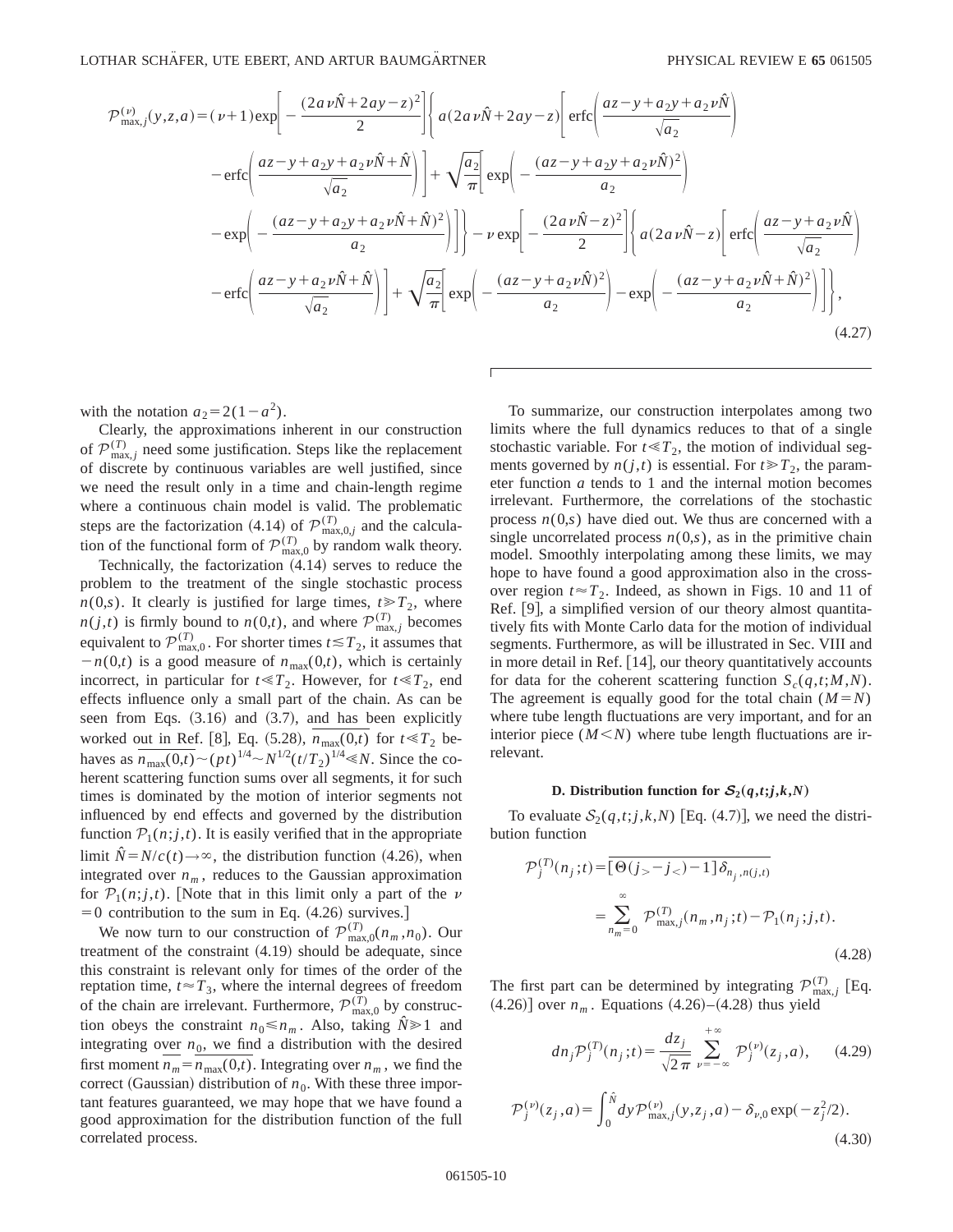The *y* integral can be evaluated analytically and we quote the result, which is useful for the numerical evaluation of  $S_2$ , in Appendix B.

## **E. Result for the tube conserving contribution to the coherent**  $s^{(T)}_{c}(q,t;M,N)$

We consider the scattering from the  $M+1$  central beads [Eq.  $(3.18)$ ] and write

$$
S_c^{(T)}(q,t;M,N) = S_1(q,t;M,N) + S_2(q,t;M,N) + S_3(q,t;M,N),
$$
 (4.31)

where the  $S_i(q,t;M,N)$ ,  $i=1,2,3$ , are the contributions  $S_i(q,t; j, k, N)$  [Eq. (4.5)], summed over *j* and *k*. The superscript (*T*) again recalls the constraint (4.1),  $j_{>} - j_{\le} \ge 0$ .

Due to this constraint the relation

$$
S_c(q, t; M, N) = S_c^{(T)}(q, t; M, N)
$$
\n(4.32)

in general holds only for  $t \ll T_3$ . However, for large *q* such that  $q^2 R_g^2 \ge 1$ , contributions in which the tube has been destroyed, contribute negligibly to  $S_c(q,t;M,N)$ , so that Eq.  $(4.32)$  in this limit holds for all times.

Consider now the first contribution.

$$
\mathcal{S}_1(q,t;M,N) = \int_{(N-M)/2}^{(N+M)/2} dj dk \mathcal{S}_1(q,t;j,k,N).
$$

Using Eqs.  $(4.10)$  and  $(4.11)$ , we can carry out the integral over *k* to find

$$
S_1(q,t;M,N) = \frac{1}{2\bar{q}^2} \int_{(N-M)/2}^{(N+M)/2} df[e^{2\Delta_1 Q + Q^2} \text{erfc}(Q + \Delta_1) - e^{-2\Delta_1 Q + Q^2} \text{erfc}(Q - \Delta_1) - e^{2\Delta_2 Q + Q^2} \text{erfc}(Q + \Delta_2) + e^{-2\Delta_2 Q + Q^2} \text{erfc}(Q - \Delta_2) + 2 \text{erfc}\Delta_2 - 2 \text{erfc}\Delta_1], \qquad (4.33)
$$

where

$$
Q = \overline{q}^{2} \overline{I}_{s} \sqrt{\rho_{0} A_{1}(j,t)},
$$
  
\n
$$
\Delta_{1} = \frac{1}{2 \overline{I}_{s}} \left( \frac{N+M}{2} - j \right) [\rho_{0} A_{1}(j,t)]^{-1/2},
$$
  
\n
$$
\Delta_{2} = \frac{1}{2 \overline{I}_{s}} \left( \frac{N-M}{2} - j \right) [\rho_{0} A_{1}(j,t)]^{-1/2}.
$$
 (4.34)

The remaining integration in general must be done numerically, due to the *j* dependence of  $A_1(j,t)$ .

The integral over *k* can be carried out also in  $S_2$ ,  $S_3$ . We introduce the notation

$$
\hat{q} = \overline{q}^2 c, \quad \hat{j} = j/c, \quad \hat{M} = M/c,
$$
\n(4.35)

$$
b = \frac{\bar{l}_s}{c} \left[ n^2 \left( \frac{N - M}{2} + j, t \right) \right]^{1/2},
$$
 (4.36)

where the parameter  $c$  has been defined in Eq.  $(4.25)$ . With due regard of the  $\Theta$  functions, a straightforward calculation yields

$$
S_2(q,t;M,N) = \frac{c^2}{\hat{q}} \int_0^{\hat{M}} d\hat{j}(S_2^{(1)} + S_2^{(2)}), \quad (4.37)
$$

$$
S_2^{(1)} = \frac{1}{b} \left( 1 - e^{-\hat{q}\hat{M}} \right) \int_0^\infty dz \, e^{-\hat{q}z} \frac{1}{\sqrt{2\pi}} \sum_{\nu} \left[ \mathcal{P}_j^{(\nu)} \left( -\frac{z + \hat{j}}{b}, a \right) + \mathcal{P}_j^{(\nu)} \left( \frac{z - \hat{j} + \hat{N}}{b}, a \right) \right],\tag{4.38}
$$

$$
S_2^{(2)} = \frac{1}{b} \int_0^{\hat{M}} dz \left[ 2 - e^{-\hat{q}z} - e^{-\hat{q}(\hat{M} - z)} \right] \frac{1}{\sqrt{2\pi}}
$$
  
 
$$
\times \sum_{\nu} \mathcal{P}_j^{(\nu)} \left( \frac{z - \hat{j}}{b}, a \right), \tag{4.39}
$$

$$
S_3(q,t;M,N) = \frac{2c^2}{\hat{q}} \int_0^{\hat{M}} d\hat{j} (S_3^{(1)} + S_3^{(2)} + S_3^{(3)} + S_3^{(4)}),
$$
\n(4.40)

$$
S_3^{(1)} = \frac{1}{b} \int_0^{(\hat{N} + \hat{M})/2} dy y \int_0^1 dz \left[ 2e^{-\hat{q}y(1-z)} - 2 + e^{-\hat{q}yz} \right]
$$

$$
-e^{-\hat{q}y(2-z)} \left[ \frac{1}{\sqrt{2\pi}} \sum_{\nu} \mathcal{P}^{(\nu)}_{\text{max},j} \left( y + \frac{\hat{N} - \hat{M}}{2}, \frac{y}{b} z - \frac{\hat{j}}{b}, a \right), \tag{4.41}
$$

$$
S_3^{(2)} = -\frac{1}{b} \int_0^{(\hat{N} + \hat{M})/2} dy \int_0^{\infty} dz e^{-\hat{q}z} (1 - e^{-\hat{q}y})^2 \frac{1}{\sqrt{2\pi}} \times \sum_{\nu} \mathcal{P}_{\text{max},j}^{(\nu)} \left( y + \frac{\hat{N} - \hat{M}}{2}, -\frac{z + \hat{j}}{b}, a \right), \tag{4.42}
$$

$$
S_3^{(3)} = -\frac{1}{b} \int_0^{(\hat{N} - \hat{M})/2} dy y \int_0^1 dz \left[ 2e^{-\hat{q}y(1-z)} - 2 + e^{-\hat{q}yz} \right]
$$

$$
-e^{-\hat{q}y(2-z)} \left[ \frac{1}{\sqrt{2\pi}} \sum_{\nu} \mathcal{P}_{\text{max},j}^{(\nu)} \right]
$$

$$
\times \left( y + \frac{\hat{N} + \hat{M}}{2}, \frac{y}{b} z + \frac{\hat{M} - \hat{j}}{b}, a \right), \tag{4.43}
$$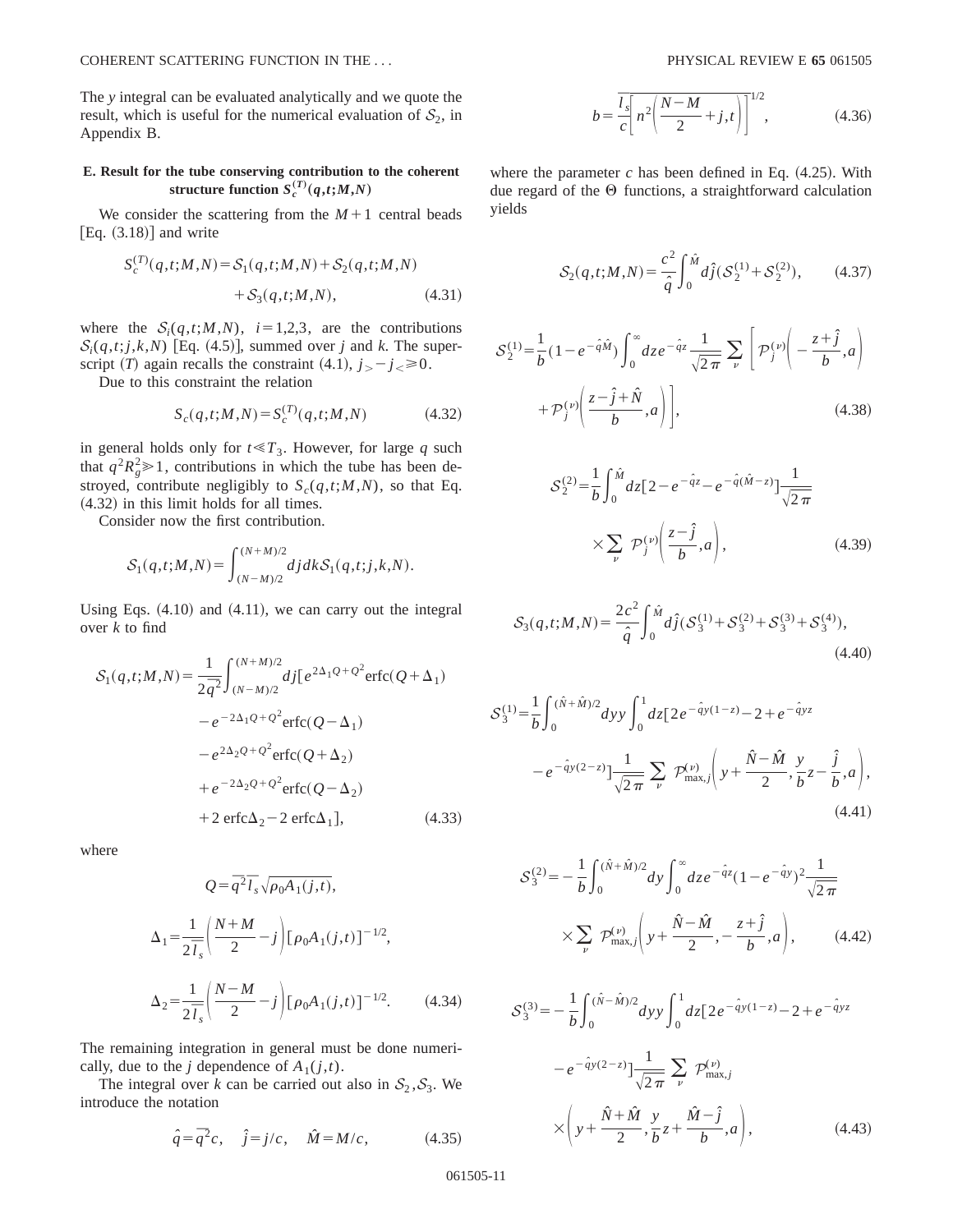$$
S_3^{(4)} = \frac{1}{b} \int_0^{(\hat{N} - \hat{M})/2} dy \int_0^{\infty} dz e^{-\hat{q}z} (1 - e^{-\hat{q}y})^2 \frac{1}{\sqrt{2\pi}} \times \sum_{\nu} \mathcal{P}_{\text{max},j}^{(\nu)} \left( y + \frac{\hat{N} + \hat{M}}{2}, -\frac{z}{b} + \frac{\hat{M} - \hat{j}}{b}, a \right). \tag{4.44}
$$

The prefactor of 2 in Eq.  $(4.40)$  accounts for the last two contributions in Eq.  $(4.8)$ . We note that these results depend on time via the parameters *a*, *c*, and *b*. From its definition  $(4.36)$ , the parameter function  $b = b(j,t)$  measures the motion of an arbitrary segment relative to the motion of the end segment. It is weakly dependent on *j* and tends to 1 for *t*  $\gg T_2$ .

In  $S_2$  and  $S_3$ , one more integration could be done analytically, which, however, only blows up the number of terms without leading to any simplification. Due to the dependence on the segment index *j* implicit in  $a=a(j,t)$  and  $b=b(j,t)$ , an analytical evaluation of all integrals is possible only in the limit  $t \ge T_2$  where  $a \rightarrow 1$  and  $b \rightarrow 1$ . In general, we have to resort to numerical evaluation. In this context, we may note that the summations over  $\nu$  for  $t \leq T_3$  converge rapidly, so that in the range where  $S_c^{(T)}(t \neq 0)/S_c(0)$  exceeds  $10^{-3}$ , we never need to go beyond  $|\nu| \leq 4$ .

## **V. DYNAMICS WITHIN THE INITIAL TUBE**

In a time region where end effects are unimportant, the results of the preceding section can be simplified. In precise terms, the neglect of end effects amounts to considering a subchain of length *M*, in the center of an infinitely long chain. We here concentrate on this particular limit and compare our results to those derived for a Rouse chain in a coiled tube.

### **A. Results of the reptation model**

In the limit  $N \rightarrow \infty$ , with  $\tilde{j} = j - N/2$  and  $\tilde{k} = k - N/2$  fixed, only the contribution  $S_1$  to  $S^{(T)}(q,t;j,k,N)$  [Eq. (4.5)] survives. Furthermore,  $A_1(j,t)$  (3.5) simplifies to [see Ref. [8], Eq.  $(4.11)$ ]

$$
A_1(j,t) = \frac{\hat{t}^{1/2}}{\pi} \int_0^{4\hat{i}} \frac{dz}{\sqrt{z}} \sqrt{1 - \frac{z}{4\hat{i}}} e^{-z}
$$

$$
\stackrel{\hat{i} \ge 1}{\rightarrow} \sqrt{\frac{\hat{i}}{\pi}},
$$
(5.1)

independent of *j*. (Recall the definition  $\hat{t} = pt$ .)  $S_1(q,t; j,k,N)$  [Eq. (4.10)] takes the form

$$
S_1(q, t; \tilde{j}, \tilde{k}) = \frac{1}{2} e^{\hat{Q}^2} [e^{2\hat{\Delta}\hat{Q}} \operatorname{erfc}(\hat{Q} + \hat{\Delta})
$$

$$
+ e^{-2\hat{\Delta}\hat{Q}} \operatorname{erfc}(\hat{Q} - \hat{\Delta})], \qquad (5.2)
$$

$$
\hat{Q} = \overline{q}^2 \sqrt{\overline{l}_s^2 \rho_0} \left(\frac{\hat{t}}{\pi}\right)^{1/4},
$$

$$
\Delta = \frac{\overline{k} - \overline{j}}{2\sqrt{\overline{l}_s^2 \rho_0}} \left(\frac{\hat{t}}{\pi}\right)^{-1/4}.
$$
(5.3)

Integrating over  $\tilde{j}$  and  $\tilde{k}$ , we find for the normalized dynamic structure function

$$
\overline{S}_{c}(q,t;M,\infty) = \frac{S_{c}(q,t;M,\infty)}{M^{2}D(\overline{q}^{2}M)}
$$
\n
$$
= 1 - \frac{1}{\overline{q}^{2}MD(\overline{q}^{2}M)} \left\{ 2 \operatorname{erfc} \left[ \left( \frac{\hat{T}_{4}}{\hat{t}} \right)^{1/4} \right] + \frac{2}{\sqrt{\pi}} \left( \frac{\hat{t}}{\hat{T}_{4}} \right)^{1/2} (1 - e^{-(\hat{T}_{4}/\hat{t})^{1/2}}) \right\} + \frac{1}{(\overline{q}^{2}M)^{2}D(\overline{q}^{2}M)} \left\{ 2 - 2e^{-\overline{q}^{2}M} + e^{\hat{Q}^{2}} \left[ e^{\overline{q}^{2}M} \operatorname{erfc} \left[ \hat{Q} + \left( \frac{\hat{T}_{4}}{\hat{t}} \right)^{1/4} \right] \right] + e^{-\overline{q}^{2}M} \operatorname{erfc} \left[ \hat{Q} - \left( \frac{\hat{T}_{4}}{\hat{t}} \right)^{1/4} \right] - 2 \operatorname{erfc}(\hat{Q}) \right\} \right\}.
$$
\n(5.4)

We recall that  $D(x) = (2/x^2)(e^{-x} - 1 + x)$  is the Debye function, and note that  $\overline{q}^2 M$  can also be written as

$$
\bar{q}^2 M = q^2 R_g^2(M),\tag{5.5}
$$

where  $R_{\varrho}(M)$  is the radius of gyration of the subchain. In Eq.  $(5.4)$ , we introduced a new time scale

$$
\hat{T}_4 = \frac{\pi}{16} (\bar{I}_s^2 \rho_0)^{-2} M^4,\tag{5.6}
$$

which is of the order of the time the subchain needs to leave its original part of the tube. This interpretation is obvious from the results on segment motion quoted at the end of Sec. II,  $\langle [r_j(\hat{T}_4) - r_j(0)]^2 \rangle \sim \hat{T}_4^{1/4} \sim M$  for  $\hat{T}_4 \ll \hat{T}_2$ . Also the variable  $\hat{Q}$  can be expressed in terms of a time scale,

$$
\hat{Q} = \left(\frac{\hat{t}}{\hat{T}_q}\right)^{1/4},\tag{5.7}
$$

$$
\hat{T}_q = \pi (\bar{I}_s^2 \rho_0)^{-2} (\bar{q}^2)^{-4} = \frac{16 \hat{T}_4}{[q^2 R_g^2(M)]^4}.
$$
 (5.8)

It needs the time  $\hat{T}_q$  before the distance diffused by the subchain, can be resolved by scattering of wave vector *q*. For comparison with previous work, we concentrate on

where now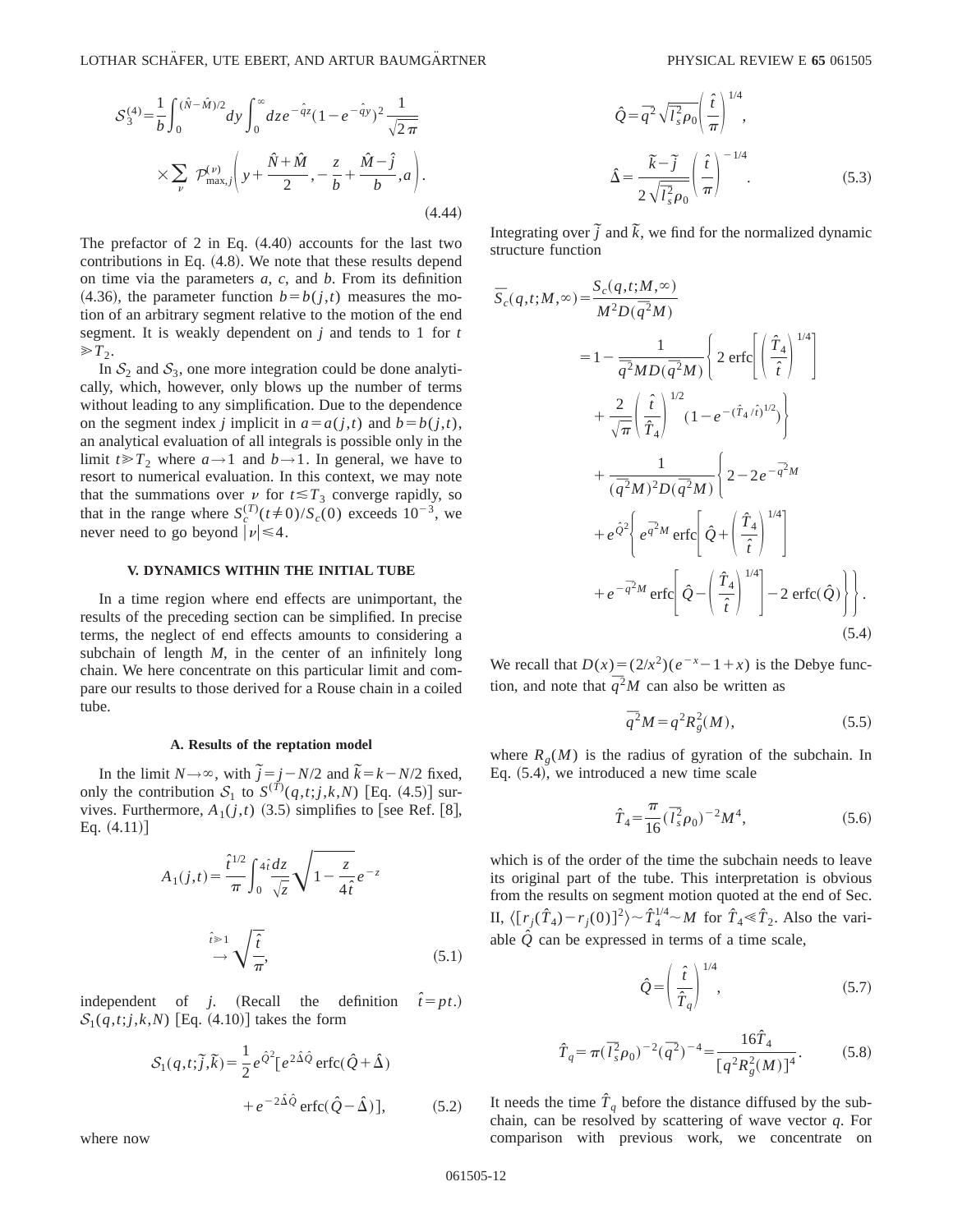$q^2 R_g^2(M) \ge 1$ , so that  $\hat{T}_q \le \hat{T}_4$  and  $D(x) \approx 2/x$ . We then find the following limiting behavior in the various time regimes:

$$
\frac{S_c(q, t; M, \infty)}{M^2} - D[q^2 R_g^2(M)]
$$
\n
$$
\approx \begin{cases}\n-2\frac{1 - e^{-q^2 R_g^2(M)}}{[q^2 R_g^2(M)]^2} \left(\frac{\hat{t}}{\hat{T}_q}\right)^{1/2} & \text{for } \hat{t} \le \hat{T}_q \\
-\frac{2}{\sqrt{\pi}q^2 R_g^2(M)} \left(\frac{\hat{t}}{\hat{T}_q}\right)^{1/4} & \text{for } \hat{T}_q \le \hat{t} \le \hat{T}_4,\n\end{cases}
$$
\n(5.9)

$$
\frac{S_c(q,t;M,\infty)}{M^2} \approx \frac{6}{\sqrt{\pi}q^2R_g^2(M)} \left(\frac{\hat{T}_4}{\hat{t}}\right)^{1/4} \quad \text{for} \quad \hat{T}_4 \ll \hat{t}.\tag{5.10}
$$

Note that our results depend only on macroscopic parameters  $q^2 R_g^2(M)$  and  $\hat{t}/\hat{T}_4$ , which absorb any reference to the microscopic structure.

## **B. Comparison with de Gennes' results for Rouse motion in a tube**

In Sec. II B, we recalled de Gennes' results  $[12]$ , derived for one-dimensional Rouse-type motion in a coiled tube. In the derivation, the relation  $q^2 R_g^2 \ge 1 \ge q^2 l^2$  was assumed, with *l* being the average segment size of a Gaussian chain. Of interest here is the "local" term  $\bar{S}^{(l)}(q,t)$  [Eq. (2.12)]. A glance at the derivation shows that it implicitly exploits the limit considered here: a subchain (of length  $M$ ) in an infinitely long chain. Combining Eqs.  $(2.10)$  to Eq.  $(2.14)$  we thus find

$$
\frac{S_{dG}(q, t; M, \infty)}{M^2 D(\bar{q}^2 M)} = 1 - N_e \bar{q}^2 [1 - e^{t/T_q} \operatorname{erfc}(\sqrt{t/T_q})],
$$
\n(5.11)

$$
T_q = \frac{\text{const}}{(\bar{q}^2)^2}.
$$
 (5.12)

Clearly this expression differs strongly from our result  $(5.4)$ . It leads to very different asymptotics,

$$
\frac{S_{dG}(q,t;M,\infty)}{M^2} - D[q^2 R_g^2(M)]
$$
\n
$$
= \frac{2N_e}{M} \begin{cases} -\frac{2}{\sqrt{\pi}} \left(\frac{t}{T_q}\right)^{1/2} & \text{for } t \ll T_q\\ -1 + \left(\frac{T_q}{\pi t}\right)^{1/2} & \text{for } t \gg T_q. \end{cases}
$$
\n(5.13)

The derivation of Eq.  $(5.11)$  in Ref.  $[12]$  involves some approximations, which greatly simplify the analysis but are not really necessary. For a general test of the validity of the model, we therefore have repeated the analysis without these simplifications. The analysis is sketched in Appendix C. For further discussion, we here quote the result for the scattering from a given pair of beads [Eqs.  $(C16)$ – $(C18)$ ],

$$
S_{RT}(q,t;\tilde{j},\tilde{k}) = \frac{1}{2}e^{\tilde{Q}^2}\{e^{2\tilde{\Delta}\tilde{Q}}\operatorname{erfc}(\tilde{Q}+\tilde{\Delta})
$$

$$
+e^{-2\tilde{\Delta}\tilde{Q}}\operatorname{erfc}(\tilde{Q}-\tilde{\Delta})\},\qquad(5.14)
$$

$$
\widetilde{Q} = q^2 l^2 \sqrt{\frac{N_e}{6}} \left[ |\widetilde{j} - \widetilde{k}| + \sqrt{2 \frac{\gamma_0}{l^2} t} g \left( \frac{|\widetilde{j} - \widetilde{k}|}{\sqrt{2 \frac{\gamma_0}{l^2} t}} \right) \right]^{1/2},
$$

$$
\tilde{\Delta} = \sqrt{\frac{6}{N_e} \frac{|\tilde{j} - \tilde{k}|}{2}} \left[ |\tilde{j} - \tilde{k}| + \sqrt{2 \frac{\gamma_0}{l^2} t} g \left( \frac{|\tilde{j} - \tilde{k}|}{\sqrt{2 \frac{\gamma_0}{l^2} t}} \right) \right]^{-1/2},
$$
\n(5.15)

$$
g(z) = \frac{1}{\sqrt{\pi}} e^{-z^2} - z \operatorname{erfc} z. \tag{5.16}
$$

Here  $\gamma_0$  is the segment mobility of the one-dimensional Rouse model.

Clearly the structure of  $S_{RT}$  [Eq.  $(5.14)$ ] is identical to that of our result  $S_1$  [Eq. (5.2)]. The difference is in the quantities  $\tilde{Q}$ , $\tilde{\Delta}$  [Eq. (5.15)], compared to  $\hat{Q}$ , $\hat{\Delta}$  [Eq. (5.3)]. We note, however, that the relation

$$
2\tilde{Q}\tilde{\Delta} = q^2 l^2 |\tilde{j} - \tilde{k}| = q^2 \frac{l_0^2}{6} |\tilde{j} - \tilde{k}| = 2\tilde{Q}\tilde{\Delta}
$$

holds. Recall that the mean segment size *l* of a Gaussian chain, which is asymptotically equivalent to a chain with fixed segment length  $l_0$ , obeys  $l^2 = l_0^2/6$  (in three dimensions).

To analyze the difference among the two models, we first consider the static limit,  $t=0$ .  $S_1$  reduces to (recall the definition  $\bar{q}^2 = q^2 l_0^2 / 6 \equiv q^2 l^2$ 

$$
\mathcal{S}_1(q,0;\tilde{j},\tilde{k}) = e^{-q^2l^2|\tilde{j}-\tilde{k}|},\tag{5.17}
$$

Furthermore the scaling with  $q^2$ , *M*, and *t* is quite different.

which is the exact result. The result for  $S_{RT}$  can be written as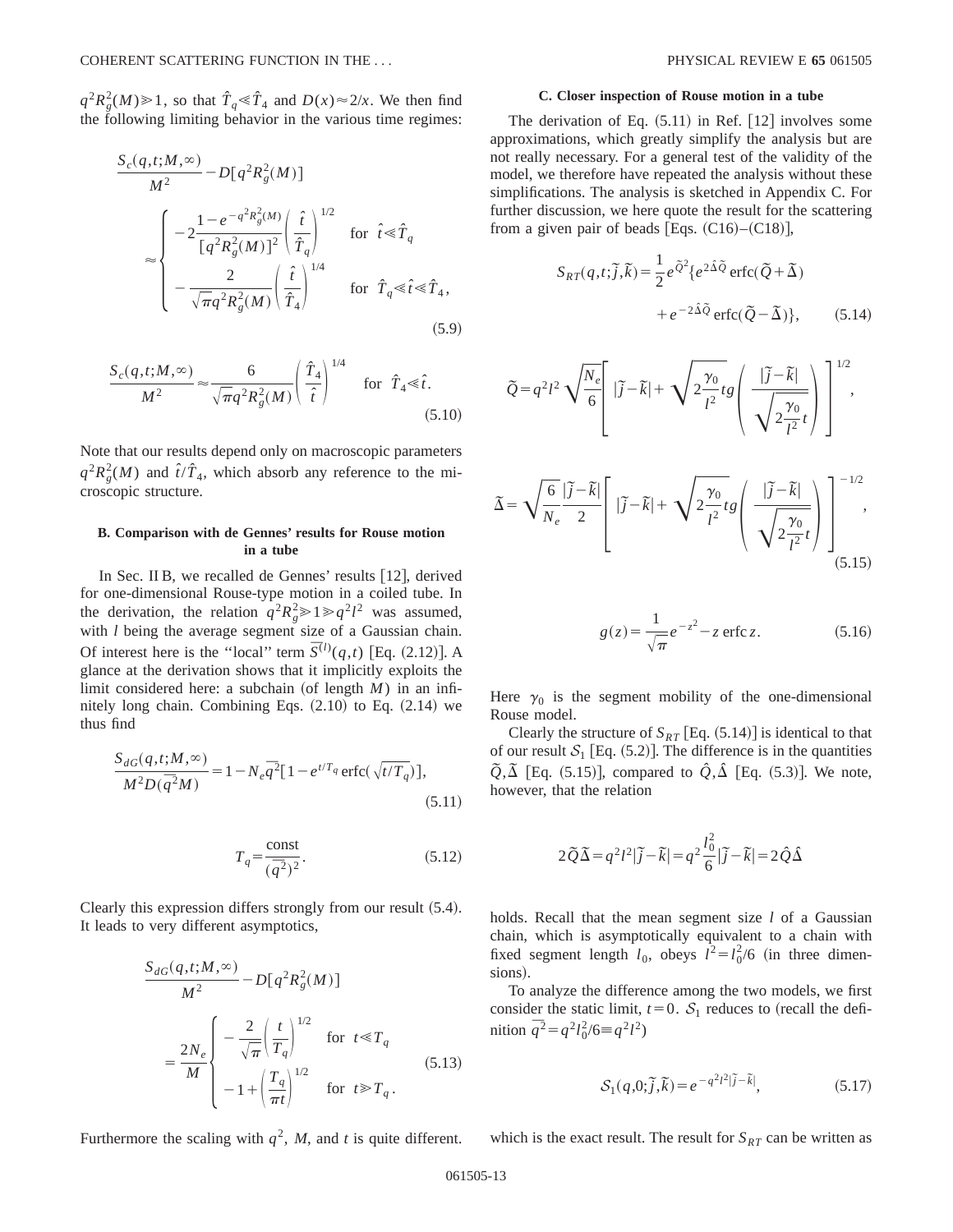$$
S_{RT}(q,0;\tilde{j},\tilde{k}) = \exp\left[-q^2l^2|\tilde{j}-\tilde{k}|\left(1-q^2l^2\frac{N_e}{6}\right)\right]
$$

$$
\times \left\{1-\frac{1}{2}\operatorname{erfc}\left[\sqrt{\frac{6}{N_e}|\tilde{j}-\tilde{k}|}\left(\frac{1}{2}-q^2l^2\frac{N_e}{6}\right)\right]\right\}
$$

$$
+\frac{1}{2}\exp\left[q^2l^2\left|\tilde{j}-\tilde{k}\right|\left(1+q^2l^2\frac{N_e}{6}\right)\right]
$$

$$
\times \operatorname{erfc}\left[\sqrt{\frac{6}{N_e}|\tilde{j}-\tilde{k}|}\left(\frac{1}{2}+q^2l^2\frac{N_e}{6}\right)\right].
$$
 (5.18)

Even if we ignore the terms  $q^2 l^2 N_e / 6 \ll 1$ , taking them to be irrelevant microstructure effects, this result does *not* reduce to the exact form  $(5.17)$ . To recover this form, we rather consistently have to take the limit  $q^2 l^2 \rightarrow 0$  with  $q^2 l^2 (\tilde{j} - \tilde{k})$ fixed, i.e.,  $|\tilde{j} - \tilde{k}| = |j - k| \rightarrow \infty$ . This just demonstrates that a one-dimensional Gaussian chain, folded into the threedimensional random walk configuration of the tube, does not yield the exact distribution of a three-dimensional Gaussian chain. In other words, the model of a Rouse chain in a tube violates the equilibrium initial conditions by microstructure terms on scale  $|\tilde{j} - \tilde{k}| \sim N_e$ .

For the dynamics, this discussion implies that the model gives a wrong estimate for the number of wiggles in the initial configuration. To eliminate this effect of unphysical initial conditions, we have to take the same limit  $q^2 l^2 \rightarrow 0$ with  $q^2 l^2 (\tilde{j} - \tilde{k})$  fixed, also in the full time dependent expression  $(5.14)$ . To facilitate the discussion, we rewrite Eqs.  $(5.15)$  in a form that exhibits the fixed combination of variables  $q^2 l^2 |\tilde{j} - \tilde{k}|$ :

$$
\widetilde{Q} = q l \sqrt{\frac{N_e}{6}} \left[ q^2 l^2 |\widetilde{j} - \widetilde{k}| \right.+ q^2 l^2 \sqrt{2 \frac{\gamma_0}{l^2} t g} \left( \frac{q^2 l^2 |\widetilde{j} - \widetilde{k}|}{q^2 l^2 \sqrt{2 \frac{\gamma_0}{l^2} t}} \right) \right]^{1/2},
$$

$$
\tilde{\Delta} = \frac{1}{2ql} \sqrt{\frac{6}{N_e}} q^2 l^2 |\tilde{j} - \tilde{k}| \left[ q^2 l^2 |\tilde{j} - \tilde{k}| \right]
$$

$$
+ q^2 l^2 \sqrt{2 \frac{\gamma_0}{l^2}} t g \left( \frac{q^2 l^2 |\tilde{j} - \tilde{k}|}{q^2 l^2 \sqrt{2 \frac{\gamma_0}{l^2}} t} \right) \right]^{-1/2}.
$$

The function  $g(z)$  obeys the relations

$$
g(0) = \frac{1}{\sqrt{\pi}},
$$
  
 
$$
g(z) \sim e^{-z^2}, \quad z \to \infty.
$$

Now the limiting result for  $S_{RT}$  sensitively depends on the way we scale the time. We first consider times such that  $q^2\sqrt{t}$ stays finite upon taking the limit  $q^2 l^2 \rightarrow 0$ ,

$$
q^2 l^2 \sqrt{2 \frac{\gamma_0}{l^2}} t \sim q^{\alpha}, \quad \alpha \ge 0.
$$

We then find

$$
\tilde{Q}\!\rightarrow\!0,\quad \tilde{\Delta}\!\rightarrow\!\infty
$$

and recover the static limit  $(5.17)$ . Indeed, for such times the scattering cannot resolve the internal motion,

$$
q^2\langle \overline{[\mathbf{r}_j(t)-\mathbf{r}_j(0)]}\rangle \sim q^2 t^{1/4} \sim q^{1+\alpha/2} \rightarrow 0.
$$

Effects of internal dynamics can be seen only for times such that  $q^2\sqrt{t}$  diverge,

$$
q^2l^2\sqrt{2\frac{\gamma_0}{l^2}}\,t\sim q^{-\alpha},\quad \alpha>0.
$$

Then the contribution proportional to *g* dominates the square brackets in Eqs.  $(5.19)$ , and furthermore the argument of *g* tends to zero. Thus

$$
\widetilde{Q} \rightarrow q^2 l^2 \sqrt{\frac{N_e}{6}} \left( \frac{2}{\pi} \frac{\gamma_0}{l^2} t \right)^{1/4},
$$

$$
\widetilde{\Delta} \rightarrow \frac{1}{2} \sqrt{\frac{6}{N_e}} |\widetilde{j} - \widetilde{k}| \left( \frac{2}{\pi} \frac{\gamma_0}{l^2} t \right)^{-1/4}, \qquad (5.20)
$$

which is the same functional dependence on *t* and  $|\tilde{j} - \tilde{k}|$  as that of  $\hat{Q}$  or  $\hat{\Delta}$  [Eq. (5.3)]. The limiting expression for  $S_{RT}(q,t;\tilde{j},\tilde{k})$  becomes identical to our result  $S_1(q,t;\tilde{j},\tilde{k})$  if we identify

$$
q^2 l^2 = \overline{q}^2 = q^2 \frac{l_0^2}{6},\tag{5.21}
$$

$$
\frac{N_e^2}{18} \frac{\gamma_0}{l^2} t = (\bar{I}_s^2 \rho_0)^2 \hat{t}.
$$
 (5.22)

In summary, we have found that the model of a Rouse chain in a tube is equivalent to the reptation model only in the limit  $q^2 l^2 \rightarrow 0$  with  $q^2 l^2 (j - k)$  fixed. Outside this limit, it exhibits an unphysical relaxation of nonequilibrium initial conditions.

 $(5.19)$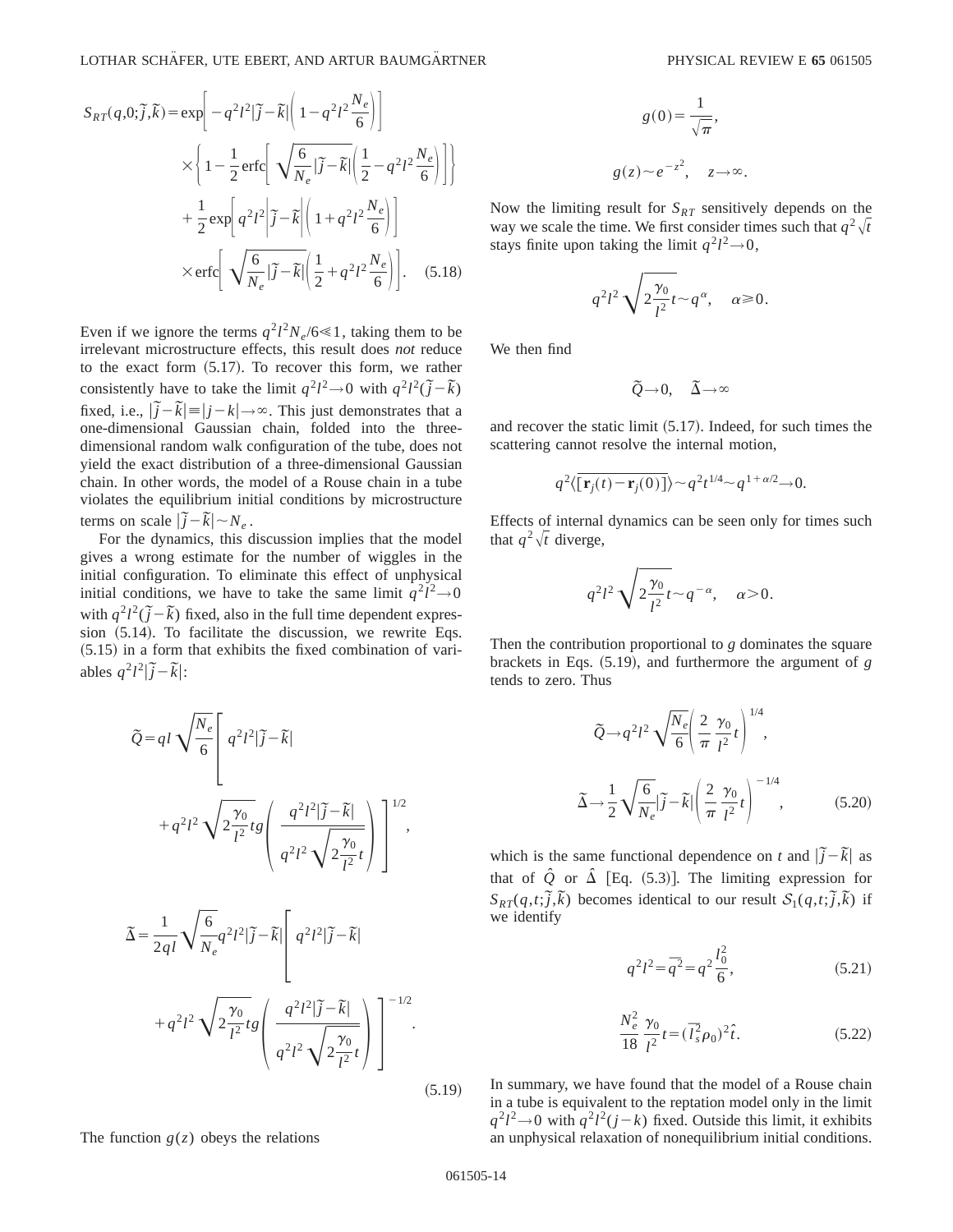## **D. Relation among the microscopic parameters of the different models**

As a byproduct of our analysis, we with Eq.  $(5.22)$  have found a relation among the microscopic parameters of our model and those used in more standard Rouse type modeling of chain dynamics. Analyzing in Sec. VII the relation of our model with the primitive chain model, we will find as an additional result,

$$
\frac{N_e}{6} \frac{\gamma_0}{l^2} t = \overline{t}_s^2 \rho_0 \hat{t}.\tag{5.23}
$$

Combining Eqs.  $(5.22)$  and  $(5.23)$ , we find

$$
N_e = 3\,\bar{I}_s^2 \rho_0,\tag{5.24}
$$

$$
\frac{\gamma_0}{2l^2}t = \hat{t}.\tag{5.25}
$$

We now can give a quantitative definition of the equilibration time  $T_2$ , which we identify with the Rouse time of a free chain of *N* segments,

$$
T_2 = \frac{2}{\pi^2} (N+1)^2 \frac{l^2}{\gamma_0}.
$$

With Eq.  $(5.25)$ , we find

$$
\hat{T}_2 = pT_2 = \frac{(N+1)^2}{\pi^2}.
$$
\n(5.26)

#### **E. Implications for the coherent structure function**

The artifact of the model of a Rouse chain in a tube concerns only small parts of the chain of the order of the tube diameter and thus might be thought to be negligible. In the static structure function, the error sums up to a term of order *N*, small compared to  $S_c(q,0;N) = N^2D(\overline{q}^2N)$ . Since, however, for  $t \leq T_2$ , the time dependence of  $S_c$  is weak, even such a small effect is relevant. Indeed, it can greatly change the picture. To illustrate this, we in Fig. 3 compare our result ~5.4! for the normalized coherent structure function  $S_c(q,t;M,\infty)$  to the result found by integrating  $S_{RT}(q,t;\tilde{j},\tilde{k})$  $[Eq. (5.14)]$  over  $-M/2 \le \tilde{j} \le M/2$  and  $-M/2 \le \tilde{k} \le M/2$ . To relate the models, we used relations  $(5.21)$ ,  $(5.24)$ , and  $(5.25)$ . To include also de Gennes' approximate form  $(5.11)$ , we used the large value  $q^2 R_g^2(M) = 50$ . We note that de Gennes enforced the correct  $t=0$  behavior by artificially subtracting his result for  $S_{RT}$ . We furthermore note that repeating his calculation in our notation, we found  $t/T_q = \overline{q}^4 \hat{t}$ . The remaining parameter  $\overline{l}_s^2 \rho_0 = 1.23$  has been taken from our previous work  $[9]$ .

Figure 3 shows that the effect of the artificial initial conditions can be quite large and dies out only slowly. It extends up to the Rouse time of the subchain considered. This result is generic. For longer chains, the amplitude of the effect decreases for the normalized structure function, as expected



FIG. 3. Coherent normalized structure function  $\overline{S}_c(q,t;M,\infty)$  of the central piece of an infinitely long chain for  $q^2 R_g^2(M) = 50$ ,*M*  $=$  200. Thick line, reptation result [Eq.  $(5.4)$ ]; long dashes and short dashes, Rouse chain in a coiled tube. For the latter curve, a constant has been subtracted such that  $\overline{S}_c(q,0;M,\infty)=1$ . Medium size dashes, de Gennes' approximation  $[Eq. (5.11)].$  The arrow points to  $\hat{T}_2(M=200)$ .

for a microstructure effect, but the range stays of order  $T<sub>2</sub>(M)$ . This is obvious since a nonequilibrium initial condition generically will relax only on time scale  $T_2$ . As a side issue, we note that de Gennes' approximation  $(5.11)$  agrees quite well with the shifted form of  $S_{RT}$ .

To close this section, a general remark on microstructure corrections for the dynamics may be appropriate. Our result shows no such corrections, which would give rise to an additional  $1/M$  dependence in Eq.  $(5.4)$ , which is not in the form of the scaling variables  $\overline{q}^2 M$  and  $\hat{t}/\hat{T}_4$ . Thus our model succeeded in singling out the universal aspects of reptation dynamics. This, however, does not imply that (nonuniversal) terms yielding some additional 1/*M* dependence could not show up for a microscopically realistic model, which takes the details of the microscopic motion into account. But we want to stress that any model first of all has to yield the correct static structure function. Otherwise some unphysical relaxation will influence the dynamics. Such results can safely be trusted only in a range where  $S_c(q,0;N)$  $-S_c(q,t;N)$  exceeds the error in  $S_c(q,0;N)$ .

We finally note that here we have been concerned exclusively with the reptation aspect of the dynamics, modeled as *one*-dimensional Rouse motion in a tube. This is to be clearly distinguished from *three*-dimensional Rouse motion among fixed entanglement points, as treated by Des Cloizeaux  $[15]$ , for instance. The latter model is concerned with motion in melts for "microscopic" times,  $t \leq T_0$ .

## **VI. ANALYSIS OF COMPLETE TUBE DESTRUCTION**

In this section, we derive an integral equation extending  $S_c(q,t;M,N)$  to arbitrarily large times (Sec. VIA). Basically it is an equation for  $S(q,t; j, k, N)$ , which incorporates  $S^{(T)}(q,t;j,0,N)$  as inhomogeneity. To calculate  $S_c$ , we need to sum this inhomogeneity over *j*. We construct this function in Sec. VI B, following the approach of Sec. IV. The kernel of the integral equation involves some distribution function which is calculated in Sec. VIC with the help of the mean hopping rate approximation. Quantities like the probability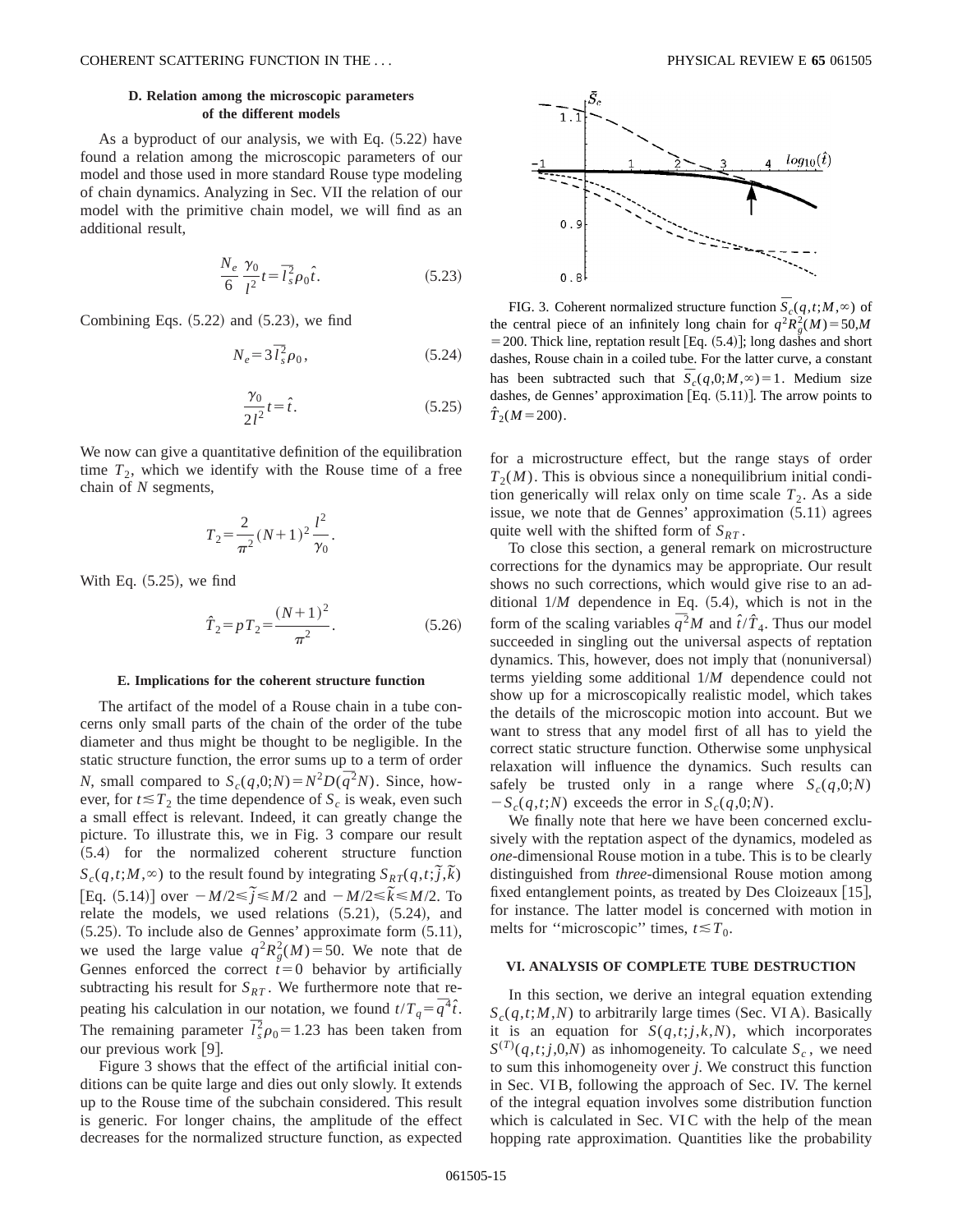

FIG. 4. Initial  $(0)$  and final  $(t)$  configuration of the chain (thick lines), together with the configuration at time  $t<sub>0</sub>$  (thin line). At time  $t<sub>0</sub>$ , the chain leaves the last piece of the initial tube, with one chain end at the position of bead  $j_0$  in the initial tube.

density of tube destruction at time *t*, which can be derived from this distribution function, are discussed in Sec. VI D. The numerical evaluation of our results for  $S_c(q,t;M,N)$  is deferred to Sec. VIII, after we have shown that our theory in the appropriate limit yields the results of the primitive chain model.

## **A. Derivation of an integral equation for the structure function**

Up to now, we only considered stochastic processes for which some part of the initial tube still exists at time *t*. To get rid of this constraint, we have to deal with situations as shown in Fig. 4: at time  $t_0$ ,  $0 \lt t_0 \lt t$ , the chain leaves the original tube, which means that the remainder of the original tube is the single point  $\mathbf{r}_{j_0}(0)$ . This point is occupied by a chain end. The rest of the chain has found a completely new configuration.

Let  $\mathcal{P}^*(j_0,t_0|0)$  or  $\mathcal{P}^*(j_0,t_0|N)$  be the probability that the tube is finally destroyed at time  $t_0$ , the last point  $\mathbf{r}_{j_0}(0)$ being occupied by chain end 0 or *N*, respectively. We assume that  $\mathcal{P}^*$  does not depend on the initial configuration, which should be satisfied except for rare extreme cases.

We then can write the full time dependent scattering  $(3.17)$  from a pair of beads *j*,*k* as

$$
S(q,t;j,k,N) = S^{(T)}(q,t;j,k,N)
$$
  
+ 
$$
\sum_{t_0=1}^{t-1} \sum_{j_0=0}^{N} [\mathcal{P}^*(j_0,t_0|0)S(q,t,j,k|j_0,t_0,0)
$$
  
+ 
$$
\mathcal{P}^*(j_0,t_0|N)S(q,t,j,k|j_0,t_0,N)], \quad (6.1)
$$

where  $S(q,t,j,k|j_0,t_0,m)$  with  $m=0,N$  denotes the scattering with tube destruction specified by  $j_0$ ,  $t_0$ , and  $m$ . We now factorize  $S(q,t,j,k|j_0,t_0,m)$  according to

$$
S(q,t,j,k|j_0,t_0,m)
$$
  
\n
$$
= \langle e^{i\mathbf{q}\cdot[\mathbf{r}_j(t)-\mathbf{r}_k(0)]}\rangle|_{j_0,t_0,m}
$$
  
\n
$$
= \langle e^{i\mathbf{q}\cdot[\mathbf{r}_j(t)-\mathbf{r}_m(t_0)]}e^{i\mathbf{q}\cdot[\mathbf{r}_{j_0}(0)-\mathbf{r}_k(0)]}\rangle|_{j_0,t_0,m}
$$
  
\n
$$
\approx \langle e^{i\mathbf{q}\cdot[\mathbf{r}_j(t)-\mathbf{r}_m(t_0)]}\rangle \langle e^{i\mathbf{q}\cdot[\mathbf{r}_{j_0}(0)-\mathbf{r}_k(0)]}\rangle, \quad m=0,N,
$$
  
\n(6.2)

where the second factor in the last line is a purely static average. We have exploited  $r_m(t_0) = r_{j_0}(0)$ . This factorization should be well justified, since the chain at time  $t_0$  has attained a completely new internal configuration. Now the first factor in the last line of Eq.  $(6.2)$  equals  $S(q,t)$  $-t_0$ ; *j*,*m*,*N*), whereas the second factor is the static structure function  $\exp[-\bar{q}^2|j_0 - k|]$ . Combining Eqs. (6.1) and (6.2) we thus find

$$
S(q,t;j,k,N) = S^{(T)}(q,t;j,k,N)
$$
  
+  $\sum_{t_0=1}^{t-1} \sum_{j_0} [\mathcal{P}^*(j_0,t_0|0)e^{-\overline{q}^2|j_0-k|}$   
 $\times S(q,t-t_0;j,0,N) + \mathcal{P}^*(j_0,t_0|N)e^{-\overline{q}^2|j_0-k|}$   
 $\times S(q,t-t_0;j,N,N)].$ 

Reflection symmetry along the chain implies

$$
\mathcal{P}^*(j_0, t_0|N) = \mathcal{P}^*(N - j_0, t_0|0),
$$
  

$$
S(q, t; j, N, N) = S(q, t; N - j, 0, N),
$$

so that our result takes the form

$$
S(q,t;j,k,N) = S^{(T)}(q,t;j,k,N) + \sum_{t_0=1}^{t-1} \sum_{j_0} \mathcal{P}^*(j_0,t_0|0)
$$
  
 
$$
\times [e^{-\bar{q}^2|j_0-k|} S(q,t-t_0;j,0,N)
$$
  
 
$$
+ e^{-\bar{q}^2|N-j_0-k|} S(q,t-t_0;N-j,0,N)].
$$
  
(6.3)

We now sum *j* and *k* over the central piece of the chain to find

$$
S_c(q, t; M, N)
$$
  
=  $S_c^{(T)}(q, t; M, N)$   
+  $2 \sum_{t_0=1}^{t-1} \left\{ \sum_{j_0=0}^{N} \sum_{k=(N-M)/2}^{(N+M)/2} \mathcal{P}^*(j_0, t_0 | 0) e^{-\overline{q}^2 |j_0 - k|} \right\}$   
×  $S_E(q, t - t_0; M, N)$ , (6.4)

where

$$
S_E(q, t; M, N) = \sum_{j=(N-M)/2}^{(N+M)/2} S(q, t; j, 0, n).
$$
 (6.5)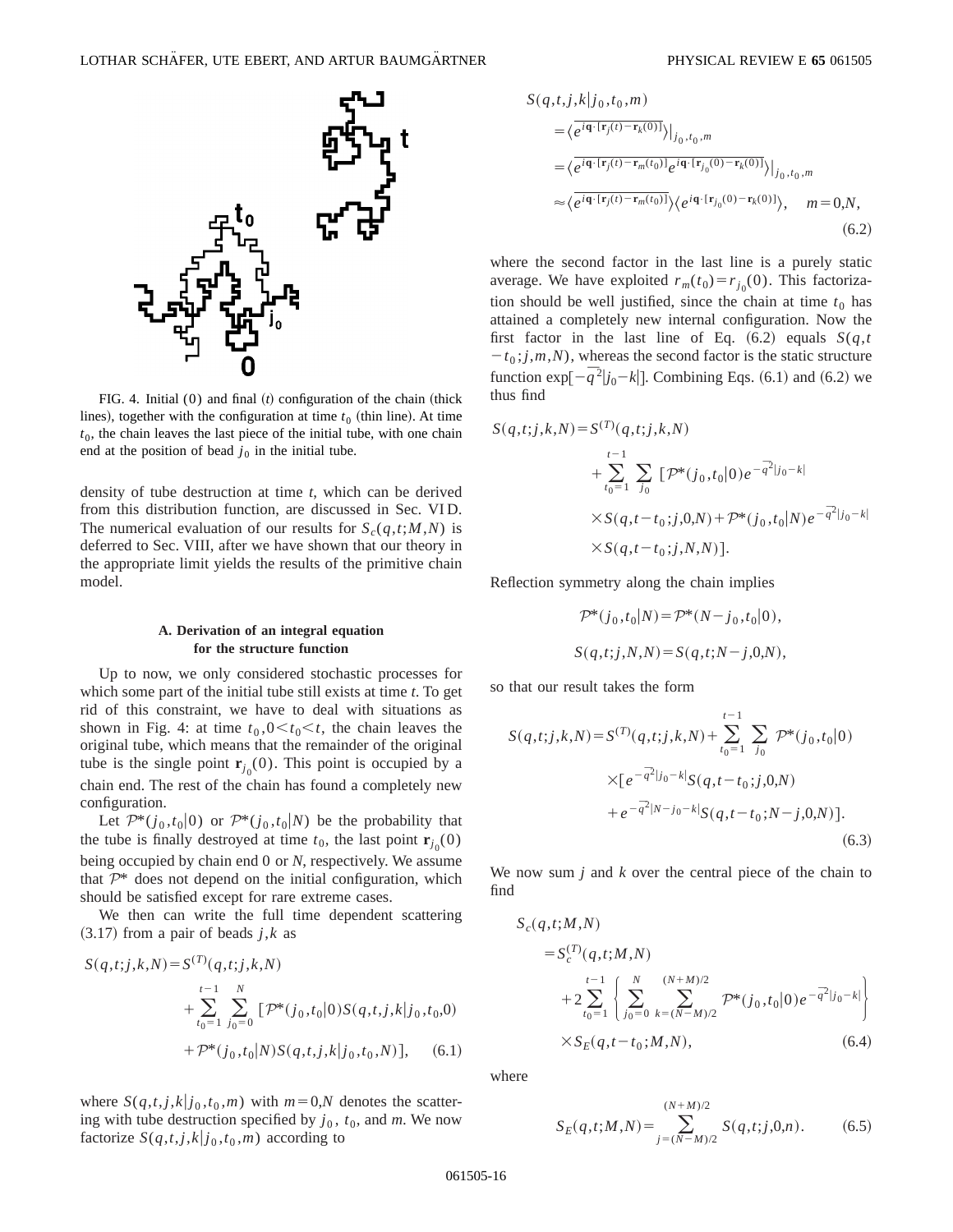For  $S_E$ , Eq. (6.3) yields

$$
S_{E}(q,t;M,N) = S_{E}^{(T)}(q,t;M,N) + \sum_{t_{0}=1}^{t-1} \left\{ \sum_{j_{0}=0}^{N} \mathcal{P}^{*}(j_{0},t_{0}|0) \times (e^{-\overline{q}^{2}}j_{0} + e^{-\overline{q}^{2}(N-j_{0})}) \right\} S_{E}(q,t-t_{0};M,N).
$$
\n(6.6)

With time (and segment index) taken continuous, this is the basic integral equation of our approach. We note that it is of Volterra type and therefore has a unique solution.

## **B.** Expression for  $S_E^{(T)}(q,t;M,N)$

The tube conserving contribution to  $S_F(q,t;M,N)$  is easily found from the results of Sec. IV. Following Eq.  $(4.31)$ , we write

$$
S_{E}^{(T)}(q,t;M,N) = S_{E,1}(q,t;M,N) + S_{E,2}(q,t;M,N) + S_{E,3}(q,t;M,N),
$$
\n(6.7)

$$
S_{E,1}(q,t;M,N) = \int_{(N-M)/2}^{(N+M)/2} dj S_1(q,t;j,0,N), \quad (6.8)
$$

$$
S_{E,2}(q,t;M,N) = c \int_{(\hat{N}-\hat{M})/2}^{(\hat{N}+\hat{M})/2} d\hat{j} \int_0^\infty dz \frac{e^{-\hat{q}z}}{b} \frac{1}{\sqrt{2\pi}} \times \sum_{\nu} \left[ \mathcal{P}_j^{(\nu)} \left( \frac{z-\hat{j}}{b}, a \right) + \mathcal{P}_j^{(\nu)} \left( \frac{-z-\hat{j}}{b}, a \right) \right], \tag{6.9}
$$

$$
S_{E,3}(q,t;M,N) = c \int_{(\hat{N}-\hat{M})/2}^{(\hat{N}+\hat{M})/2} d\hat{j}\frac{1}{b} \int_{0}^{\hat{N}} dy \left\{ \int_{0}^{\infty} dz \left[e^{-\hat{q}(2y+z)}\right.\right.\left.-e^{-\hat{q}z}\right] \frac{1}{\sqrt{2\pi}} \sum_{\nu} \mathcal{P}_{\text{max},j}^{(\nu)} \left(y, -\frac{z+\hat{j}}{b}, a\right) \left.+\int_{0}^{1} zy \left[e^{-\hat{q}y(2-z)} - e^{-\hat{q}yz}\right] \frac{1}{\sqrt{2\pi}} \right. \left.\times \sum_{\nu} \mathcal{P}_{\text{max},j}^{(\nu)} \left(y, \frac{yz-\hat{j}}{b}, a\right)\right\}.
$$
\n(6.10)

The notation is the same as in Sec. IV (see, in particular, Eqs.  $(4.27), (4.35),$  and  $(4.36)$ ).

## **C.** Expression for  $\mathcal{P}^*(i_0,t_0|0)$

To construct an expression for  $\mathcal{P}^*(j_0,t_0|0)$ , we again use random walk theory, closely following the derivation of  $\mathcal{P}_{\text{max},0}^{(T)}$  in Sec. IV C. The calculation is sketched in Appendix A. It yields the result

,

$$
dt_0 \mathcal{P}^*(j_0, t_0|0) = \frac{dt_0}{t_0 - 1} [\pi p'(t_0 - 1)]^{-1/2}
$$
  

$$
\times \sum_{\nu = -\infty}^{+\infty} \nu \left[ 1 - \frac{2(\nu N + j_0/2)^2}{\overline{l}_s^2 p'(t_0 - 1)} \right]
$$
  

$$
\times \exp \left[ -\frac{(\nu N + j_0/2)^2}{\overline{l}_s^2 p'(t_0 - 1)} \right].
$$
 (6.11)

We again express  $t_0-1 \approx t_0$  in terms of the maximal excursion  $\overline{n}_m$  [Eq. (4.21)] and identify  $\overline{n}_m$  with  $\overline{n_{\text{max}}(0,t_0)}$ . This yields the replacement

$$
\overline{l}_s \sqrt{p'(t_0 - 1)} \rightarrow \frac{\sqrt{\pi}}{2} \overline{l}_s \overline{n_{\text{max}}(0, t_0)} = \frac{c}{\sqrt{2}}
$$

resulting in

$$
\frac{N}{\overline{l}_s\sqrt{p'(t_0-1)}} \to \sqrt{2}\hat{N} = \sqrt{2}\frac{N}{c},
$$

$$
\frac{j_0}{\overline{l}_s\sqrt{p'(t_0-1)}} \to \sqrt{2}\hat{j}_0 = \sqrt{2}\frac{j_0}{c},
$$

$$
\frac{dt_0}{t_0-1} \to 2\frac{dc}{c}, \qquad \frac{dj_0}{\overline{l}_s\sqrt{\pi p'(t_0-1)}} \to \sqrt{\frac{2}{\pi}}d\hat{j}_0.
$$

With these replacements, we find

$$
dj_0dt_0 \mathcal{P}^*(j_0, t_0|0) \to 2 \sqrt{\frac{2}{\pi}} \frac{dc}{c} d\hat{j}_0 \sum_{\nu=-\infty}^{+\infty} \nu [1 - 4(\nu \hat{N} + \hat{j}_0/2)^2] \exp[-2(\nu \hat{N} + \hat{j}_0/2)^2].
$$
\n(6.12)

To construct the kernels for the integral equations  $(6.4)$  and  $(6.6)$ , we basically need

$$
dt_0 \int_0^X dj_0 \mathcal{P}^*(j_0, t_0 | 0) e^{-\bar{q}^2 j_0} = 2 \frac{dc}{c} \tilde{\mathcal{P}}^*(\hat{q}, \hat{X}, \hat{N}), \tag{6.13}
$$

where  $\hat{X} = X/c$ , and where  $\tilde{\mathcal{P}}^*(\hat{q}, \hat{X}, \hat{N})$  is given by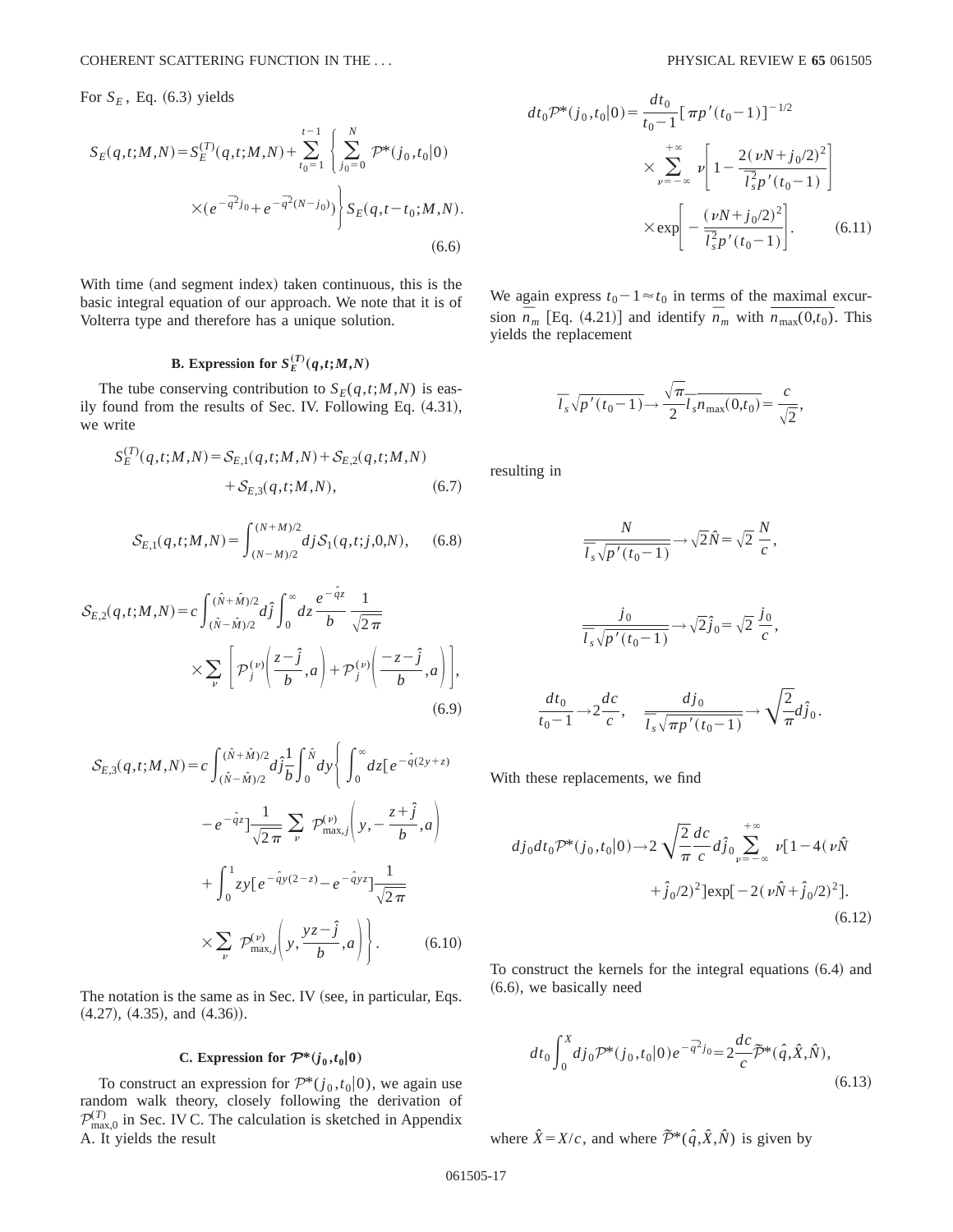LOTHAR SCHÄFER, UTE EBERT, AND ARTUR BAUMGÄRTNER PHYSICAL REVIEW E 65 061505

$$
\mathcal{P}^*(\hat{q}, \hat{X}, \hat{N}) = \sqrt{\frac{2}{\pi}} \sum_{\nu=-\infty}^{+\infty} \nu \int_0^{\hat{X}} d\hat{j}_0 [1 - 4(\nu \hat{N} + \hat{j}_0/2)^2]
$$
  
\n
$$
\times \exp[-2(\nu \hat{N} + \hat{j}_0/2)^2 - \hat{q}\hat{j}_0]
$$
  
\n
$$
= \sum_{\nu=-\infty}^{+\infty} \nu \left\{ \hat{q}^2 e^{2\nu \hat{q}\hat{N} + \hat{q}/2} \left[ \text{erfc} \left( \frac{2\nu \hat{N} + \hat{X} + \hat{q}}{\sqrt{2}} \right) \right. \right.
$$
  
\n
$$
- \text{erfc} \left( \frac{2\nu \hat{N} + \hat{q}}{\sqrt{2}} \right) \left] - \sqrt{\frac{2}{\pi}} 2\nu \hat{N} e^{-2\nu^2 \hat{N}^2}
$$
  
\n
$$
+ \sqrt{\frac{2}{\pi}} (2\nu \hat{N} + \hat{X} - \hat{q})
$$
  
\n
$$
\times \exp \left[ -\frac{(2\nu \hat{N} + \hat{X})^2}{2} - \hat{q}\hat{X} \right] \right].
$$
 (6.14)

In terms of  $\tilde{\mathcal{P}}^*(\hat{q},\hat{X},\hat{N})$ , the kernel of Eq. (6.6) takes the form

$$
2\frac{dc}{c}\mathcal{K}_{E}(\hat{q},\hat{N}) = dt_{0} \int_{0}^{N} dj_{0} \mathcal{P}^{*}(j_{0},t_{0}|0) (e^{-\overline{q}^{2}j_{0}} + e^{-\overline{q}^{2}(N-j_{0})})
$$

$$
= 2\frac{dc}{c} [\tilde{\mathcal{P}}^{*}(\hat{q},\hat{N},\hat{N}) + e^{-\hat{q}\hat{N}} \tilde{\mathcal{P}}^{*}(-\hat{q},\hat{N},\hat{N})].
$$
(6.15)

The kernel of Eq.  $(6.4)$  can be written as

$$
2\frac{dc}{\hat{q}}\mathcal{K}_{c}(\hat{q},\hat{N},\hat{M})
$$
\n
$$
=dt_{0}\int_{0}^{N}dj_{0}\int_{(N-M)/2}^{(N+M)/2}dk\mathcal{P}^{*}(j_{0},t_{0}|0)e^{-\overline{q}^{2}|j_{0}-k|}
$$
\n
$$
=2\frac{dc}{\hat{q}}\left\{2\widetilde{\mathcal{P}}^{*}\left(0,\frac{\hat{N}+\hat{M}}{2},\hat{N}\right)-2\widetilde{\mathcal{P}}^{*}\left(0,\frac{\hat{N}-\hat{M}}{2},\hat{N}\right)\right\}
$$
\n
$$
-e^{\hat{q}(\hat{N}-\hat{M})/2}\left[\widetilde{\mathcal{P}}^{*}(\hat{q},\hat{N},\hat{N})-\widetilde{\mathcal{P}}^{*}\left(\hat{q},\frac{\hat{N}-\hat{M}}{2},\hat{N}\right)\right]
$$
\n
$$
+e^{-\hat{q}(\hat{N}-\hat{M})/2}\widetilde{\mathcal{P}}^{*}\left(-\hat{q},\frac{\hat{N}-\hat{M}}{2},\hat{N}\right)
$$
\n
$$
+e^{\hat{q}(\hat{N}+\hat{M})/2}\left[\widetilde{\mathcal{P}}^{*}(\hat{q},\hat{N},\hat{N})-\widetilde{\mathcal{P}}^{*}\left(\hat{q},\frac{\hat{N}+\hat{M}}{2},\hat{N}\right)\right]
$$
\n
$$
-e^{-\hat{q}(\hat{N}+\hat{M})/2}\widetilde{\mathcal{P}}^{*}\left(-\hat{q},\frac{\hat{N}+\hat{M}}{2},\hat{N}\right).
$$
\n(6.16)

### **D. Discussion of the probability density of tube destruction**

Comparing the present results with those of Sec. IV C, we can verify the internal consistency of our random walk ap-

proximation. From  $\mathcal{P}_{\text{max},j}^{(T)}(n_m, n_j, t)$  [Eq. (3.20)], we can derive the probability that a part of the initial tube still exists at time *t*,

$$
\mathcal{P}^{(T)}(t) = \sum_{n_j = -\infty}^{-\infty} \sum_{n_m = 0}^{N} \mathcal{P}^{(T)}_{\text{max},j}(n_m, n_j, t). \tag{6.17}
$$

A straightforward calculation starting from Eqs.  $(4.26)$  and  $(4.27)$  yields

$$
\mathcal{P}^{(T)}(t) = 1 + 4 \sum_{\nu=1}^{\infty} (-1)^{\nu} \nu \operatorname{erfc}\left(\frac{\nu}{\sqrt{2}} \hat{N}\right) = \tilde{\mathcal{P}}^{(T)}\left(\frac{N}{c}\right).
$$
\n(6.18)

The probability that the tube is destroyed within time interval  $dt_0$ , corresponding to

$$
dc = c(t_0 + dt_0) - c(t_0),
$$

can be calculated as  $-dc(\partial/\partial c)\mathcal{P}^{(T)}$ :

$$
-dt_0 \frac{\partial}{\partial t_0} \mathcal{P}^{(T)} = -dc \frac{\partial}{\partial c} \tilde{\mathcal{P}}^{(T)} \left( \frac{N}{c} \right)
$$
  
= 
$$
-4 \frac{dc}{c} \sqrt{\frac{2}{\pi}} \hat{N} \sum_{\nu=1}^{\infty} (-1)^{\nu} \nu^2 e^{-(1/2)\nu^2 \hat{N}^2}.
$$
 (6.19)

On the other hand, we can calculate this probability also as

$$
2dt_0 \sum_{j_0=0}^{N} \mathcal{P}^*(j_0, t_0 | 0) = 4\frac{dc}{c} \widetilde{\mathcal{P}}^*(0, \hat{N}, \hat{N}), \qquad (6.20)
$$

where the factor of 2 takes the two chain ends into account. It is easily verified that these two expressions are identical. Thus the following relation holds:

$$
-\frac{\partial}{\partial t}\mathcal{P}^{(T)}(t) = 2\sum_{j_0=0}^{N} \mathcal{P}^*(j_0, t_0|0). \tag{6.21}
$$

This identity guarantees the validity of the normalization

$$
S_E(q=0,M,N) \equiv \sum_{j=(M-N)/2}^{(M-N)/2} 1 = M+1 \tag{6.22}
$$

for all times. From the definition of  $S_E^{(T)}$ , we have

$$
S_E^{(T)}(0,t;M,N) = \sum_{j=(N-M)/2}^{(N+M)/2} \overline{\Theta(j_>-j_<)} = (M+1)\mathcal{P}^{(T)}(t).
$$
\n(6.23)

Substituting Eqs.  $(6.21)$  and  $(6.23)$  into the integral equation  $(6.6)$ , we find

$$
S_E(0, t; M, N) = (M+1)\mathcal{P}^{(T)}(t) - \int_0^t dt_0 \left( \frac{\partial}{\partial t_0} \mathcal{P}^{(T)}(t_0) \right) \times S_E(0, t - t_0; M, N).
$$
 (6.24)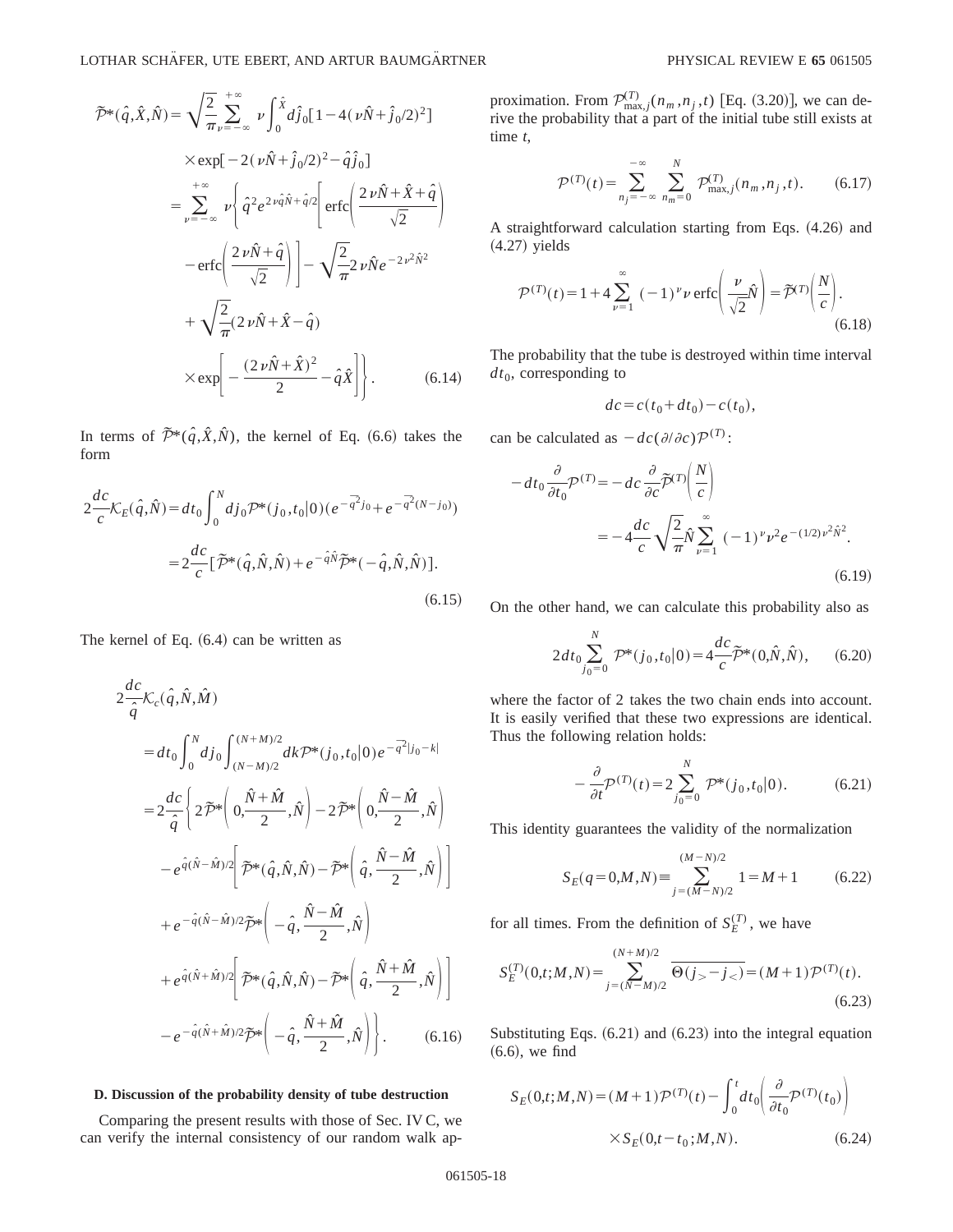

FIG. 5. Distribution functions for complete tube destruction. (a) Probability density of complete tube destruction as a function of  $2/\hat{N}^2 \sim t/T_3$ . Normalization,  $\int_0^{\infty} d(2/\hat{N}^2) \hat{N}^2 \tilde{P}^*(0, \hat{N}, \hat{N}) = 1$ . (b) Probability density of complete tube destruction as a function of the position  $j_0/N$  of the final segment of the original tube,  $d(2/\hat{N}^2)\mathcal{P}(j_0/N) = dt_0 \mathcal{P}^*(j_0,t_0|0)$ . The chain leaves the tube with end 0. The values of  $2/\hat{N}^2$  chosen are indicated by arrows in (a).

Partial integration together with

$$
S_E(0,0;M,N) = M + 1, \quad \mathcal{P}^{(T)}(0) = 1 \tag{6.25}
$$

yields

$$
0 = \int_0^t dt_0 \mathcal{P}^{(T)}(t_0) \frac{\partial}{\partial t_0} S_E(0, t - t_0; M, N), \qquad (6.26)
$$

with only the trivial solution

$$
\frac{\partial}{\partial t_0} S_E(0, t - t_0; M, N) \equiv 0.
$$
\n(6.27)

Together with Eq.  $(6.25)$ , this proves Eq.  $(6.22)$ . The corresponding analysis can be applied to Eq.  $(6.4)$ , yielding the correct normalization

$$
S_c(0,t;M,N) \equiv (M+1)^2. \tag{6.28}
$$

To get an impression of the time dependence of complete tube destruction, we in Fig. 5(a) show  $\hat{N}^2 \tilde{\mathcal{P}}^*(0,\hat{N},\hat{N})$  $\sim -(\partial/\partial t)\mathcal{P}^{(T)}(t)$  [cf. Eqs. (6.20) and (6.21)] as a function of  $2/\hat{N}^2 = 2(c/N)^2 = \pi [\bar{l}_s \bar{n}_{\text{max}}(0,t)/N]^2$ . This choice of the variable is motivated by the relation  $\hat{N}^{-2} \sim t/T_3$ , cf. Eq.  $(7.3)$ . As we see, noticeable tube destruction starts at  $2/\hat{N}^2$  $\approx$  0.1 and is essentially completed at  $2/\hat{N}^2 \approx 3.5$ . The variation of  $\hat{N}^2 \tilde{\mathcal{P}}^*$  as shown here, dominates the time dependence of the kernels  $(6.15)$ ,  $(6.16)$ . It allows us to solve the integral equation  $(6.6)$  for finite time *t* by a finite number of iterations, the result being exact within the numerical accuracy of our calculation.

To close this section, we evaluate the probability that the initial tube finally is destroyed at the position of segment  $j_0$ , with chain end 0 being the last part residing in the initial tube [Eq.  $(6.12)$ ]. Figure 5(b) shows the dependence on  $j_0/N$ for several values of  $\hat{N}$ . As expected, for shorter times  $2/\hat{N}^2$  < 1, chain end 0 leaves the tube close to the other end  $(j_0/N \approx 1)$ . With increasing time the most probable point of final destruction slowly shifts to the center of the tube, but for times where the rate of the tube destruction is maximal [corresponding to the maximum in Fig.  $5(a)$ ], the shape of  $\mathcal{P}^*(j_0,t_0|0)$  is still quite unsymmetric.

Obviously, the distribution functions considered here are closely related to the right-hand side of Eq.  $(2.9)$ , which is determined by the part of the original tube that is still occupied at time  $t$  (see Refs.  $[1,12]$ ). In this context, it is interesting to note that Des Cloizeaux [16] modified the expression (2.9) by replacing  $\tau=t/\tau_d$  in the exponent by some more complicated time dependence, meant to take the local motion near an entanglement point into account. This modification is quite similar to our introduction of the quantity  $\hat{N}^2$ replacing  $t/\tau_d$ . We note, however, that  $\hat{N} = N/c$  via the crossover behavior of  $c = c(t, N)$  takes end effects such as tube length fluctuations into account rather than internal motion.

## **VII. THE LIMIT OF LARGE TIME AND THE PRIMITIVE CHAIN MODEL**

#### **A. Special cases**

If the time is large compared to the equilibration time  $T_2$ of the chain, our results simplify since the parameters *a* and *b* can be replaced by their limiting values

$$
a = 1 = b \quad \text{for} \quad t \ge T_2. \tag{7.1}
$$

This implies that all segments experience the same curvilinear shift, which is the basic assumption of the primitive chain model. Furthermore,  $A_1(j,t) \rightarrow \hat{i}/N$  for  $t \ge T_2$  [cf. Eq. (3.5)], and the parameter  $c$  [Eq.  $(4.25)$ ] reduces to

$$
c = \sqrt{\frac{\pi}{2}} \overline{l}_s \overline{n}_{\text{max}}(0,t) \rightarrow \left(\frac{\overline{l}_s^2 \rho_0}{2}\right)^{1/2} \sum_{s=1}^t \frac{1}{s} A_1^{1/2}(0,s)
$$

$$
= \left(2 \frac{\overline{l}_s^2 \rho_0}{N}\right)^{1/2} \hat{t}^{1/2}.
$$
(7.2)

Thus

$$
\hat{N}^{-1} = \frac{c}{N} \longrightarrow \left(\frac{\hat{t}}{2\hat{T}_3}\right)^{1/2} \tag{7.3}
$$

becomes a direct measure of  $\hat{t}/\hat{T}_3$ , where for brevity we introduced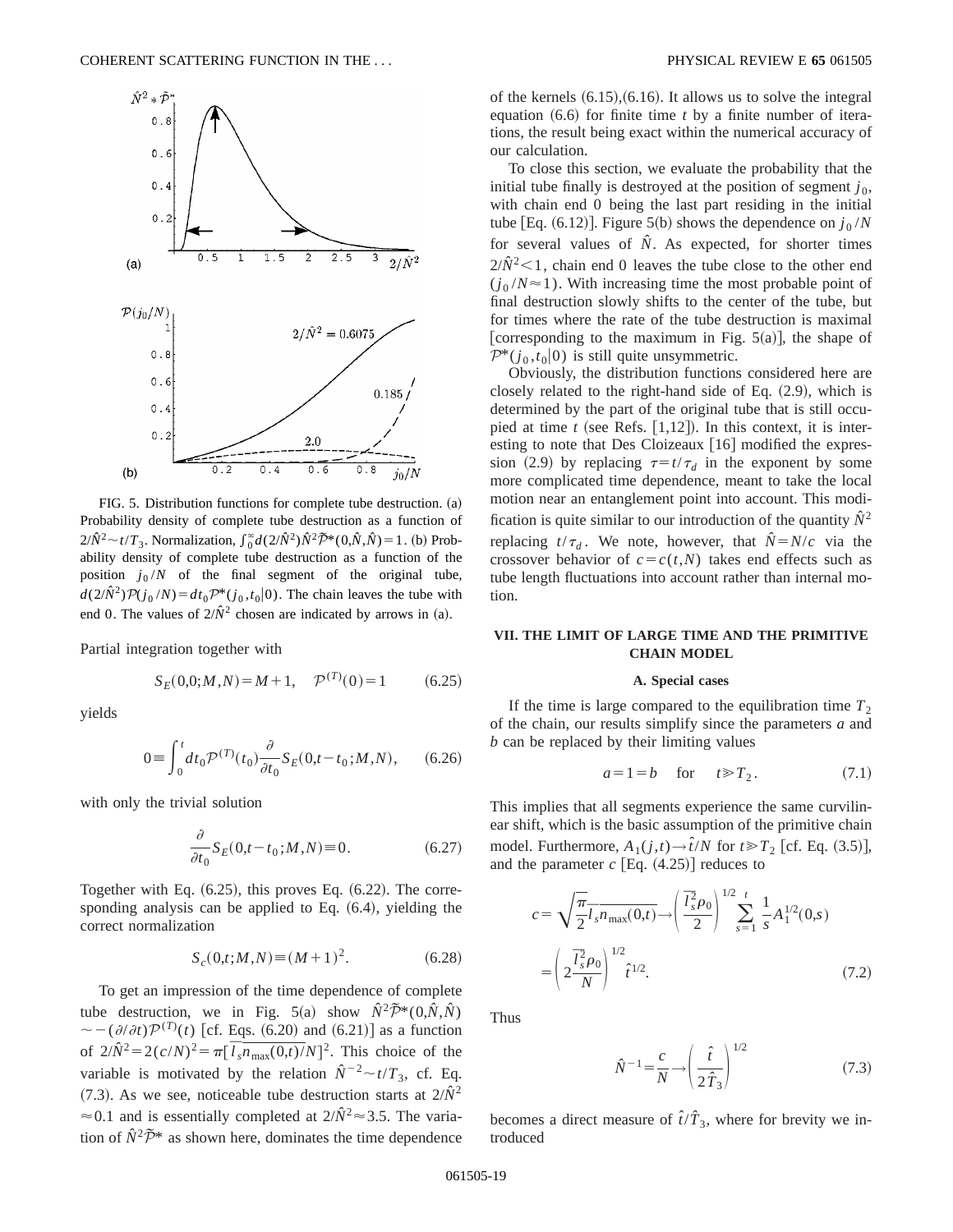$$
pT_3 = \hat{T}_3 = \frac{N^3}{4\bar{T}_s^2 \rho_0} \tag{7.4}
$$

as measure of the reptation time. With relations  $(7.1)$ , all the integrals in Eqs.  $(4.37)$ – $(4.44)$  can be evaluated analytically, resulting in a fairly lengthy expression for  $S_c^{(T)}(q,t;M,N)$  as a sum of terms involving error functions and Gaussians. We here quote the result in those limits, in which  $S_c^{(T)}$  becomes identical to the full scattering function  $S_c$ , which is the case for either short time,  $t/T_3 \ll 1$ , or large wave vectors,  $q^2 R_g^2$  $\gg 1$ .

1. Limit 
$$
t/T_3 \rightarrow 0
$$
 with fixed  $Q = q^2 R_g^2$ 

We find

$$
\frac{S_c(q, t; N, N)}{N^2} = D(Q) - \frac{t}{2T_3} (1 - e^{-Q}) + O\left(\frac{t}{T_3}\right)^{3/2}.
$$
\n(7.5)

Recall that *D*(*Q*) denotes the Debye function. Of course, this limit can be attained only for an extremely long chain, since relation (7.1) implies  $T_2 / T_3 \rightarrow 0$ , i.e.,  $N \rightarrow \infty$ . The result (7.5) shows that for such a chain relaxation becomes observable only for  $t \ge T_2$ . Furthermore, with increasing *Q*, the time variation of  $S_c$  becomes rapidly insensitive to the scattering vector.

2. Limit 
$$
Q=q^2R_g^2 \rightarrow \infty
$$
 with fixed  $\overline{q}^2$  and  $t/T_3$ 

In this limit, our result reads

$$
\frac{S_c(q, t; N, N)}{N^2 D(Q)} = 1 - \sqrt{\frac{2}{\pi}} \frac{2}{\hat{N}} + 4 \sum_{\nu=1}^{\infty} (-1)^{\nu} \left[ \nu \operatorname{erfc} \frac{\nu \hat{N}}{\sqrt{2}} - \sqrt{\frac{2}{\pi}} \frac{1}{\hat{N}} e^{-(\nu^2/2)\hat{N}^2} \right],
$$
(7.6)

which is the Poisson transform of

$$
\frac{S_c(q,t;N,N)}{N^2 D(Q)} = \frac{8}{\pi^2} \sum_{p=1}^{\infty} (2p-1)^{-2} \exp\left[ -(2p-1)^2 \frac{\pi^2}{2\hat{N}^2} \right].
$$
\n(7.7)

We thus recover the result of Refs.  $[12,13]$ , Eq.  $(2.9)$ , provided we identify

$$
\frac{t}{\tau_d} = \frac{\pi^2}{2\hat{N}^2} = \frac{\pi^2}{4} \frac{\hat{t}}{\hat{T}_3},
$$

leading to

$$
p\,\tau_d = \frac{N^3}{\pi^2 \overline{l}_s^2 \rho_0}.\tag{7.8}
$$

From Ref. [2], Eq. (6.19), we can take the relation of  $\tau_d$  to the parameters of the underlying Rouse model, which in our notation reads

$$
\tau_d = \frac{N^3 l_0^2}{\pi^2 \gamma_0 N_e}.
$$

 $[Replacement \zeta \rightarrow 1/\gamma_0, b \rightarrow l_0, a^2 \rightarrow l_0^2 N_e, k_B T = 1$  in Ref.  $[2]$ , Eq.  $(6.19)$ . Thus

$$
\frac{p l_0^2}{\gamma_0 N_e} = (\bar{l}_s^2 \rho_0)^{-1},
$$

and Eq.  $(5.23)$  results.

## **B. Proof of asymptotic equivalence to the primitive chain model**

Having recovered the results of Doi and Edwards for  $q^2 R_g^2 \ge 1, t \ge T_2$ , we clearly may ask whether for  $t \ge T_2$ , the two approaches yield identical results irrespective of  $q^2 R_g^2$ . This is not obvious since formally the approaches are quite different. Doi and Edwards  $[13,2]$  start from a diffusion equation for  $S(q,t;j,k,N)$ . With the relation among model parameters established in Sec. V D, this equation takes the form

$$
\left[\frac{N}{p\bar{l}_s^2\rho_0}\frac{\partial}{\partial t} - \frac{\partial^2}{\partial j^2}\right] S(q,t;j,k,N) = 0.
$$
 (7.9)

This is amended by the initial condition

$$
S(q,0;j,k,N) = \exp(-\bar{q}^{2}|j-k|)
$$
 (7.10)

and boundary conditions

$$
\lim_{j \to 0} \frac{\partial}{\partial j} S(q, t; j, k, N) = \overline{q}^2 S(q, t; 0, k, N),
$$
  

$$
\lim_{j \to N} \frac{\partial}{\partial j} S(q, t; j, k, N) = -\overline{q}^2 S(q, t; N, k, N).
$$
 (7.11)

On the other hand, according to our theory,  $S(q,t; j, k, N)$ obeys Eq.  $(6.3)$ , written in the continuous chain model as

$$
S(q,t;j,k,N) = S^{(T)}(q,t;j,k,N) + \int_0^t dt_0 \int_0^N dj_0 \mathcal{P}^*(j_0,t_0|0)
$$
  
 
$$
\times \{e^{-\bar{q}^2|j_0-k|}S(q,t-t_0;j,0,N)
$$
  
 
$$
+ e^{-\bar{q}^2|N-j_0-k|}S(q,t-t_0;N-j,0,N)\}.
$$
  
(7.12)

The inhomogeneity takes the form

$$
S^{(T)}(q,t;j,k,N) = \int_0^N dy \int_{y-N}^y dz \sum_{\nu} \mathcal{P}_{\nu}(y,z) F(y,z;j,k),
$$
\n(7.13)

where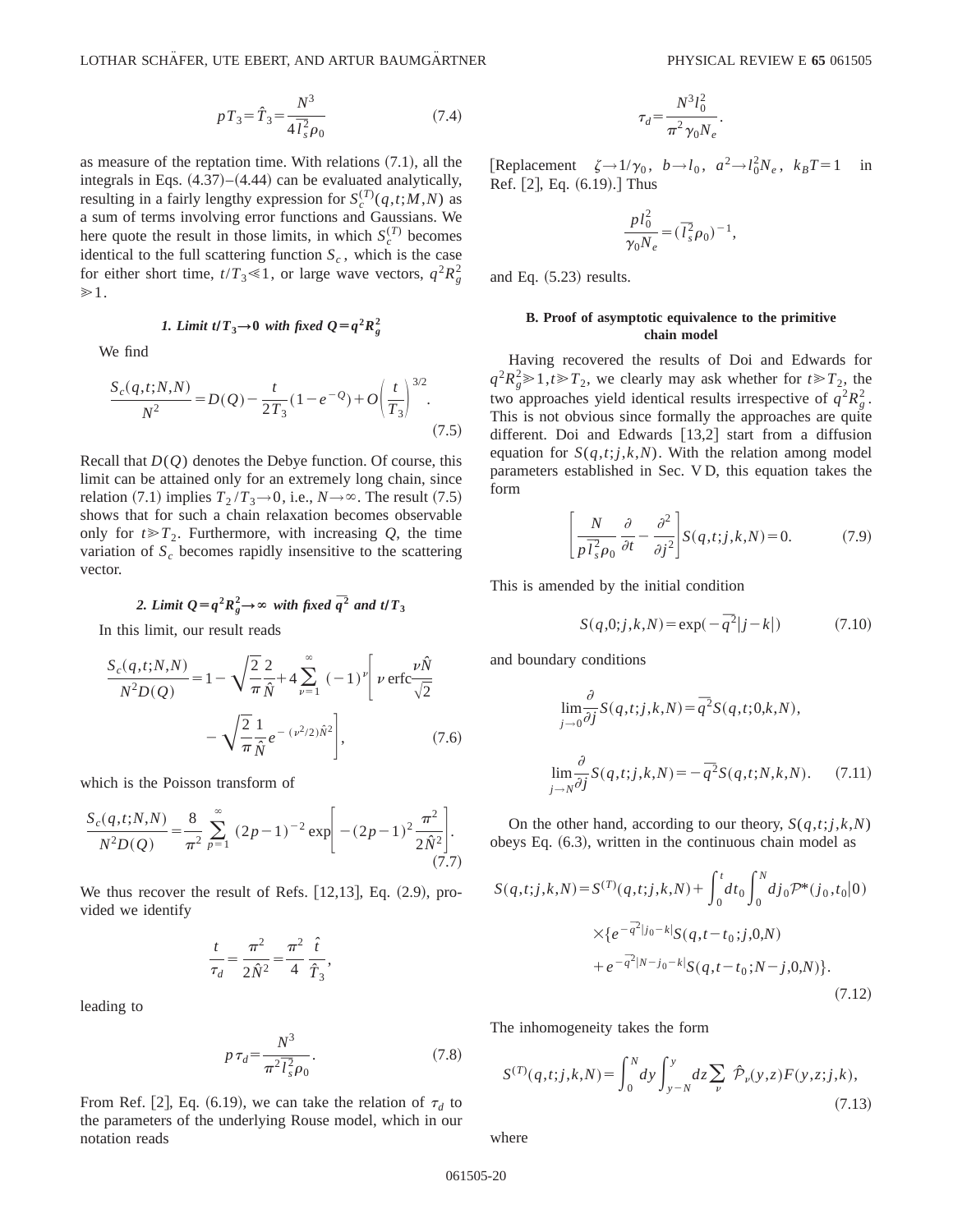$$
\hat{\mathcal{P}}_{\nu}(y,z) = \frac{1}{\sqrt{2\pi c^2}} \lim_{a \to 1} \mathcal{P}_{\text{max},j}^{(\nu)} \left( \frac{y}{c}, \frac{z}{c}, a \right)
$$

$$
= \sqrt{\frac{2}{\pi}} \frac{1}{c^3} \left[ (\nu + 1)(2\nu N + 2y - z) \right]
$$

$$
\times e^{-(1/2c^2)(2\nu N + 2y - z)^2}
$$

$$
- \nu (2\nu N - z) e^{-(1/2c^2)(2\nu N - z)^2} \left]. \quad (7.14)
$$

The rescaling of the variables *y* and *z* serves to isolate the time dependence which now is contained in  $c$  only [cf. Eq.  $(7.2)$ ]. The function *F* collects all contributions contained in  $S_1$ ,  $S_2$ ,  $S_3$  [Eq. (4.5)], and is found to be

$$
F(y,z;j,k) = e^{-\frac{z}{q^2}|k-j-z|} + \Theta(k-j-z)\Theta(y-k)
$$
  
\n
$$
\times [e^{-\frac{z}{q^2}(2y-z-k-j)} - e^{-\frac{z}{q^2}(k-j-z)}]
$$
  
\n
$$
+ \Theta(j+z-k)\Theta(y-j-z)[e^{-\frac{z}{q^2}(2y-z-k-j)}]
$$
  
\n
$$
-e^{-\frac{z}{q^2}(j-k+z)} + \Theta(k-j+z)\Theta(j-z+y-N)
$$
  
\n
$$
\times [e^{-\frac{z}{q^2}(k+j-z+2y-2N)} - e^{-\frac{z}{q^2}(k-j+z)}]
$$
  
\n
$$
+ \Theta(j-k-z)\Theta(k-N+y)
$$
  
\n
$$
\times [e^{-\frac{z}{q^2}(k+j-z+2y-2N)} - e^{-\frac{z}{q^2}(j-k-z)}].
$$
 (7.15)

Here the last two contributions arise from the last two terms in Eq.  $(4.8)$ , which *a priori* involve the distribution function

$$
\overline{\Theta(j_>-j_<)\delta_{n_m,n_{\max}(N,t)}\delta_{n_j,n(j,t)}}.
$$

Interchange of the chain ends transforms this distribution to  $\mathcal{P}_{\max,j}^{(T)}(n_m, -n_j; t)$  [Eq. (3.20)] and implies that we have to take  $j > N - y$  and  $j(t) = j - z$  in the corresponding contributions to  $F(y, z; j, k)$ .

By construction, our form of  $S(q,t; j,k,N)$  obeys the initial condition  $(7.10)$ . To derive Eq.  $(7.9)$ , we apply the operator

$$
\mathcal{D} = \frac{N}{p \bar{I}_s^2 \rho_0} \frac{\partial}{\partial t} - \frac{\partial^2}{\partial j^2}
$$
 (7.16)

to the integral equation  $(7.12)$  to find

$$
\mathcal{D}S(q,t;j,k,N) = \mathcal{D}S^{(T)}(q,t;j,k,N) \n+ \frac{N}{p\bar{l}_{s}^{2}\rho_{0}} \int_{0}^{N} dj_{0}\mathcal{P}^{*}(j_{0},t|0)\{e^{-\bar{q}^{2}|j_{0}-k|-\bar{q}^{2}j}\n+ e^{-\bar{q}^{2}|N-j_{0}-k|-\bar{q}^{2}(N-j)}\}\n+ \int_{0}^{t} dt_{0} \int_{0}^{N} dj_{0}\mathcal{P}^{*}(j_{0},t_{0}|0) \n\times \{e^{-\bar{q}^{2}|j_{0}-k|} \mathcal{D}S(q,t-t_{0};j,0,N) \n+ e^{-\bar{q}^{2}|N-j_{0}-k|} \mathcal{D}S(q,t-t_{0};N-j,0,N)\}.
$$
\n(7.17)

This is an integral equation for D*S* which has only the trivial solution

$$
\mathcal{D}S(q,t;j,k,N) \equiv 0,\tag{7.18}
$$

provided that the inhomogeneity vanishes. We first consider the contribution  $DS^{(T)}$  and note that in view of Eq. (7.2),  $D$ can be written as

$$
\mathcal{D} = \frac{1}{c} \frac{\partial}{\partial c} - \frac{\partial^2}{\partial j^2},
$$

resulting in

$$
\mathcal{D}S^{(T)} = \sum_{\nu} \int_0^N dy \int_{y-N}^y dz \left\{ \left( \frac{1}{c} \frac{\partial}{\partial c} \hat{\mathcal{P}}_{\nu}(y, z) \right) F(y, z; j, k) - \hat{\mathcal{P}}_{\nu}(y, z) \frac{\partial^2}{\partial j^2} F(y, z; j, k) \right\}.
$$
 (7.19)

 $F(y, z; j, k)$  [Eq. (7.15)] is a sum of terms that depend on *j* and *z* exclusively via the combinations  $j + z$  or  $j - z$ , respectively. Thus  $\partial^2/\partial j^2$  is equivalent to  $\partial^2/\partial z^2$ , and partial integration yields

$$
\mathcal{D}S^{(T)} = \sum_{\nu} \int_0^N dy \int_{y-N}^y dz F(y, z; j, k) \left( \frac{1}{c} \frac{\partial}{\partial c} - \frac{\partial^2}{\partial z^2} \right) \hat{\mathcal{P}}_{\nu}(y, z) \n- \sum_{\nu} \int_0^N dy \left\{ \hat{\mathcal{P}}_{\nu}(y, y) \frac{\partial}{\partial z} \Big|_y F(y, z; j, k) - \hat{\mathcal{P}}_{\nu}(y, y - N) \frac{\partial}{\partial z} \Big|_{y-N} F(y, z; j, k) \n- F(y, y; j, k) \frac{\partial}{\partial z} \Big|_y \hat{\mathcal{P}}_{\nu}(y, z) + F(y, y - N; j, k) \frac{\partial}{\partial z} \Big|_{y-N} \hat{\mathcal{P}}_{\nu}(y, z) \right\}.
$$

### 061505-21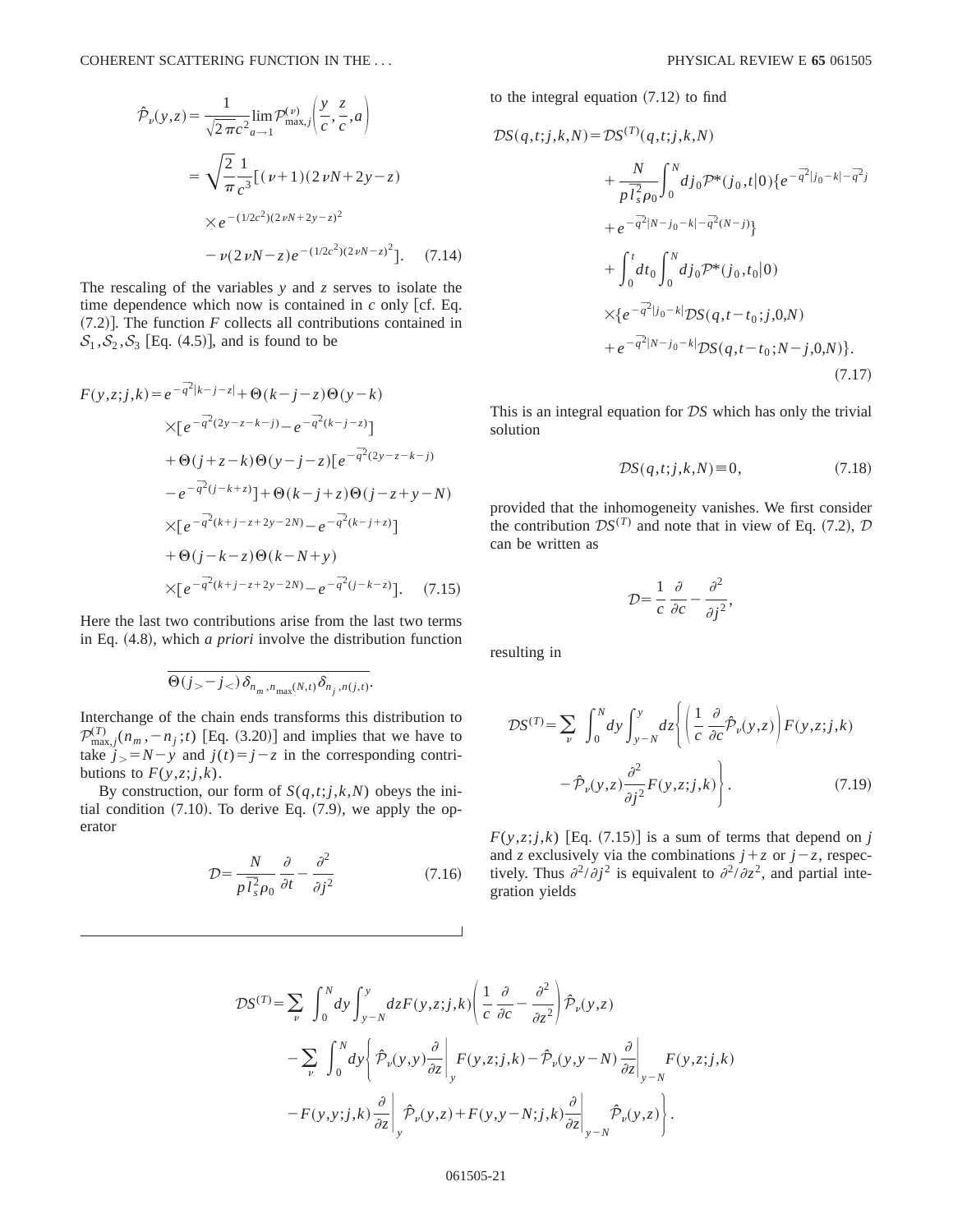It is easily verified that in this expression the first term vanishes identically, and after some calculation exploiting relations like

$$
f(z,\nu) = (2 \nu N - z) \exp\left[-\frac{(2 \nu N - z)^2}{2c^2}\right] = f(z + 2N, \nu + 1),
$$

we find

$$
\sqrt{2\pi}c^{3}\mathcal{D}S^{(T)} = e^{-\overline{q}^{2}j}\mathcal{C}(k) + e^{-\overline{q}^{2}(N-j)}\mathcal{C}(N-k),\tag{7.20}
$$

$$
\mathcal{C}(k) = 2N \sum_{\nu} \left[ 4 \nu^2 f_0(0, \nu) e^{-\overline{q}^2 k} - (2 \nu - 1)^2 \right. \\
 \times f_0(N, \nu) e^{-\overline{q}^2 (N - k)}] \\
 - 4 \overline{q}^2 c^2 \sum_{\nu} \nu [f_0(N, \nu) e^{-\overline{q}^2 (N - k)} - 2 f_0(k, \nu)] \\
 - 4 \overline{q}^4 c^2 \int_0^N dy \sum_{\nu} \nu f_0(y, \nu) e^{-\overline{q}^2 |k - y|}, \qquad (7.21)
$$

where

$$
f_0(y,\nu) = \exp\left[-\frac{(2\nu N - y)^2}{2c^2}\right].
$$
 (7.22)

We now turn to the second part of the inhomogeneity in Eq.  $(7.17)$ , and we use Eq.  $(6.12)$  together with  $d \frac{c}{dt}$  $= p \bar{l}_s^2 \rho_0 / (Nc)$  [cf. Eq. (7.2)], to write

$$
\sqrt{2\pi}c^3 \frac{N}{p\bar{l}_s^2 \rho_0} \mathcal{P}^*(j_0, t | 0) = 4 \sum_{\nu} \nu \left[ 1 - \frac{4}{c^2} \left( \nu N + \frac{j_0}{2} \right)^2 \right]
$$

$$
\times \exp \left[ -\frac{2}{c^2} \left( \nu N + \frac{j_0}{2} \right)^2 \right].
$$

Thus

$$
\sqrt{2\pi}c^{3}\frac{N}{p\bar{l}_{s}^{2}\rho_{0}}\int_{0}^{N}dj_{0}\mathcal{P}^{*}(j_{0},t|0)\{e^{-\bar{q}^{2}|j_{0}-k|-\bar{q}^{2}j}\n+e^{-\bar{q}^{2}|N-j_{0}-k|-\bar{q}^{2}(N-j)}\}
$$
\n
$$
=e^{-\bar{q}^{2}j}\tilde{\mathcal{C}}(k)+e^{-\bar{q}^{2}(N-j)}\tilde{\mathcal{C}}(N-k),
$$
\n(7.23)

with

$$
\widetilde{C}(k) = 4 \sum_{\nu} \nu \int_0^N dj_0 \left[ 1 - \frac{(2 \nu N + j_0)^2}{c^2} \right]
$$

$$
\times \exp \left[ -\frac{(2 \nu N + j_0)^2}{2c^2} - \overline{q}^2 |j_0 - k| \right]. \quad (7.24)
$$

A short calculation shows that indeed

$$
\widetilde{\mathcal{C}}(k) = -\mathcal{C}(k). \tag{7.25}
$$

Thus the inhomogeneity in Eq.  $(7.17)$  vanishes and  $S(q,t; j, k, N)$  obeys the diffusion equation  $(7.18)$ .

Checking the boundary conditions  $(7.11)$  is an even simpler task. Direct calculation yields

$$
\frac{\partial}{\partial j} \Big|_0 S^{(T)}(q,t;j,k,N)
$$
  
= 
$$
\int_0^N dy \int_{y-N}^y dz \sum_{\nu} \hat{\mathcal{P}}_{\nu}(y,z) \frac{\partial}{\partial j} \Big|_0 F(y,z;j,k)
$$
  
= 
$$
\overline{q}^2 S^{(T)}(q,t;0,k,N), \qquad (7.26)
$$

$$
\frac{\partial}{\partial j} S^{(T)}(q,t;j,k,N) \equiv -\bar{q}^2 S^{(T)}(q,t;N,k,N), \quad (7.27)
$$

and differentiating the integral equation  $(7.12)$ , we find

$$
S'(q,t;j,k,N) \equiv \frac{\partial}{\partial j} S(q,t;j,k,N)
$$
  
=  $\frac{\partial}{\partial j} S^{(T)}(q,t;j,k,N)$   
+  $\int_0^t dt_0 \int_0^N dj_0 \mathcal{P}^*(j_0,t_0|0)$   
 $\times \{e^{-\bar{q}^2|j_0-k|}S'(q,t-t_0;j,0,N) - e^{-\bar{q}^2|N-j_0-k|}S'(q,t-t_0,N-j,0,N)\}.$  (7.28)

Now writing

$$
S'(q,t;0,k,N) = \overline{q}^{2}\hat{S}_{1}(q,t,k,N),
$$
  

$$
S'(q,t;N,k,N) = -\overline{q}^{2}\hat{S}_{2}(q,t,k,N),
$$
 (7.29)

we find from Eqs.  $(7.26)$ – $(7.28)$ ,

$$
\hat{S}_1(q,t,k,N) = S^{(T)}(q,t;0,k,N) + \int_0^t dt_0 \int_0^N dj_0 \mathcal{P}^*(j_0,t_0|0)
$$

$$
\times \{e^{-\overline{q}^2|j_0-k|} \hat{S}_1(q,t-t_0;0,N)
$$

$$
+ e^{-\overline{q}^2|N-j_0-k|} \hat{S}_2(q,t-t_0,0,N) \},
$$

$$
\hat{S}_2(q,t,k,N) = S^{(T)}(q,t;N,k,N) + \int_0^t dt_0 \int_0^N dj_0 \mathcal{P}^*(j_0,t_0|0)
$$

$$
\times \{e^{-\bar{q}^2|j_0-k|} \hat{S}_2(q,t-t_0;0,N)
$$

$$
+ e^{-\bar{q}^2|N-j_0-k|} \hat{S}_1(q,t-t_0,0,N) \}.
$$
(7.30)

This is exactly the system of equations obeyed by  $S(q,t;0,k,N)$  and  $S(q,t;N,k,N)$  [cf. Eq. (6.3)]. The uniqueness of the solution together with Eq.  $(7.29)$  thus guarantees that the boundary conditions  $(7.11)$  are obeyed.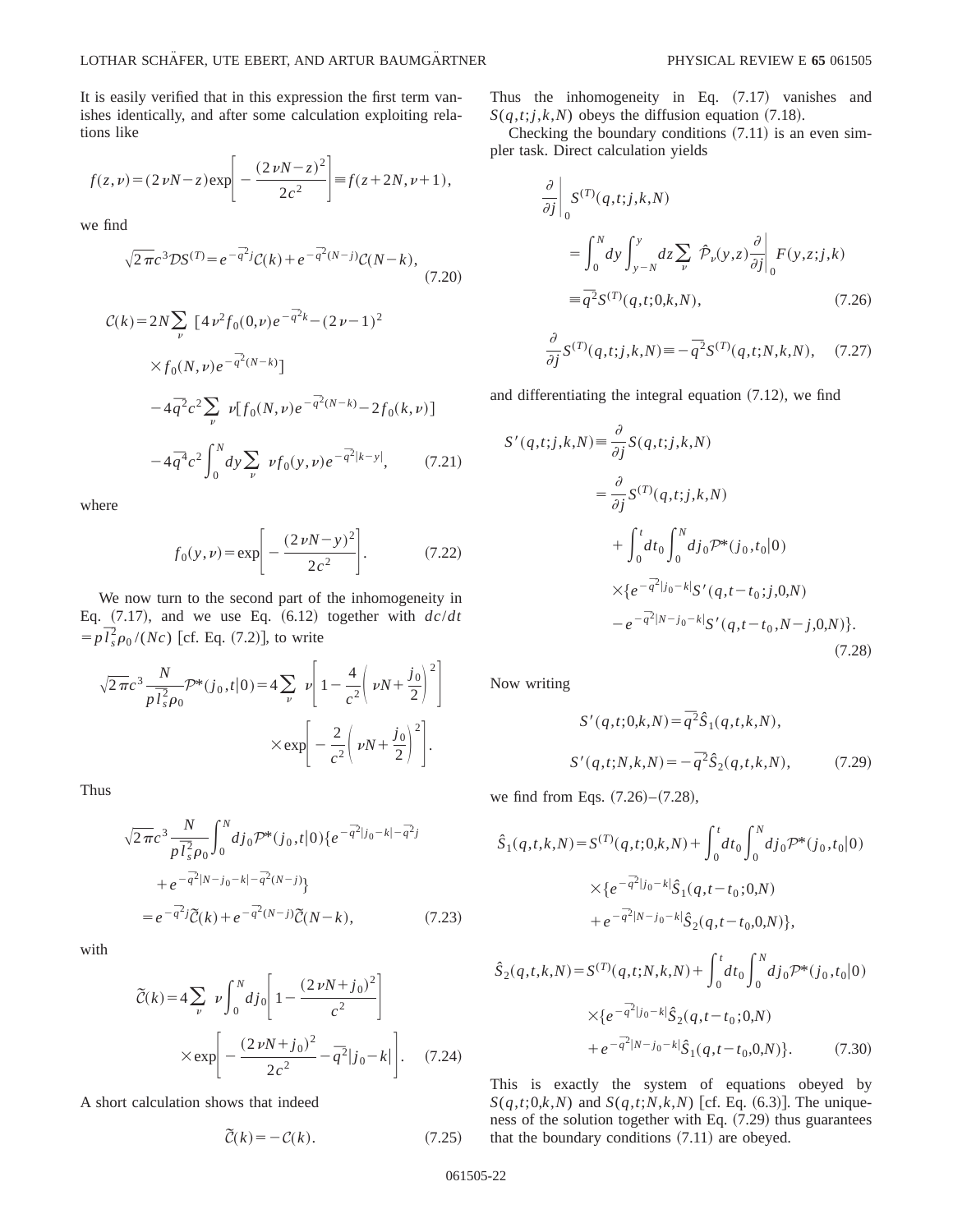### COHERENT SCATTERING FUNCTION IN THE . . . PHYSICAL REVIEW E **65** 061505

We thus have shown that in the limit  $N \rightarrow \infty$  with  $t/T_3$  and  $q^2 R_g^2$  fixed, our theory reproduces the results of Doi and Edwards.

## **VIII. NUMERICAL EVALUATION AND COMPARISON TO MONTE CARLO DATA**

### **A. Technicalities of solving the integral equations**

As shown by relations like Eqs.  $(6.19)$  and  $(6.20)$ , the natural measure of time in our theory is the parameter *c*  $= c(t)$ . It measures the motion of the chain ends, i.e., the time dependence of tube destruction, and is defined by Eqs.  $(4.25)$  and  $(3.16)$ . In evaluating the theory, we therefore replace time by the variable

$$
x = \mathcal{X}(t) = \frac{c(t, N)}{N} = \frac{1}{\hat{N}}.
$$
\n(8.1)

Using Eq.  $(6.15)$ , we write the integral equation  $(6.6)$  in the form

$$
\overline{S}_E(x) = \overline{S}_E^{(T)}(x) + 2 \int_0^x \frac{dx'}{x'} \mathcal{K}_E \left( \overline{q}^2 N x', \frac{1}{x'} \right)
$$

$$
\times \overline{S}_E[\mathcal{X}(\tau(x) - \tau(x'))], \tag{8.2}
$$

where  $t = \tau(x)$  is the inverse function to  $x = \mathcal{X}(t)$ .  $\overline{S}_E(x)$  and  $\overline{S}_{E}^{(T)}(x)$  denote the scattering functions  $S_{E}$  and  $S_{E}^{(T)}$ , normalized with the static coherent structure function, e.g.,

$$
\overline{S}_E(x) = \frac{S_E(q, t; M, N)}{S_c(q, t = 0; M, M)}.
$$
\n(8.3)

With corresponding notation, Eqs.  $(6.4)$  and  $(6.16)$  yield for the normalized coherent structure function

$$
\overline{S}_c(x) = \overline{S}_c^{(T)}(x) + \frac{4}{\overline{q}^2} \int_0^x \frac{dx'}{x'} \mathcal{K}_c \left( \overline{q}^2 N x', \frac{1}{x'}, \frac{M}{x'N} \right)
$$
  
 
$$
\times \overline{S}_E[\mathcal{X}(\tau(x) - \tau(x'))]. \tag{8.4}
$$

In Eqs.  $(8.2)$  and  $(8.4)$ , we then transform from variables  $x<sup>7</sup>$ to  $\hat{x} = \mathcal{X}(\tau(x) - \tau(x'))$  to find equations of standard Volterra form, which are solved by discretizing  $x, \hat{x}$  and iteration. We note that both  $\overline{S}_{E}^{(T)}(x)$  and  $\overline{S}_{c}^{(T)}(x)$  for  $x>2$  are negligibly small, less than  $10^{-7}$ , to be compared to the normalization  $\overline{S}_c(0) = 1$ . Also the kernels  $\mathcal{K}_E, \mathcal{K}_c$  exceed  $10^{-7}$  only in the interval  $0.1 \le x' \le 2.2$ . This allows for an accurate evaluation, simply using computer algebra. The numerical uncertainty of our final results is less than 0.5%. In all our analysis, we used the same parameter values as in Ref. [9]. Specifically,  $\overline{l}_s^2 \rho_0$  $= 1.23, p = 1/5, \text{ and } \bar{l}_s = 2.364.$  (We recall that the precise values of *p* and  $\overline{I}_s$  in fact are irrelevant for our numerical results.)



FIG. 6. Normalized coherent scattering function in different wave number regions as a function of  $log_{10}(\hat{t})$ . (a)  $q^2 = 0.01$ ,*N*  $=$  *M* = 157; (b)  $q^2$  = 1.0, $N$  = *M* = 317. The thick solid lines give the full functions  $\overline{S}_c$ . Long dashes represent  $\overline{S}_c^{(T)}$ , which in (b) coincides with  $\overline{S}_c$ . Short dashes are the results neglecting all end effects. The dot-dashed line in  $(a)$  is the contribution of complete tube destruction. See the text for further explanation.

### **B. Typical results**

We first want to illustrate the magnitude of the different contributions to the normalized structure function  $\overline{S}_c$ . Figure 6 shows results for two very different values of wave number:  $q^2 R_g^2 \approx 0.27$  in Fig. 6(a), and  $q^2 R_g^2 \approx 53$  in Fig. 6(b). The thick lines give the full results for  $\overline{S}_c$ , including end effects and tube destruction. Long dashes represent  $\overline{S}_c^{(T)}$ , i.e., the contribution without complete tube destruction. Short dashes represent the (normalized) contribution  $S_1$  [Eq.  $(4.33)$ ], which omits all end effects and treats the chain as embedded in an infinitely long tube. The arrows point to the internal equilibration time  $\hat{T}_2$ , defined by Eq.  $(5.26)$ ,

$$
\hat{T}_2 = \frac{(N+1)^2}{\pi^2}.
$$

Finally, the heavy slashes in the time axes give the reptation time defined as the first moment of the time dependent probability density of complete tube destruction,

$$
\hat{T}_3 = p \int_0^\infty dt_0 t_0 \left( -\frac{\partial}{\partial t_0} \right) \mathcal{P}^{(T)}(t_0).
$$
 (8.5)

Here we use Eq. (6.19) for  $\partial \mathcal{P}^{(T)}/\partial(t_0)$ . For long chains, the thus defined reptation time tends to the value given in Eq.  $(7.4).$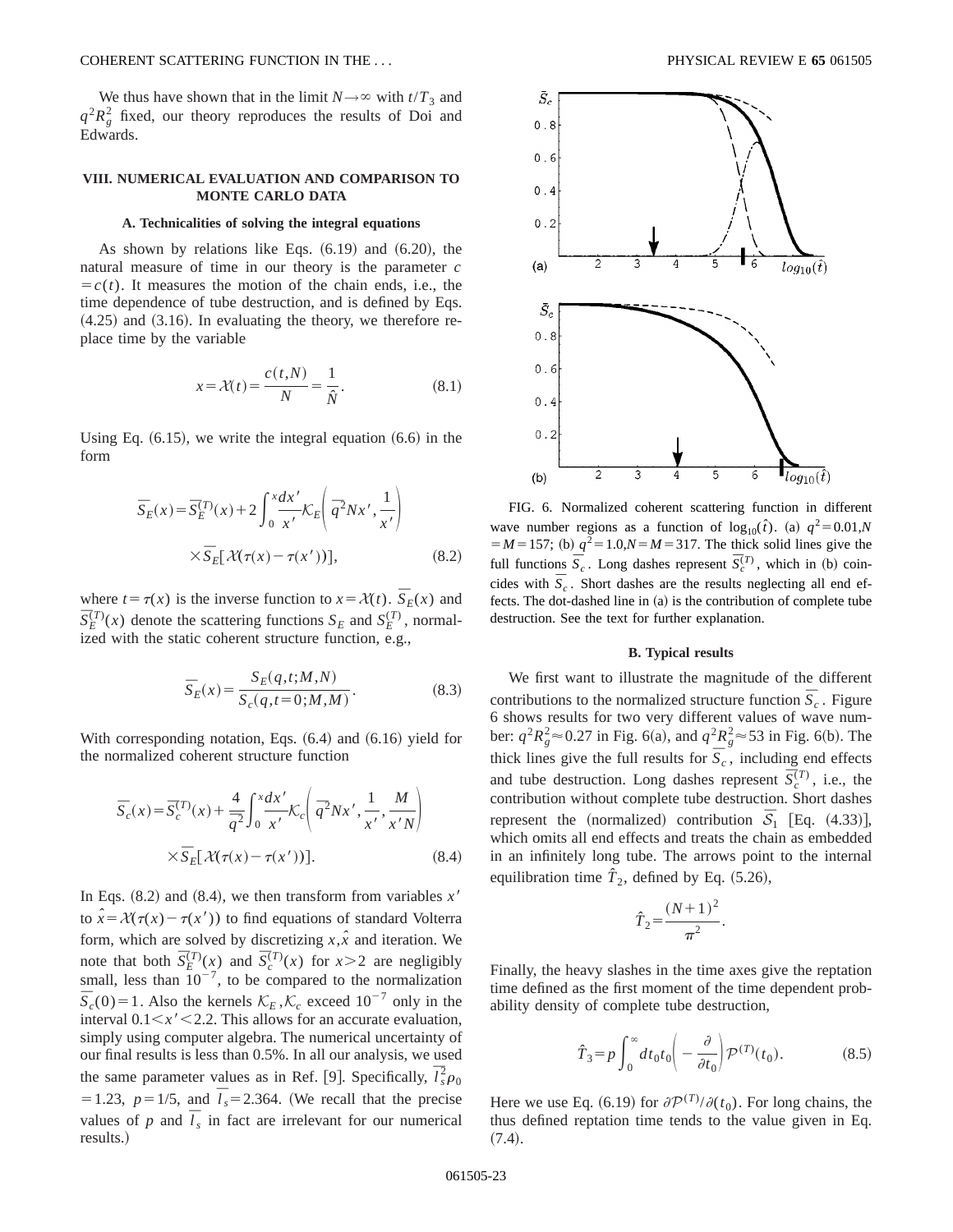

FIG. 7. Normalized coherent structure function  $\overline{S}_c$  for  $N=637$ and the values of  $q^2 R_g^2$  as indicated (solid lines). The dashed lines denote  $\overline{S}_{DE}$ . Arrow and slash indicate  $\hat{T}_2$  or  $\hat{T}_3$ , respectively.

Figure 6(a) shows the typical behavior of  $\overline{S}_c(q,t,N)$  for wave numbers that are too small to resolve the internal structure of the tube.  $\overline{S}_c^{(T)}$  stays close to 1 up to times of order  $\hat{T}_3$ and then rapidly drops to zero. The contribution of processes with complete tube destruction  $[dot-dashed line in Fig. 6(a)]$ is very important, and end effects become visible only at a time where also tube destruction plays a role. Note that according to Eq. (6.4), the total structure function  $\bar{S}_c$  is a sum of two independently calculated terms:  $\overline{S}_c^{(T)}$  (long-dashed line) and the contribution of complete tube destruction (dotdashed line). These terms add up to a smooth curve (thick solid line), an observation that demonstrates the consistency of our approach on the quantitative level. It is only for very short chains,  $N \leq 30$ , that these two contributions do not quite match. We trace this back to our approximate calculation of the kernel  $K_c$ . For such short chains, tube length fluctuations and internal relaxation presumably play a role also for the kernels.

The limit of large wave vectors is illustrated with Fig.  $6(b)$ . Here configurations where the original tube has been destroyed, essentially do not contribute to the scattering. Indeed, in Fig. 6(b), the curves for  $\overline{S}_c$  and  $\overline{S}_c^{(T)}$  fall right on top of each other. However, end effects such as tube length fluctuations have a strong influence, as shown by the deviations among the full line and the dashed line representing  $\bar{S}_1$ . They lead to a gradual decrease of  $\bar{S}_c$ , starting long before complete tube destruction becomes effective.

In the preceding section, we have shown that our theory asymptotically reduces to the primitive chain model of Doi and Edwards. To test the range of validity of the asymptotic result, we have evaluated our theory for the fairly large value  $N=637$  of the chain length (corresponding to a Monte Carlo chain of 640 beads, cf. Ref. [9], Sec. II C). Figure 7 shows the results for the normalized coherent structure function  $\overline{S}_c$ as function of  $log_{10}\hat{i}$  for a set of wave vectors:  $q^2R_g^2=0.1$ , 1.0, and 10. The dashed lines give the asymptotic result  $(2.5)$ ,  $(2.6)$ , where we used Eq.  $(7.8)$  for  $\tau_d$ . Obviously, the time scales do not quite match: even for this long chain, the reptation time does not yet follow the  $N<sup>3</sup>$  law. A shift of  $\log_{10} \hat{t}$  by  $-0.1$ , equivalent to a decrease of the time scale by 20%, for small *q*, such that  $q^2 R_g^2 \le 1$ , brings the asymptotic



FIG. 8. Normalized coherent structure function  $\bar{S}_c$  of a subchain of about  $M=80$  beads in chains of the total length *N* as indicated in the figure. Wave number  $q=0.5$ . Solid line, theory. Data points result from a simulation of the Evans-Edwards model.

results close to the results of our full model. For  $q^2 R_g^2 = 10$ , however, even with such a shift, there remains a definite difference: the result of the full theory initially decreases faster and approaches the shifted asymptotic curve only for  $\hat{t} \ge 10^2 \hat{T}_2$ . This is an effect of internal relaxation and tube length fluctuations. The absence of a visible mismatch in the shape of the curves for smaller *q* values just implies that with such small values again the structure of the tube cannot be resolved.

To examine more closely the influence of internal relaxation and tube length fluctuation, we in Figs. 8 and 9 show results for the scattering from internal pieces of a chain. Figure 8 shows results for  $q=0.5$  and a subchain of about 80



FIG. 9. Results for  $\overline{S}_c$ ,  $q=0.5$ ,  $N=317$ . Theoretical results (solid lines) for central subchains of lengths  $M=39, 79$ , and 159 are compared to simulations (dots). Results for the total chain  $(M=317)$ are also shown.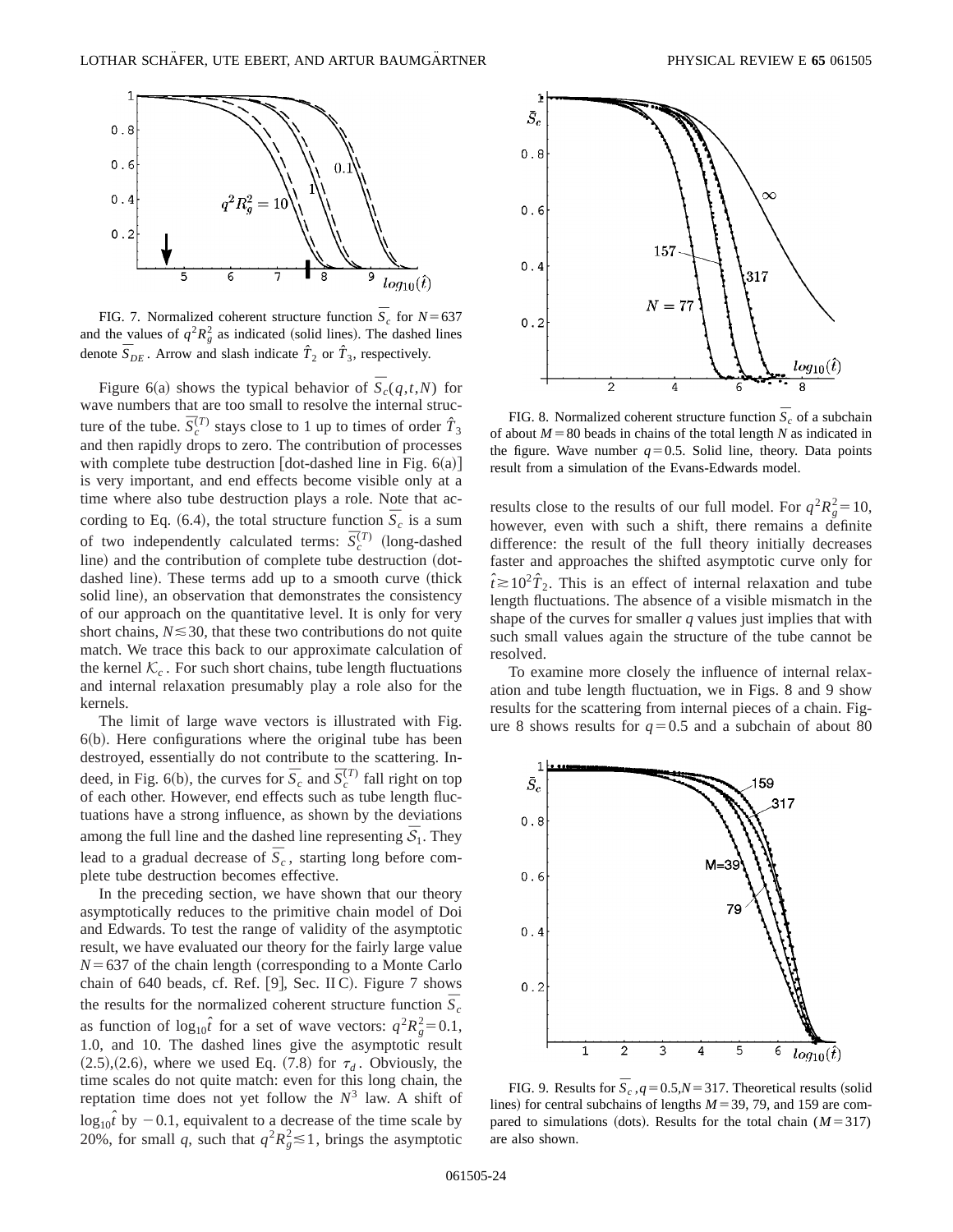beads, corresponding to  $q^2 R_g^2 \approx 3.29$ . The subchain is embedded as central piece in chains of different lengths, precisely:  $(N=77, \text{ total chain}), (N=157, M=79), (N=317, M=79),$  $(N=\infty, M=79)$ . This figure illustrates the suppression of end effects with increasing *N*. The asymptotic result  $N = \infty$  is due to internal relaxation only. For finite *N*, the curves start to deviate from the asymptotic form as soon as wiggles created at a chain end have a non-negligible probability to reach the central piece. The characteristic time for this process scales with  $(N-M)^2$ . Figure 9 shows results for  $q=0.5$ ,*N*  $=$  317, and central pieces of lengths  $M=317$  to  $M=39$ . Due to tube length fluctuations, the normalized scattering function of the total chain initially decreases faster than the result for  $M=159$ . Tube destruction on the average reaches the subchains at times between  $\hat{t} \approx 10^{5.8}$  ( $M = 159$ ) or  $\hat{t}$  $\approx 10^{6.4}$  (*M* = 39), so that for large time regimes, the results for the subchains are not affected by tube length fluctuations. The decrease of the normalized scattering intensity with decreasing length of the subchain rather is due to the fact that a shorter subchain leaves its initial position in the tube earlier, i.e., it is due to internal relaxation.

In Figs. 8 and 9, we included results from a simulation of the Evans-Edwards model  $[17]$ . This model takes the chain configuration as a random walk on a cubic lattice and allows only moves of "hairpin" configurations  $\mathbf{r}_{i+1} - \mathbf{r}_i = \mathbf{r}_{i-1} - \mathbf{r}_i$ as internal motion. An illustration for a two-dimensional system is shown in Fig. 1. We used the same implementation of the model as in our previous work  $[9]$ , to which we refer for details. In comparing theory and simulations therefore all parameters are fixed by our previous analysis of segment motion. Since, however, the new simulations lead to better statistics, we allow for some readjustment of the relation among  $\hat{t}$  and the Monte Carlo time scale:  $\hat{t} = 6.8 \times 10^{-2} t_{MC}$ instead of  $\hat{t} = 6.09 \times 10^{-2} t_{MC}$  taken previously. This yields a shift of  $-0.048$  of the logarithmic time scale and leaves our previous results essentially unaffected.

As shown in Fig. 8, our theory in all details reproduces the time variations of the data, but the data systematically lie somewhat below the theoretical curves. This is not due to our approximations that essentially only concern the treatment of tube length fluctuations. Considering for instance the data for  $N=317$ , we note that the deviations from the theory are strongest for  $\hat{t} \le 10^5$ , where tube destruction and tube length fluctuations are irrelevant and our theory for the internal part  $M=79$  is an exact evaluation of the reptation model. Furthermore, the deviations are fairly independent of the lengths of the end pieces  $(N-M)/2$ . This suggests that we see some (nonuniversal) relaxation of the microstructure. Clearly, particle hopping, which is the elementary dynamics of the reptation model, is no faithful representation of the Monte Carlo hairpin dynamics on the microscopic level. The wave vector  $|{\bf q}|$ =0.5 is large enough to resolve such details. Since the dynamic effects of microstructure should saturate at larger times, this suggests that we should scale down the theoretical curves by some factor  $B_R < 1$ . This was done in Fig. 9, where  $B_R$  ranges from 0.981 to 0.990, depending on *M*. For  $\hat{t}$  $\approx 10^3$ , theory and data agree excellently. The same level of agreement can be reached for the data of Fig. 8. We therefore

believe that our theory adequately describes the universal part of the coherent scattering function, including tube length fluctuations and (universal) internal relaxation.

A more extensive presentation of simulation results, comparing with the present and previous theories, will be published elsewhere. Here we only note that we have taken data for values of  $|\mathbf{q}|$  ranging from 1.0 to 0.1, and the *q* dependence found for the initial deviation among theory and simulations strongly supports the interpretation as microstructure effects.

### **IX. SUMMARY AND CONCLUSIONS**

In this work, we have exploited the pure reptation model to calculate the coherent structure function  $S_c(q,t;M,N)$  of a flexible chain moving through an array of impenetrable topological obstacles. Our analysis is rigorous for a subchain  $\lambda$  (length *M*) in the interior of an infinitely long chain (*N*)  $\rightarrow \infty$ ). This allows for a detailed comparison with an approach where the interior motion of the chain is modeled as one-dimensional Rouse motion along a coiled tube. We found that the latter model starts from unphysical nonequilibrium initial conditions, which relax only on the scale of the Rouse time  $T_2(M)$  of the subchain. This relaxation completely distorts the time dependence of  $S_c(q,t;M,N=\infty)$  for times  $t \leq T_2(M)$ . Only for times  $t \geq T_2(M)$ , this model is equivalent to the reptation model. If applied to the total chain, ''local relaxation'' calculated as Rouse motion in a tube therefore is unphysical. A realistic system may show some relaxation that is specific to the microscopic dynamics, and which is not contained in the pure reptation model. However, our analysis sheds strong doubts on an interpretation of such nonuniversal effects within the framework of the model of a Rouse chain in a tube.

To evaluate the total structure function for all times, we have derived integral equations that split  $S_c$  into a contribution  $S_c^{(T)}$  of configurations where some part of the initial tube still exists, and the remainder. The kernel and in particular the inhomogeneities (like  $S_c^{(T)}$ ) of these equations cannot be calculated rigorously. They involve distribution functions coupling the motion of a given segment to tube renewal, which is a non-Markovian process with memory time of the order of the Rouse time  $T_2(N)$ . To calculate the functional form of these distributions, we used a random walk approximation. We thus at each instant of time replaced the correlated process by an uncorrelated process which as closely as possible reproduces the instantaneous distributions of the correlated process. This ''mean hopping rate'' approximation introduces functions  $c = c(t)$ ,  $a = a(j,t)$ , and  $b = b(j,t)$ , which appear as parameters in the distribution functions and can be calculated from the microscopic hopping process of spared length in the reptation model. They also have a simple physical meaning:  $c(t)$  measures the average extent of tube destruction,  $a(j,t)$  describes the coupling of motion of segment *j* to tube destruction, and  $b(j,t)$  takes care of the inhomogeneity of the effective segment mobility along the chain, which arises from the fact that the mobile units, i.e., the wiggles of spared length, can be created and destroyed only at the chain ends.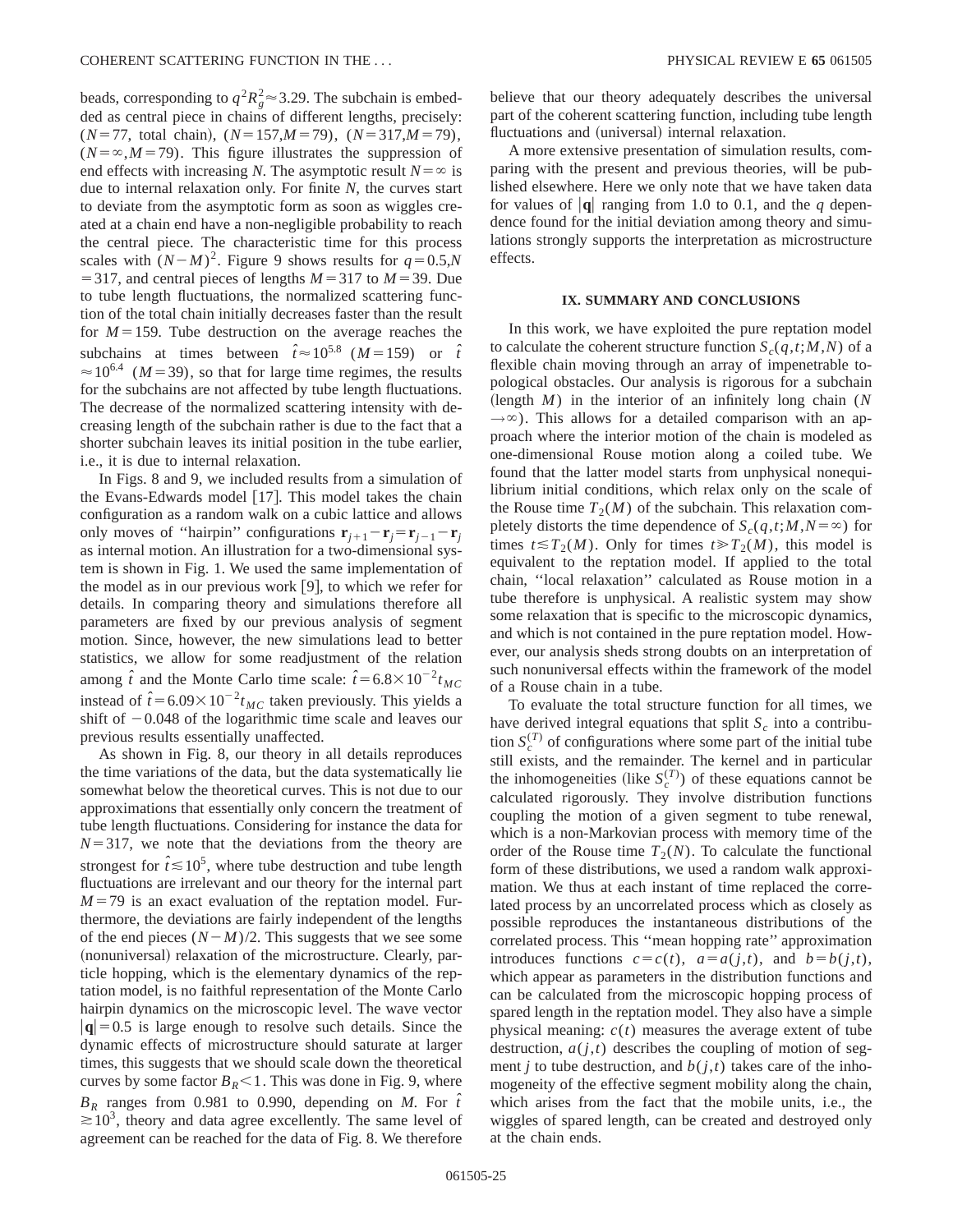In the limit of long chains and time  $t \ge T_2$ , the parameters *a* and *b* tend to 1 irrespective of *j*, and  $c \sim t^{1/2}$ . Our theory then reproduces the results of the ''primitive chain'' model. Our proof of this asymptotic result amounts to a derivation of the primitive chain model from microscopic reptation dynamics. Combined with the analysis of the internal motion for  $t \ll T_2$ , this result allows for a mapping of the microscopic parameters of our reptation model to the more commonly used Rouse-type parameters.

The parameter functions  $a(j,t)$ ,  $b(j,t)$ , and  $c(t)$  approach their asymptotic behavior only slowly, and it needs chain lengths of order  $N/N_e \gtrsim 300$  to find a time region where the primitive chain model is valid. In particular, for shorter chains the reptation time, if extracted by fitting the Doi-Edwards result for the primitive chain model to the large time behavior of  $S_c(q,t,N)$  in the reptation model, does not obey the asymptotic power law  $T_3 \sim N^3$ . As will be shown in Ref. [14], it rather exhibits the well known behavior  $T_3$  $\sim N^{z_{\text{eff}}}$ , with an effective exponent  $z_{\text{eff}} > 3$ . The deviation of  $a(j,t)$ ,  $b(j,t)$ , and  $c(t)$  from their asymptotic primitive chain behavior incorporates the effect of internal relaxation and tube length fluctuations. Our numerical evaluation of the full theory illustrates that these effects in general are quite important. In particular, we find a clear difference among the time variation of scattering from the total chain compared to scattering from internal pieces. The latter are less influenced by tube length fluctuations but are more strongly affected by internal relaxation. This leads to a peculiar behavior of  $S_c(q,t;M,N)$  with varying length *M* of the internal piece, as shown in Fig. 9. Quite generally, for the total chain (*M*  $(N = N)$  it is the tube length fluctuations, that determine *S<sub>c</sub>* for times up to  $t \approx 10T_2$ .

All our quantitative numerical results are well supported by simulations of pure reptation, exploiting the lattice model of Evans and Edwards. In view of the unavoidable approximations inherent in the theory, the quantitative agreement is quite remarkable. It suggests that our mean hopping rate approximation adequately takes care of the coupling among internal relaxation, tube length fluctuations, and global creep. A more extensive comparison to Monte Carlo data including a numerical parametrization of our analytical results will be published elsewhere  $[14]$ .

### **ACKNOWLEDGMENTS**

This work was supported by the Deutsche Forschungsgemeinschaft, SFB 237.

## **APPENDIX A: RANDOM WALK MODEL FOR DISTRIBUTION FUNCTIONS**

# **1.** The function  $\mathcal{P}_{\max,0}^{(T)}(n_m,n;t)$

As explained in Sec. IV C, we consider a random walk  $n'(s)$  on the integer numbers, with hopping rate  $p'$ . The walk starts at  $n'(0)=0$  and ends at  $n'(t)=n$ . It is restricted to the interval  $[n_m - N' + 1, n_m]$ , with absorbing boundary conditions. To simplify the notation, we shift the interval by  $N'-n_m$  to

$$
\mathcal{I} = [1, N'], \tag{A1}
$$

with the starting point of the walk  $n'(0) = N' - n_m$ , and the endpoint  $n'(t) = n + N' - n_m$ . The hopping matrix of the walk takes the form

$$
\hat{W}(N')_{j,j'} = (1 - 2p') \delta_{jj'} + p' (\delta_{j,j'+1} + \delta_{j',j-1}),
$$
  

$$
j, j' \in \mathcal{I}.
$$
 (A2)

 $\mathcal{P}_{\max,0}^{(T)}(n_m,n;t)$  gives the weight of the walk under the constraint that  $n'(s) = n_m$  is attained for at least one  $s \in [0,t]$ . It is easily found as

$$
\mathcal{P}_{\max,0}^{(T)}(n_m, n; t) = \Theta\left(n_m - \frac{|n| + n}{2}\right)
$$
  
 
$$
\times \Theta\left(\frac{n - |n|}{2} - n_m + N' - 1\right)
$$
  
 
$$
\times \{(\hat{W}^t(N'))_{1 + n_m - n, 1 + n_m} - (1 - \delta_{n_m,0})
$$
  
 
$$
\times (\hat{W}^t(N'-1))_{n_m - n, n_m}\}.
$$
 (A3)

 $\hat{W}^{t}(N')$  can be written as

$$
(\hat{W}^{t}(N'))_{j,j'} = \frac{2}{N' + 1} \sum_{\kappa=1}^{N'} \sin \frac{\pi \kappa j}{N' + 1} \sin \frac{\pi \kappa j'}{N' + 1}
$$

$$
\times \left(1 - 4p' \sin^{2} \frac{\pi \kappa}{2(N' + 1)}\right)^{t}.
$$
 (A4)

For  $t \geq 1$ , the last factor can be replaced by  $\exp\{-p't\left[\pi^2\kappa^2/(N'+1)^2\right]\}$ , and a little calculation yields

$$
\mathcal{P}_{\max,0}^{(T)}(n_m, n, t) \approx \Theta\left(n_m - \frac{|n| + n}{2}\right) \Theta\left(\frac{n - |n|}{2} - n_m + N' - 1\right)
$$

$$
\times \left\{\frac{1}{N' + 1} \sum_{\kappa=1}^{\infty} e^{-p' t [\pi^2 \kappa^2/(N' + 1)^2]}
$$

$$
\times \left[\cos \frac{\pi \kappa n}{N' + 1} - \cos \frac{\pi \kappa (2n_m + 2 - n)}{N' + 1}\right]
$$

$$
- \frac{1}{N'} \sum_{\kappa=1}^{\infty} e^{-p' t (\pi^2 \kappa^2/N'^2)}
$$

$$
\times \left[\cos \frac{\pi \kappa n}{N'} - \cos \frac{\pi \kappa (2n_m - n)}{N'}\right]. \quad (A5)
$$

In extending the sums to infinity, we neglect terms of order  $\exp(-\pi^2 p' t).$ 

Now we note that  $\mathcal{P}_{\text{max},0}^{(T)}$  rapidly decreases for  $t > T_3$ . As mentioned in Sec. III B, the effective hopping rate for *t*  $\sim T_3 \gg T_2$  behaves as  $p' \sim 1/N \sim 1/N'$ , and as a consequence, the argument of the exponential in Eq.  $(A5)$  takes the form  $-\text{const} \ \kappa^2 t/T_3$ . Thus  $\mathcal{P}_{\text{max},0}^{(T)}$  yields a relevant contribution only for smaller times:  $t \leq T_3$ , and for treating this time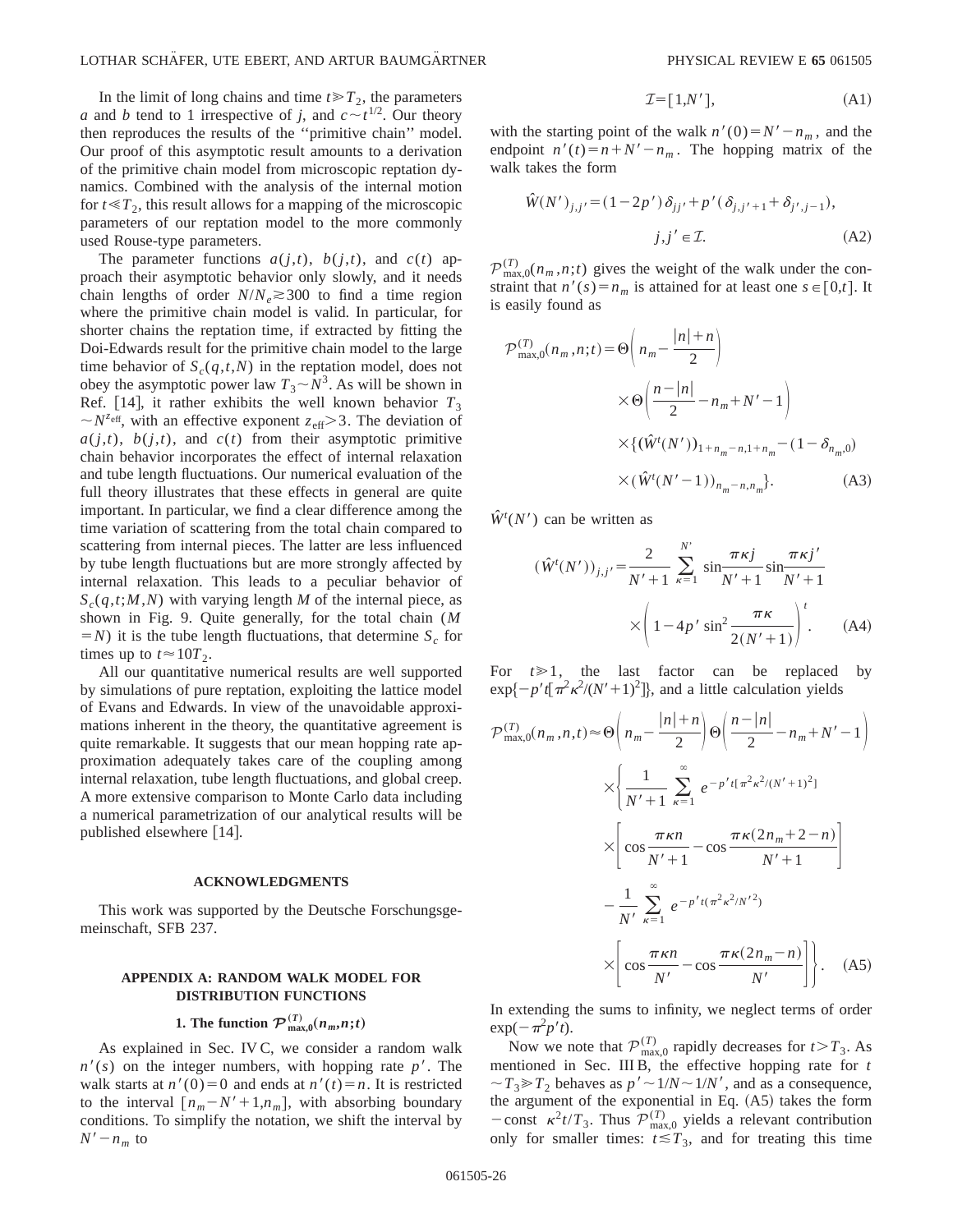range, it is preferable to replace the summations in Eq.  $(A5)$ by their Poisson transform. This yields

$$
\mathcal{P}_{\max,0}^{(T)}(n_m, n;t) = \Theta\left(n_m + \frac{|n|+n}{2}\right) \Theta\left(\frac{n-|n|}{2} - n_m + N' - 1\right)
$$
  

$$
\times \frac{1}{\sqrt{4\pi p' t}} \sum_{\nu=-\infty}^{+\infty} \left\{ \exp\left(-\frac{1}{p' t}\left(\nu N' + \frac{n}{2}\right)^2\right) \right\}
$$
  

$$
\times \left[\exp\left(-\frac{2\nu}{p' t}\left(\nu N' + \frac{n}{2}\right) - \frac{\nu^2}{p' t}\right) - 1\right]
$$
  

$$
-\exp\left(-\frac{1}{p' t}\left(\nu N' + n_m - \frac{n}{2}\right)^2\right)
$$
  

$$
\times \left[\exp\left(-\frac{2\nu + 2}{p' t}\left(\nu N' + n_m - \frac{n}{2}\right)\right) - \frac{(\nu+1)^2}{p' t}\right) - 1\right].
$$
 (A6)

Now the Gaussian prefactors of the square brackets allow for an essential contribution only for  $p't \ge N^{2}$ , and in this region, the square brackets can be replaced by the linear approximation

$$
\exp\left[-\frac{2\nu}{p't}\left(\nu N' + \frac{n}{2}\right) - \frac{\nu^2}{p't}\right] - 1
$$
  
\n
$$
\approx -\frac{2\nu}{p't}\left(\nu N' + \frac{n}{2}\right)\exp\left[-\frac{2\nu+2}{p't}\left(\nu N' + n_m - \frac{n}{2}\right)\right]
$$
  
\n
$$
-\frac{(\nu+1)^2}{p't}\right] - 1
$$
  
\n
$$
\approx -\frac{2(\nu+1)}{p't}\left(\nu N' + n_m - \frac{n}{2}\right).
$$

Equation  $(4.20)$  from Sec. IV C is the result, which is correct to leading order in  $1/N'$ . The neglect of  $1/N'$  corrections is consistent with treating segment indices as continuous.

### 2. The function  $\mathcal{P}^*(j_0,t_0|0)$

By definition,  $\mathcal{P}^*(j_0,t_0|0)$  gives the probability that the initial tube is destroyed completely at time step  $t_0$ , with  $j_0$ being the last point, occupied by chain end  $0$  (see Sec. VI A). In the random walk model, this probability is given by the weight of a walk starting at  $n'(0)=0$  and ending at  $n'(t_0)$  $j_0' = j_0 / l_s$ . The point  $j_0'$  is reached at  $t = t_0$  for the first time, but the point  $j'_0 - N' + 1$  is attained for some  $s \in [0, t_0]$  $-1$ ]. The walk is restricted to the interval  $[j'_0 - N' + 1, j'_0]$ . Shifting the interval by  $N' - j'_0$ , we can express this weight as

$$
\mathcal{P}^*(j_0, t_0|0) = p' \{ [\hat{W}^{t_0-1}(N'-1)]_{N'-1,N'-j'_0}
$$

$$
- [\hat{W}^{t_0-1}(N'-2)]_{N'-2,N'-j'_0-1} \}, (A7)
$$

where the prefactor  $p'$  gives the probability of the last step, leading from  $N' - 1$  to  $N'$  (in the shifted walk). Using the explicit expression (A4) for  $\hat{W}^t$  and exploiting  $t = t_0 - 1 \ge 1$ , we find

$$
\mathcal{P}^*(j_0, t_0|0) = \frac{p'}{N'} \sum_{\kappa=1}^{\infty} \left( \cos \frac{\pi \kappa (j'_0 - 1)}{N'} - \cos \frac{\pi \kappa (j'_0 + 1)}{N'} \right) e^{-p'(t_0 - 1)(\pi^2 \kappa^2 / N'^2)} - \frac{p'}{N' - 1} \sum_{\kappa=1}^{\infty} \left( \cos \frac{\pi \kappa (j'_0 - 1)}{N' - 1} - \cos \frac{\pi \kappa (j'_0 + 1)}{N' - 1} \right) e^{-p'(t_0 - 1)(\pi^2 \kappa^2 / (N' - 1)^2)}
$$
\n(A8)

correct up to exponentially small terms  $[cf. Eq. (A5)]$ . The Poisson transform yields

$$
\mathcal{P}^*(j_0, t_0|0) = \frac{p'}{\sqrt{4\pi p'(t_0 - 1)}}
$$
  
\n
$$
\times \sum_{\nu=-\infty}^{+\infty} \exp\left[-\frac{1}{p'(t_0 - 1)} \left(\nu N' + \frac{j'_0}{2}\right)^2\right]
$$
  
\n
$$
\times \left\{\exp\left[\frac{1}{p'(t_0 - 1)} \left(\nu N' + \frac{j'_0}{2} - \frac{1}{4}\right)\right]
$$
  
\n
$$
-\exp\left[\frac{-1}{p'(t_0 - 1)} \left(\nu N' + \frac{j'_0}{2} + \frac{1}{4}\right)\right]
$$
  
\n
$$
-\exp\left[\frac{1}{p'(t_0 - 1)} \left\{2\nu \left(\nu N' + \frac{j'_0}{2} - \frac{1}{2}\right) + \nu N'\right\}
$$
  
\n
$$
+\frac{j'_0}{2} - \frac{1}{4} - \nu^2 \right] + \exp\left[\frac{1}{p'(t_0 - 1)} \left(2\nu \left(\nu N' + \frac{j'_0}{2} + \frac{1}{2}\right) - \nu N' - \frac{j'_0}{2} - \frac{1}{4} - \nu^2\right)\right].
$$
 (A9)

As in Eq.  $(A6)$ , we can expand in the square brackets, keeping the first nonvanishing terms which here are of second order. Identifying now  $N' = N/\overline{l}_s$  and  $j'_0 = j_0/\overline{l}_s$ , Eq. (6.11) in Sec. VI C results.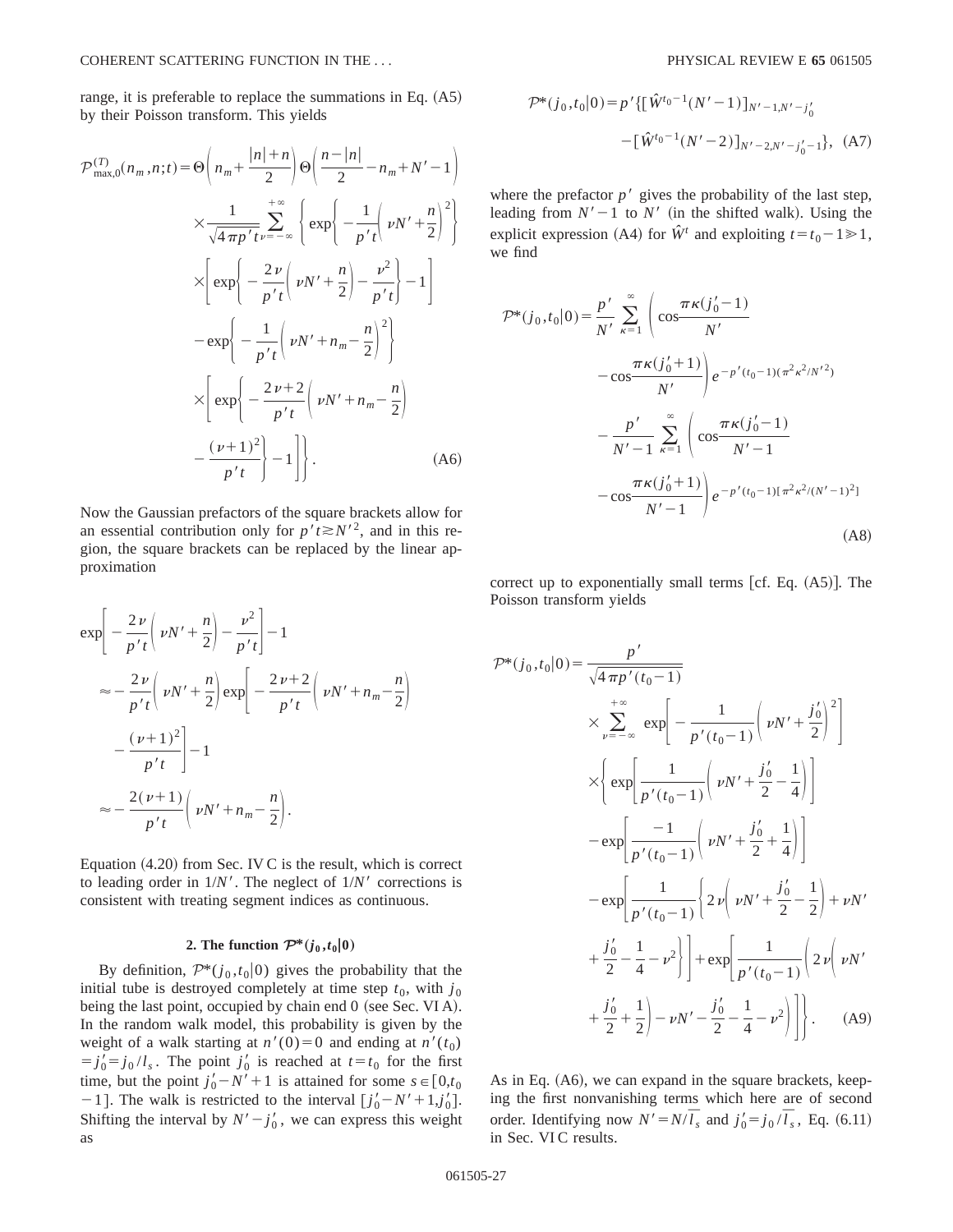# APPENDIX B: EXPRESSION FOR  $\mathcal{P}_j^{(T)}(n_j\,;t)$

According to Eqs. (4.28) and (4.30),  $\mathcal{P}_j^{(T)}(n_j;t)$  can be determined by integrating  $\mathcal{P}_{\text{max},j}^{(T)}$  over  $n_m$  (or y, equivalently). This integral can be carried through analytically to yield

$$
\mathcal{P}_{j}^{(\nu)}(z,a) = \exp\left(-\frac{(z-2a\nu\hat{N})^{2}}{2}\right) \left\{ 2(2-a^{2})\nu \operatorname{erfc}\left(\frac{az+a_{2}\nu\hat{N}}{\sqrt{a_{2}}}\right) - \left((2-a^{2})\nu + \frac{1}{2}\right) \operatorname{erfc}\left(\frac{az+a_{2}\nu\hat{N}+\hat{N}}{\sqrt{a_{2}}}\right) - \left((2-a^{2})\nu - \frac{1}{2}\right) \right\}
$$
  
\n
$$
\times \operatorname{erfc}\left(\frac{az+a_{2}\nu\hat{N}-\hat{N}}{\sqrt{a_{2}}}\right) + \nu a(z-2\nu a\hat{N}) \left[ 2(az+a_{2}\nu\hat{N}) \operatorname{erfc}\left(\frac{az+a_{2}\nu\hat{N}}{\sqrt{a_{2}}}\right) - (az+a_{2}\nu\hat{N}+\hat{N}) \right]
$$
  
\n
$$
\times \operatorname{erfc}\left(\frac{az+a_{2}\nu\hat{N}+\hat{N}}{\sqrt{a_{2}}}\right) - (az+a_{2}\nu\hat{N}-\hat{N}) \operatorname{erfc}\left(\frac{az+a_{2}\nu\hat{N}-\hat{N}}{\sqrt{a_{2}}}\right) \right]
$$
  
\n
$$
-\sqrt{\frac{a_{2}}{\pi}}\nu a(z-2\nu a\hat{N}) \left[ 2\exp\left(-\frac{(az+a_{2}\nu\hat{N})^{2}}{a_{2}}\right) - \exp\left(-\frac{(az+a_{2}\nu\hat{N}+\hat{N})^{2}}{a_{2}}\right) - \exp\left(-\frac{(az+a_{2}\nu\hat{N}-\hat{N})^{2}}{a_{2}}\right) \right] \right],
$$
\n(B1)

with  $a_2 = 2(1 - a^2)$ .

## **APPENDIX C: MODELING A ROUSE CHAIN IN A COILED TUBE**

The model describes the internal dynamics of the reptating chain as that of a one-dimensional Rouse chain, stretched so as to span the contour length of the tube. The potential energy takes the form

$$
\frac{\mathcal{V}}{k_B T} = \frac{1}{4l^2} \sum_{j=1}^{N} (x_j - x_{j-1})^2 - \frac{h}{l} (x_N - x_0),
$$
 (C1)

where the  $x_j$ ,  $j=0, \ldots, N$  are the bead positions, *l* measures the mean segment size, and *h*/*l* is the stretching force acting on the end beads. The average extension of the chain is easily calculated as

$$
L = \langle x_N - x_0 \rangle = 2lhN. \tag{C2}
$$

The dynamics of the chain is given by a Langevin equation

$$
\frac{d}{dt}x_j = -\gamma_0 \frac{\partial}{\partial x_j} \frac{\mathcal{V}}{k_B T} + \xi_j.
$$
 (C3)

The fluctuating force  $\xi_j$  is Gaussian distributed,

$$
\mathcal{P}[\xi_j(t)] = \mathcal{N}^{-1} \exp\bigg[-\frac{1}{4\,\gamma_0}\int_{-\infty}^{+\infty} dt \,\xi_j^2(t)\bigg].\tag{C4}
$$

It is a standard exercise to calculate the dynamical structure functions. Indeed, for this system of coupled harmonic oscillators, the stretching force does not influence the dynamics but changes the static prefactor only. For the scattering from a pair  $(j,k)$  of beads, one finds

$$
S^{(1d)}(p,t;j,k) = \langle e^{ip[x_j(t) - x_k(0)]} \rangle = e^{2iplh(j-k)}e^{-p^2D_{jk}(t)},
$$
\n(C5)

where

$$
D_{jk}(t) = \frac{\gamma_0 |t|}{N+1} + l^2 |j - k|
$$
  
+ 
$$
\frac{2 \gamma_0}{N+1} \sum_{\kappa=1}^N \cos\left(\pi \kappa \frac{j + \frac{1}{2}}{N+1}\right) \cos\left(\pi \kappa \frac{k + \frac{1}{2}}{N+1}\right)
$$
  

$$
\times \frac{1 - e^{-\omega_{\kappa}|t|}}{\omega_{\kappa}}, \qquad (C6)
$$

$$
\omega_{\kappa} = 2\frac{\gamma_0}{l^2} \sin^2 \frac{\pi \kappa}{2(N+1)} \approx \frac{\gamma_0}{2l^2} \pi^2 \frac{\kappa^2}{(N+1)^2}.
$$
 (C7)

Using the approximate form of  $\omega_{\kappa}$ , we neglect some exponentially small microstructure effects.

In the analysis of Sec. V, we need this result for two segments deep inside a very long chain, for times small compared to the Rouse relaxation time of the total chain. Writing  $j=N/2+\tilde{j}$ , $k=N/2+\tilde{k}$  and taking the limit  $N\rightarrow\infty$ , with  $\gamma_0 t/l^2 \ge 1$  fixed, one finds

$$
D_{jk}(t) = l^2 |\tilde{j} - \tilde{k}| + l \sqrt{2 \gamma_0 t} g \left( \frac{|\tilde{j} - \tilde{k}| l}{\sqrt{2 \gamma_0 t}} \right),
$$
 (C8)

where

$$
g(z) = \frac{1}{\sqrt{\pi}} e^{-z^2} - z \operatorname{erfc} z. \tag{C9}
$$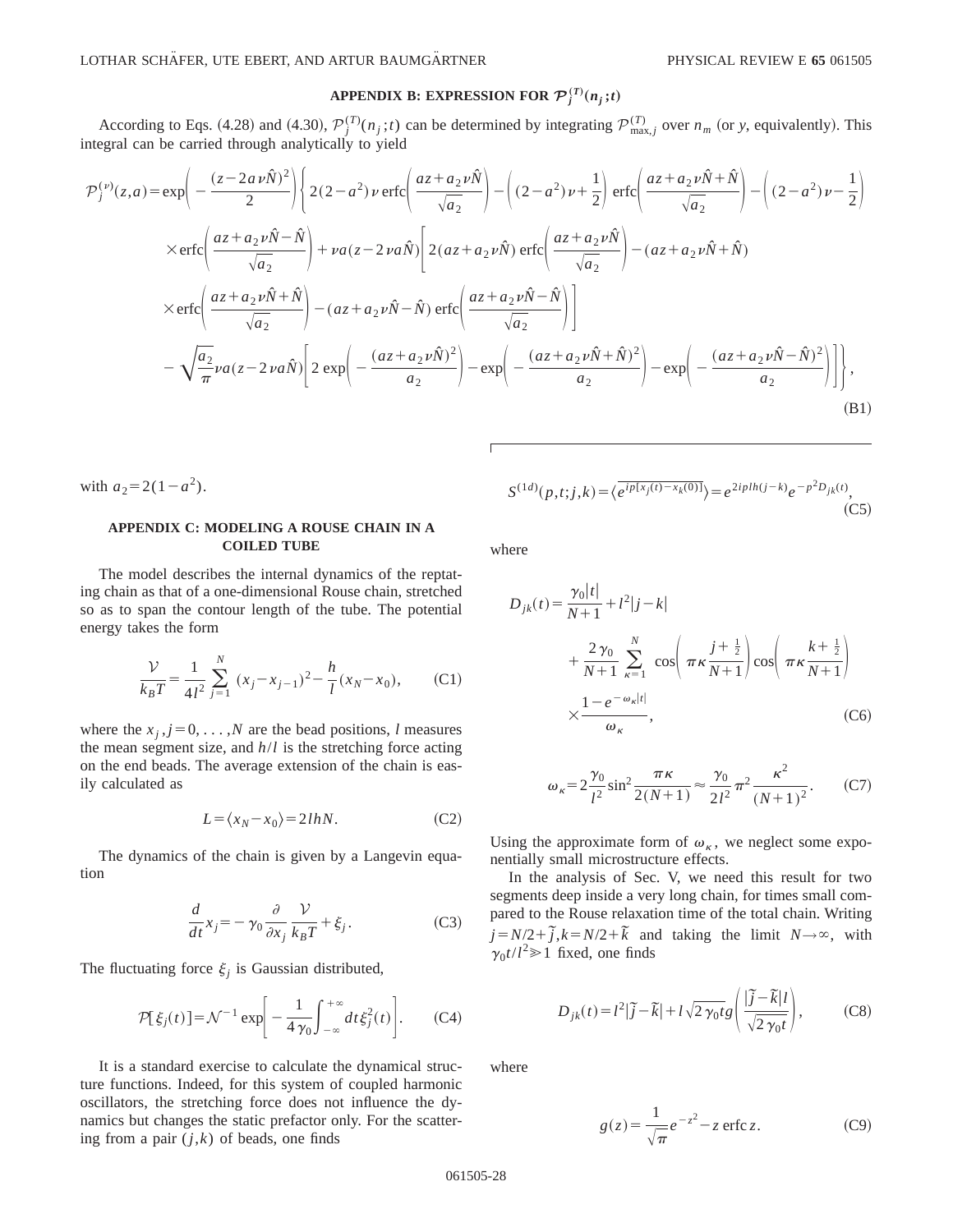Now assume that the chain is embedded in a coiled tube, consisting of  $N/N_e$  segments of fixed length  $l<sub>T</sub>$ . The contour length of the tube equals the length of the stretched chain,

$$
l_T \frac{N}{N_e} = L = 2lhN.
$$
 (C10)

The end-to-end distance of the tube  $R_e^2 = l_T^2 (N/N_e)$  must match the end-to-end distance of the physical chain. The potential energy of the latter is given by the threedimensional version of Eq.  $(C1)$  in the absence of the stretching force, which results in  $R_e^2 = 6l^2N$ . Thus

$$
\frac{l_T^2}{l^2} = 6N_e, \tag{C11}
$$

and Eq.  $(C10)$  yields

$$
2h = \sqrt{\frac{6}{N_e}}.\tag{C12}
$$

To calculate the scattering from segments *j* and *k* of the stretched one-dimensional Rouse chain embedded in the tube, we write

$$
S^{(R)}(q,t;j,k) = \langle \overline{e^{i\mathbf{q}\cdot[\mathbf{r}_j(t)-\mathbf{r}_k(0)]}} \rangle^{\text{Tube}} = \int_{-\infty}^{+\infty} dx \langle \overline{e^{i\mathbf{q}\cdot[\mathbf{r}_j(t)-\mathbf{r}_k(0)]}} \delta(x_j(t)-x_k(0)-x) \rangle^{\text{Tube}}
$$

$$
= \int_{-\infty}^{+\infty} dx \langle e^{i\mathbf{q}\cdot[\mathbf{r}_j(t)-\mathbf{r}_k(0)]} \rangle |_{x_j(t)-x_k(0)=x} \langle \overline{\delta(x_j(t)-x_k(0)-x)} \rangle.
$$
(C13)

Here the first factor is to be calculated under the constraint that the points  $\mathbf{r}_i(t)$  and  $\mathbf{r}_k(0)$  have distance x measured along the tube. It is thus given by the static correlation function of a chain of  $x/l<sub>T</sub>$  segments of fixed length  $l<sub>T</sub>$ ,

$$
\langle e^{i\mathbf{q}\cdot[\mathbf{r}_j(t)-\mathbf{r}_k(0)]}\rangle |_{x_j(t)-x_k(0)=x} = e^{-(q^2/6)l_T|x|}.\tag{C14}
$$

The second factor in Eq.  $(C13)$  is the (one-dimensional) Fourier transform of  $S^{(1d)}$  [Eq. (C5)],

$$
\langle \overline{\delta(x_j(t) - x_k(0) - x)} \rangle
$$
  
=  $\int_{-\infty}^{+\infty} \frac{dp}{2\pi} e^{-ipx} S^{(1d)}(p, t; j, k)$   
=  $[4\pi D_{jk}(t)]^{-1/2} \exp \left[-\frac{[x - 2hl(j - k)]^2}{4D_{jk}(t)}\right].$  (C15)

Substituting Eqs.  $(C14)$  and  $(C15)$  into Eq.  $(C13)$ , we can carry out the integral to find

$$
S^{(R)}(q,t;j,k) = \frac{1}{2}e^{\mathcal{Q}^2}\{e^{2\Delta Q}\operatorname{erfc}(Q+\Delta) + e^{-2\Delta Q}\operatorname{erfc}(Q-\Delta)\},\qquad( C16)
$$

$$
Q = q^2 l \sqrt{\frac{N_e}{6} D_{jk}(t)},
$$
 (C17)

$$
\Delta = \frac{l(j-k)}{2\sqrt{\frac{N_e}{6}D_{jk}(t)}}.
$$
\n(C18)

If we take for  $D_{ik}(t)$  the result (C8), the variables *Q* and  $\Delta$ reduce to  $\tilde{Q}$  and  $\tilde{\Delta}$  given in Eq. (5.15), and the result (C16) becomes identical to the expression  $(5.14)$ .

A final remark on de Gennes' approximation  $\lceil 12 \rceil$  may be appropriate. The derivation starts from Eq.  $(C5)$  with  $D_{ik}$ taken from Eq.  $(C8)$ . Aiming directly at the coherent structure function, one integrates this expression over *j* and *k*. If we ignore end effects, this yields

$$
\frac{1}{N} \int dj dk S^{(1d)}(p,t;j,k)
$$
\n
$$
\approx \int_0^\infty ds \exp\left[-p^2 l^2 s - p^2 l \sqrt{2 \gamma_0 t} g\left(\frac{sl}{\sqrt{2 \gamma_0 t}}\right)\right]
$$
\n
$$
\times (e^{2iplh s} + e^{-2iplh s}),
$$

where  $s = |j - k|$ . To evaluate this integral analytically, one expands  $\exp[-p^2l\sqrt{2\gamma_0t}g(sl/\sqrt{2\gamma_0t})]$  up to first order. The remaining steps closely follow our derivation given above and result in the form  $(2.12)$  of the "local" contribution to the coherent structure function. It should be noted that the expansion is valid only for  $p^2 l \sqrt{2 \gamma_0 t} \ll 1$ . The analysis supposes that *t* is small compared to the Rouse relaxation time, and in this time regime,  $\sqrt{2\gamma_0t}$  is of the order of the mean square distance moved by a segment along the tube. Thus the condition  $p^2 l \sqrt{2 \gamma_0 t} \approx p^2 \langle \overline{(x_j(t) - x_j(0))^2} \rangle \ll 1$  implies that the wave number *p* cannot resolve the motion of a segment.